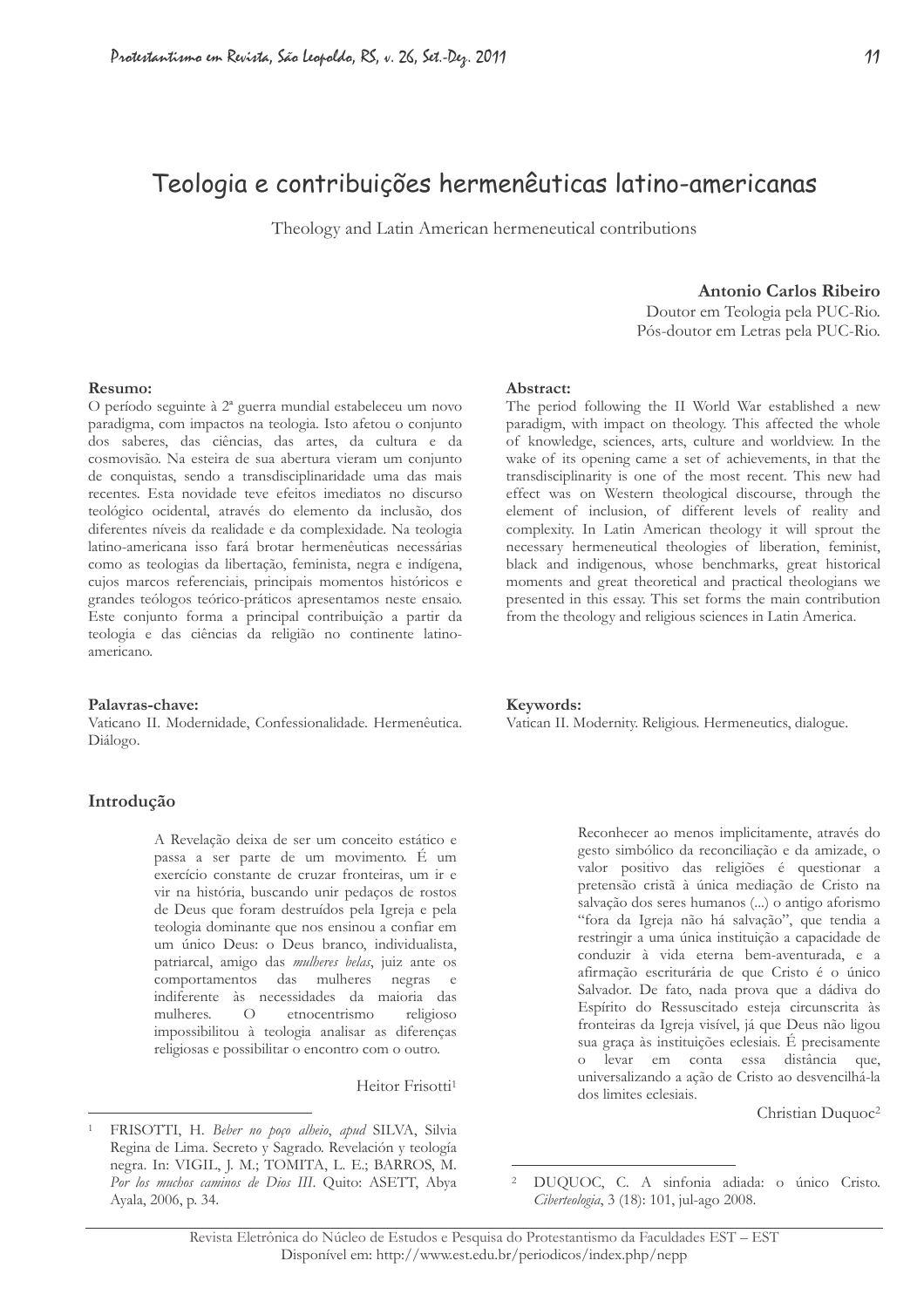A transição de um paradigma afeta o conjunto dos saberes, das ciências, das artes, da cultura e da cosmovisão, como vimos na primeira parte desta tese. A resistência às mudanças e a convivência de expressões institucionais do velho paradigma ficou comprometida com os efeitos das mudanças na cultura. Consequentemente esse fato afetou também a hermenêutica<sup>3</sup>, a teologia como discurso sobre o sagrado, a partir do dado revelado e dirigido às sociedades humanas, nelas incluídas as religiões.

A mudança do paradigma e o advento da transdisciplinaridade significam grande novidade para a base de raciocínio que dava sustentação a todo discurso científico e seus efeitos imediatos no discurso teológico ocidental, através do elemento includente da transdisciplinaridade, da admissão diferentes níveis da realidade, das dos possibilidades que a perspectiva complexa traz para a percepção da realidade e da novidade que o terceiro incluído traz para a teologia latinoamericana

O tema do diálogo inter-religioso já tem preocupado teólogos cristãos pelo menos desde o início da década passada<sup>4</sup>. Além disso, eles têm manifestado certa rejeição ao esquema binário exclusivismo-inclusivismo e pluralismo, por entenderem que não dá conta da análise da questão, manifestam predileção pela expressão diálogo inter-religioso, considerando a existência de ateísmo e de secularidade na sociedade multireligiosa nas quais o diálogo tem se mostrado capaz de possibilitar o encontro e a convivência de diversas religiões.

O teólogo André Torres Queiruga destaca como a lógica pré-moderna, que dá base ao pensamento exclusivista, tem sua melhor

expressão no Concílio de Florença (1442), ao ter afirmado que

> crê firmemente, confessa e prega que nenhum dos que existem fora da igreja católica, não só os pagãos, senão também os judeus ou heréticos assim como os cismáticos, podem chegar a ser partícipes da vida eterna; senão que irão para o fogo eterno, 'que está preparado para o diabo e seus anjos', a não ser que antes do fim da sua vida sejam agregados a ela<sup>5</sup>.

E enfatizou a mudança, baseada numa lógica moderna, expressa no Concílio Vaticano II (1965), quatro séculos depois, ao assegurar que

> a igreja católica nada rejeita do que nestas religiões há de verdadeiro e santo. Considera com sincero respeito os modos de trabalhar e viver, os preceitos e doutrinas, que, ainda que discrepem em muitos pontos do que ela professa e ensina, não poucas vezes refletem um fulgor daquela Verdade que ilumina a todos os homens (...), por conseguinte, exorta os seus filhos a que com prudência e caridade, mediante o diálogo e a colaboração com os adeptos de outras religiões, dando testemunho da fé da vida cristã, reconheçam, guardem e promovam aqueles bens espirituais e morais, assim como os valores sócio-culturais, que neles existem.<sup>6</sup>

 $Os$  dois documentos demonstram  $\overline{O}$ desconforto da lógica binária na modernidade. O mesmo teólogo observa que entre eles mediam mais de cinco séculos, mas ideologicamente poderiam parecer milênios, e que, passados 40 anos do segundo, ainda lhe parece "estranhamente tímido e restritivo". Diante dessa diferença, ele propõe o diálogo como forma de ruptura com esse discurso, preocupando-se em expressar essa compreensão teológica da forma mais simples e piedosa:

> não podemos pensar que o Criador de todos tenha se preocupado durante milênios e milênios tão somente de uns poucos e poucas

Hermenêutica, do grego ερμηνευτική τέχνη, hermeneutiké tejne, a arte de explicar, traduzir ou interpretar.

<sup>&</sup>lt;sup>4</sup> Cf. KÜNG, H. Die religiöse Situation der Zeit. München, 1991-94; MOLTMANN, J. Dient die 'pluralistische Theologie' dem Dialog der Weltreligionen?  $EvTh$  (49): 528-36, 1989; MOLTMANN, J. Dialog oder Mission? Das Christentum und die Religionen in der gefährdeten Welt. In: Gott m Projekt der modernen Welt. Gütersloh, 1997, p. 203-18; LIENEMANN-PERRIN, C. Missão e diálogo inter-religioso, Sinodal, CEBI, 2005; QUEIRUGA, A. T. Cristianismo y religiones: inreligionación y cristianismo asimétrico. Sal Terrae, 85 (997): 3-19, 1997.

QUEIRUGA, A. T. Diálogo das relixións e autocomprensión cristiá. Vigo: Xeira Nova, 2005, p. 13. Ver recensão em RIBEIRO, Antonio Carlos. Diálogo das relixións e autocomprensión cristiá. Horizonte Teológico, 6 (12): 95-101, 2006.

QUEIRUGA, 2006.  $\epsilon$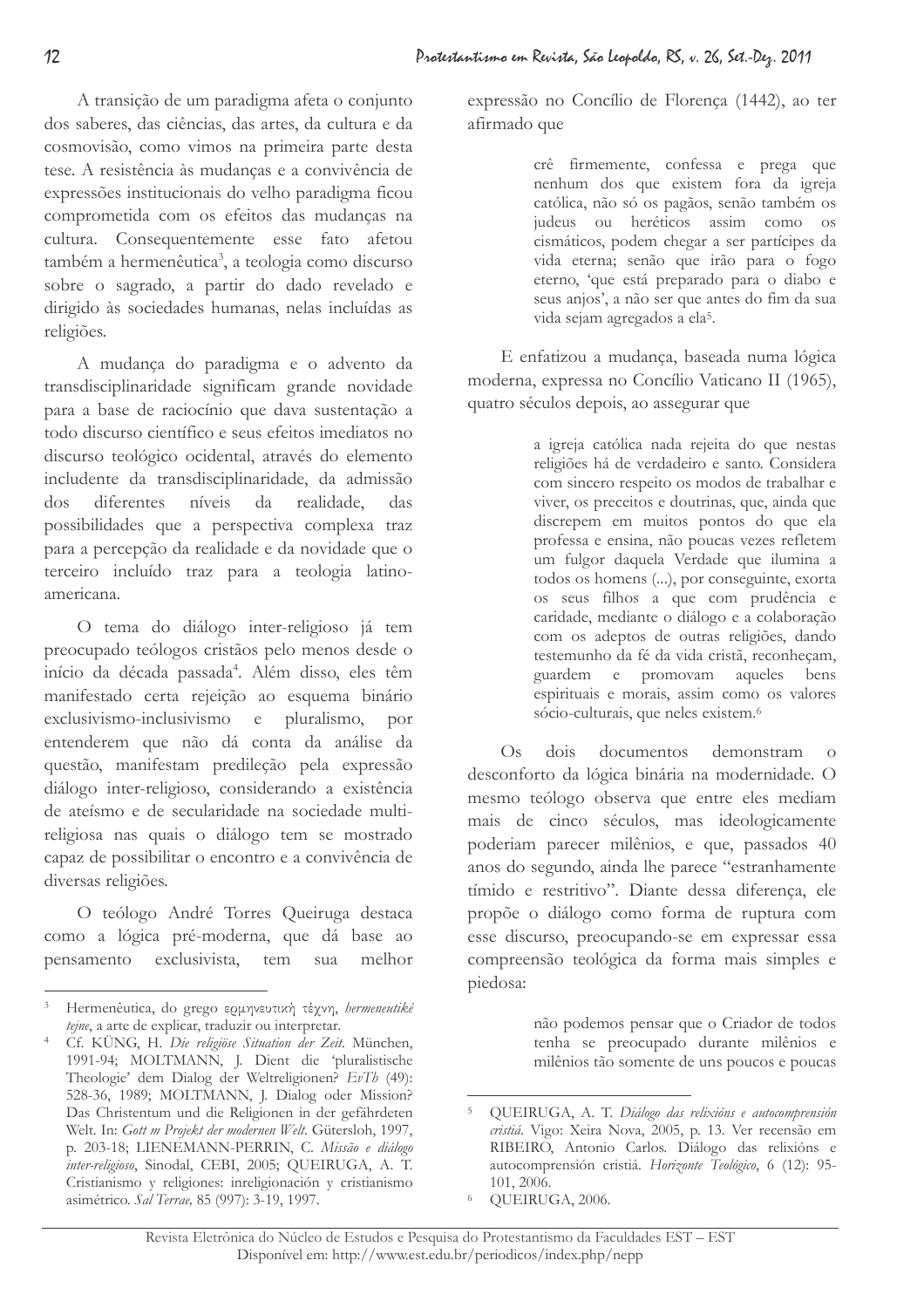entre seus filhos e filhas, deixando na espera os demais. Tendo isto em conta, não podemos deixar de confessar que esses milhões e milhões de seres humanos têm estado, desde sempre, todos e cada um, sob o olhar materno-paternal de Deus, habitados e animados por sua presença amorosa e salvadora. O qual nos leva a compreender com mais clareza algo que deveria resultar evidente desde a confissão de Deus como amor: que Ele como Pai e Mãe, preocupado unicamente com o bem e a felicidade de todos os seus filhos e filhas, tem estado tratando de nos revelar desde sempre e o quanto tem sido possível sua presença salvadora<sup>7</sup>.

A atualidade possibilita a compreensão de que as diferenças inegáveis não resultam de predileções arbitrárias e nem do favorecimento de uma nacão ou etnia, mas da finitude humana. Permite também afirmar a autenticidade das religiões a partir da proposta do pluralismo assimétrico, superando a categoria de inclusivismo. Essa proposta evita o perigo do relativismo de julgar os caminhos como iguais, ou da disputa pelo maior grau de perfeição, ao passo que dá a cada religião a condição de viver a procura de maior aprofundamento na prática da confissão e do mistério em sua própria cultura, fazendo entender que

> escutar aos demais constitui então a melhor prova de respeito diante do mistério comum, pois unicamente deles podemos receber aquilo que nossos olhos não podem ver. Igualmente não há melhor mostra de solidariedade humana e de fraternidade religiosa que a de oferecer - jamais impor aquilo que nos parece um dom divino descoberto com especial clareza em nossa religião. Só reunindo as buscas e os esforços de todos podemos aspirar ao acercamento mais humanamente integral da verdade divina<sup>8</sup>.

O diálogo é um instrumento que permite aos que professam uma religião conversarem, identificando o que é próprio enquanto se identifica com o outro. "Todo diálogo é um risco porque questiona, desequilibra todas as partes e as obriga a reformular seu modo de viver e pensar"<sup>29</sup>. Isso pode chegar ao ponto de eruditos de outras religiões reconhecerem o peculiar da religião daquele com quem dialoga com mais precisão do que teólogos daquela religião.

> Para o conhecimento de si próprio é importante mirar-se no espelho dos olhos de estranhos. No diálogo, porém, os parceiros obtêm um novo perfil do que lhes é próprio: um perfil dialógico. Quanto melhor este for elaborado no diálogo, tanto melhor os parceiros se reconhecem. Por isso o diálogo não está em contraposição à missão: no diálogo, os parceiros tornam-se testemunhas recíprocas da verdade de sua religião - o judeu para o cristão, o cristão para o islamita, o islamita para o cristão e para o judeu. (...) O diálogo só se torna sério quando se torna necessário. Ele torna-se necessário quando surge um conflito que ameaça a vida, e cuja solução pacífica deve ser buscada conjuntamente mediante o diálogo. (...) Cada parceiro deve trazer para o diálogo a si próprio com toda a verdade de sua religião. (...) O diálogo deve girar em torno da pergunta pela verdade, mesmo que não seja possível chegar a um consenso em relação a ela. Pois o consenso não é o objetivo do diálogo. Se um dos parceiros for convencido pelo outro, acaba o diálogo. (...) Com base em muitas experiências de diálogos ideológicos e religiosos, pode-se descrever o percurso do diálogo da seguinte maneira: do anátema para o diálogo - do diálogo para a coexistência da coexistência para a convivência - da convivência para a cooperação. O objetivo do diálogo inter-religioso não é uma religião unitária nem a metamorfose e o acolhimento das religiões na oferta pluralista de prestação de serviços de uma sociedade de consumo religiosa, mas a 'diversidade reconciliada', a diferença suportada e produtivamente conformada<sup>10</sup>.

QUEIRUGA, A. T. El dialogo de las religiones em el mundo actual. Koinonia, 2001. Disponível em: <http://servicioskoinonia.org/relat/312.htm>. Acesso em 07 maio 2007.

OUEIRUGA, 2001.

COMBLIN, J. A teologia das religiões a partir da América Latina. In: VIGIL, J. M.; TOMITA, L. E.; BARROS, M., org. Pluralismo e libertação: por uma Teologia Latinoamericana Pluralista a partir da fé cristã. São Paulo: Loyola/ASETT, 2005, p. 52.

<sup>&</sup>lt;sup>10</sup> MOLTMANN, 1997, p. 29. Jürgen Moltmann é um teólogo reformado alemão, nasceu em 1926 em Hamburgo, lutou na II Guerra, foi prisioneiro dos aliados na Inglaterra e na Bélgica. Atuou como pastor e tornouse professor de teologia sistemática na Universidade de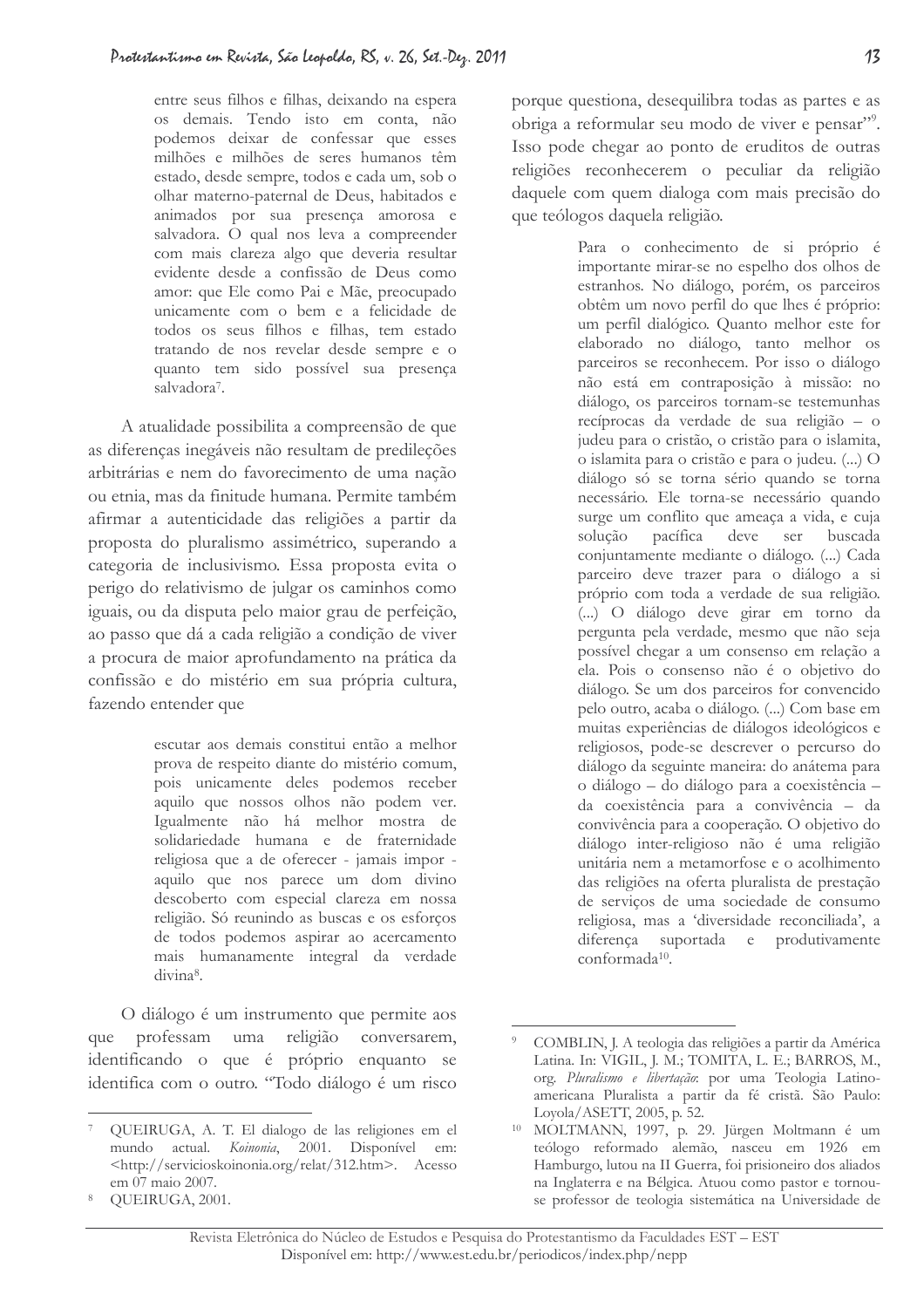O raciocínio de Jürgen Moltmann apresenta significativas razões para a caminhada dialógica das religiões no enfrentamento de conflitos que ameacem a vida. A primeira é ser parceiros e testemunhas conjuntas da verdade, mantendo em relação àquilo em que se empenha a mesma fidelidade que a dedicada à fé religiosa. Muitas vezes pessoas de sua própria fé vão discordar e armar ciladas políticas. A segunda, o trazer a si e a verdade da sua expressão de fé de buscar a verdade, implicam em integridade inclusive teológica; e o terceiro, empenhar-se para passar pelas etapas: diálogo, coexistência, convivência e cooperação; e ter paciência para o diálogo que constrói relações a longo prazo e não visa objetivos imediatistas.

O elemento que deu contribuição significativa para a resposta do discurso teológico foram as contribuições hermenêuticas de movimentos do continente latino-americano - seja no sentido geográfico, por terem surgido em regiões periféricas em relação à Europa; seja no sentido geopolítico, por causa da força daquele continente como centro das civilizações e das culturas; seja no sentido sócio-econômico, por estarem os países associados ao modelo expansionista e colonialista, baseado na força militar e na exploração de recursos; e seja no sentido religioso, de ter a fé como amálgama legitimador cristã do empreendimento colonial e elemento de superação de resistências<sup>11</sup>.

Por estas razões, vamos analisar  $a$ s contribuições da teologia da libertação, da teologia feminista, da teologia negra e da teologia indígena.

# 1 A Teologia da Libertação

A Teologia da Libertação (TL), desenvolvida na América Latina, teve como precursores os presbiterianos Richard Shaull e Rubem Alves, e ganhou fundamentação teórica e densidade eclesial e política no fim da década de 1960 com Gustavo Gutiérrez, sendo seguido nos anos 1970 por nomes como Leonardo Boff e Juan Luís Segundo, que criaram um movimento de impacto internacional ao propor um fundamento teórico para a ação social e política, colocando a teologia em movimento, criando a base para uma significativa consciência do caráter contextual geral da teologia e em primeiro plano a teologia proveniente da margem e dos movimentos similares - teologias do Terceiro Mundo - na Associação Ecumênica de Teólogos e Teólogas do Terceiro Mundo (ASETT), que têm contribuído para a descolonização teológica<sup>12</sup>.

O impacto desse movimento foi de tal monta, mobilizou tantos teólogos em escolas teológicas, congressos, simpósios e publicações, que criou o ambiente para que aflorassem as teologias negra e feminista, já em gestação e debate em diferentes grupos de mulheres na América Latina. Esse impacto promovido por teólogos de ordens religiosas e grupos de reflexão de igrejas evangélicas logo encontraria impacto em escolas teológicas, publicação de livros, debates pelos meios de comunicação e, principalmente, nas chamadas Comunidades Eclesiais de Base (CEBs)<sup>13</sup>. "Se aqui ainda emprego o singular e letra

Tübingen. Com a obra Teologia da Esperança, tornou-se conhecido como professor e conferencista. Sobre seu testamento teológico para a América Latina, ver RIBEIRO, A. C. As razões da esperança. Caminhando, 14  $(1)$ : 151-4, 2009.

<sup>&</sup>lt;sup>11</sup> Cf. CERVO, A. L. Contato entre civilizações; conquista e colonização espanhola na América. São Paulo: McGrawHill do Brasil, 1975.

<sup>&</sup>lt;sup>12</sup> SINNER, R. von. Confianca e Convivência. São Leopoldo: Sinodal, 2007, p. 44. Rudolf von Sinner é um teólogo reformado suíço que doutorou-se na Universidade de Basiléia e atua como pastor e professor de teologia nas Faculdades EST.

<sup>&</sup>lt;sup>13</sup> "As Comunidades Eclesiais de Base (CEB) são comunidades ligadas à Igreja Católica, surgidas após o Concílio Vaticano II (1962-1965), se espalharam principalmente nos anos 70 e 80. São comunidades por reunirem pessoas que vivem na mesma região e possuem a mesma fé. São eclesiais, porque estão unidas à Igreja. São de base porque são constituídas de pessoas das classes populares. Localizam-se em geral na zona rural e na periferia das cidades. Organizam-se em torno das paróquias ou capelas por iniciativa de leigos, padres ou bispos. Surgiram no começo dos anos 60, como resultado da experiência de catequese popular em Barra do Piraí (1956) ou do Movimento da Diocese de Natal, ou ainda do Movimento de Educação de Base. As conferências católicas de Medellín (1968), com a temática da Libertação, e de Puebla (1979), opção preferencial pelos pobres, colaboraram decisivamente para sua evolução. Ecumênicas, extrapolaram os limites da Igreja Católica e contaram com representantes também de igrejas como Metodista, Luterana e Presbiteriana. Seus membros se reúnem nos Encontros Intereclesiais, sendo que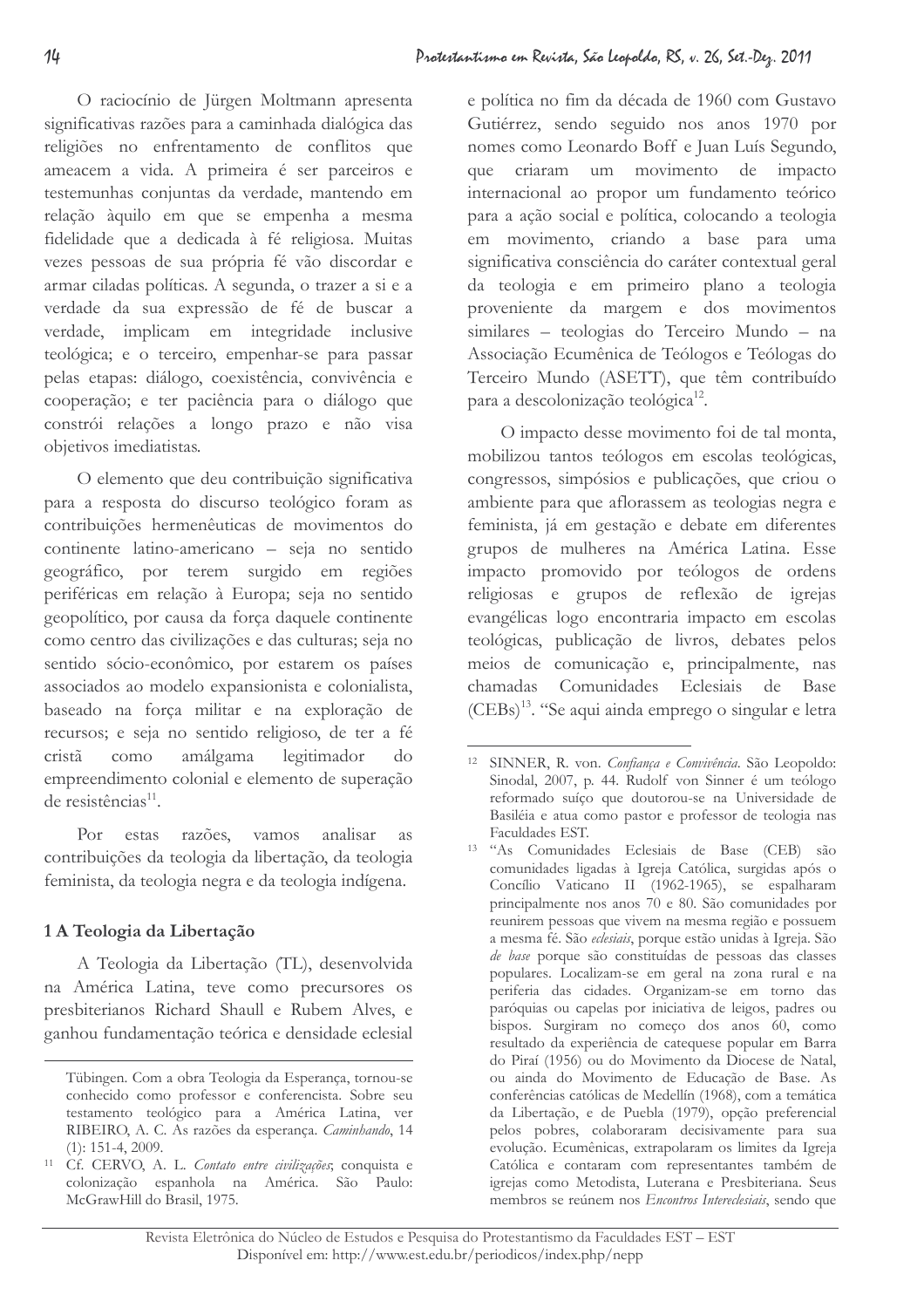maiúscula é porque a Teologia da Libertação desenvolvida na América Latina pode, apesar de sua diversidade ser situada histórica, pessoal e bibliograficamente"<sup>14</sup>.

### 1.1 Teologia a partir do pobre

A marca da TL não foi a homogeneidade, mas um trabalho em torno de uma luta comum, cuja espinha dorsal é a opção preferencial pelos pobres, adotada pelas 2ª e 3ª assembleias continentais do Conselho Episcopal Latino-Americano (CELAM) reunidas em Medellín (1968) e em Puebla (1979), e mantidas desde aquela época<sup>15</sup>. Segundo Gutiérrez a preferência da opção pelos pobres é porque eles têm suas vidas diminuídas. O Deus da vida não pode suportar o sofrimento dos seus filhos/ $a s^{16}$ , por isso sua parcialidade, como qualquer mãe e pai que ama mais o filho mais frágil, sem negar a universalidade do amor divino que a ninguém  $exclui<sup>17</sup>$ . Esse mesmo amor includente compromete os cristãos a darem às pessoas um nome e um rosto, reconhecendo-lhes a dignidade fundamental, sem que isso lhes seja exigido, mas como parte da solidariedade e do envolvimento cotidiano no mundo dos pobres. Como observou Luiz Carlos Susin, baseado em Immanuel Lévinas, o outro está no mundo, mesmo sem os verbos da ontologia: ser, ter, estar, permanecer, poder, saber, valer, ou apenas uma palavra ou gemido.

> Em termos mais bíblicos e concretos, é o pobre, o órfão, o estrangeiro, a viúva. Todos

têm em comum a falta de referência ao ser, a impotência, a estranheza, a fragilidade, o despojamento, a peregrinação. São face desnudada, palavra pura, visita intempestiva, que suplica reconhecimento e acolhimento, marginalidade ou santidade etimologicamente é o mesmo lugar - que investe com dom de si, criando obrigação puramente ética. É também o 'anjo do Senhor', a voz de fino silêncio do divino<sup>18</sup>.

Susin enfatizou ainda o registro da pobreza na América Latina, interpretado por Enrique Dussel a partir da "alteridade do pobre, órfão, estrangeiro e viúva na condição política, cultural, econômica e erótica dos índios, negros, pobres e mulheres latino-americanas"<sup>19</sup>. Esse mesmo teólogo capuchinho descreve a condição dos pobres como lugar teológico, por ser esta uma categoria não apenas do corporal e econômico, mas uma condição que se aprofunda nas relações sociais e institucionais, frente à qual não têm peso, nem importância e nem reconhecimento de sua dignidade, situação agravada na dimensão espiritual, na qual tem que carregar uma culpa por sua pobreza. Ao mesmo tempo, ao se perguntar pelo lugar a partir do qual Deus se revela descobre-se "outro lugar que sempre pretendeu ser o espaço humano do divino, a mediação reveladora e salvadora, e esse lugar é exatamente o oposto do lugar dos pobres. É o 'lugar teológico do poder'. (...) Mas os pobres, que não têm poder, são reais, pensam, sentem e oferecem experiências perigosas aos teólogos  $\text{cristãos}^{\prime,20}$ .

o último foi realizado de 19 a 22 de julho de 2005 na cidade de Ipatinga (MG), Diocese de Itabira, reunindo 3219 delegados das comunidades de base, 420 religiosos, 380 sacerdotes, 50 bispos católicos e dois anglicanos, 48 pessoas de outras igrejas cristãs, entre as quais 23 pastores, representantes de 32 povos indígenas e crentes da cultura e espiritualidade afro-brasileira BINGEMER, M. C. As Comunidades Eclesiais de Base: vida e esperança. Disponível em: <http://amaivos.uol.com.br>. Acesso em: 29 dez. 2007.

<sup>&</sup>lt;sup>14</sup> SINNER, 2007, p. 45.

<sup>&</sup>lt;sup>15</sup> GUTIÉRREZ, G. Pobres y opción fundamental. In: ELLACURÍA, I.; SOBRINO, J., ed. Mysterium Liberationis: Conceptos fundamentales de la Teología de la Liberación. Madrid: Trotta, 1990, v. 1, p. 303-21.

 $16$  Cf. Io 10.10.

<sup>&</sup>lt;sup>17</sup> Cf. GUTIÉRREZ, G. Renewing the Option for the Poor. In: BATSTONE, David et al., ed. Liberation Theologies, Postmodernity, and The Americas. London, New York: Routledge, 1997, p. 74.

<sup>&</sup>lt;sup>18</sup> SUSIN, L. C. O absoluto nos fragmentos: a universalidade da revelação nas religiões. In: VIGIL, J. M.; TOMITA, L. E.; BARROS, M. Pluralismo e libertação: por uma Teologia Latino-americana Pluralista a partir da fé cristã. São Paulo: Loyola/ASETT, 2005, p. 136.

<sup>&</sup>lt;sup>19</sup> Cf. DUSSEL, E. Para uma ética da libertação latino-americana. São Paulo: Loyola, Unimep, 1977; DUSSEL, E. Ética comunitária. Petrópolis: Vozes, 1986; DUSSEL, E. Ética da libertação na idade da globalização e da exclusão. Petrópolis: Vozes, 2000. Enrique Dussel, (24.12.1934) é um filósofo e historiador argentino radicado desde 1975 no México. É um dos maiores expoentes da Filosofia da Libertação, da História da Igreja e do pensamento latino-americano, e autor de uma grande quantidade de obras sobre filosofia, política, ética e teologia.

<sup>&</sup>lt;sup>20</sup> SUSIN, L. C. O privilégio e o perigo do "lugar teológico" dos pobres na Igreja. In: VIGIL, J. M. org. Descer da cruz os pobres; cristologia da Libertação. São Paulo: Paulinas, 2007, p. 322-4.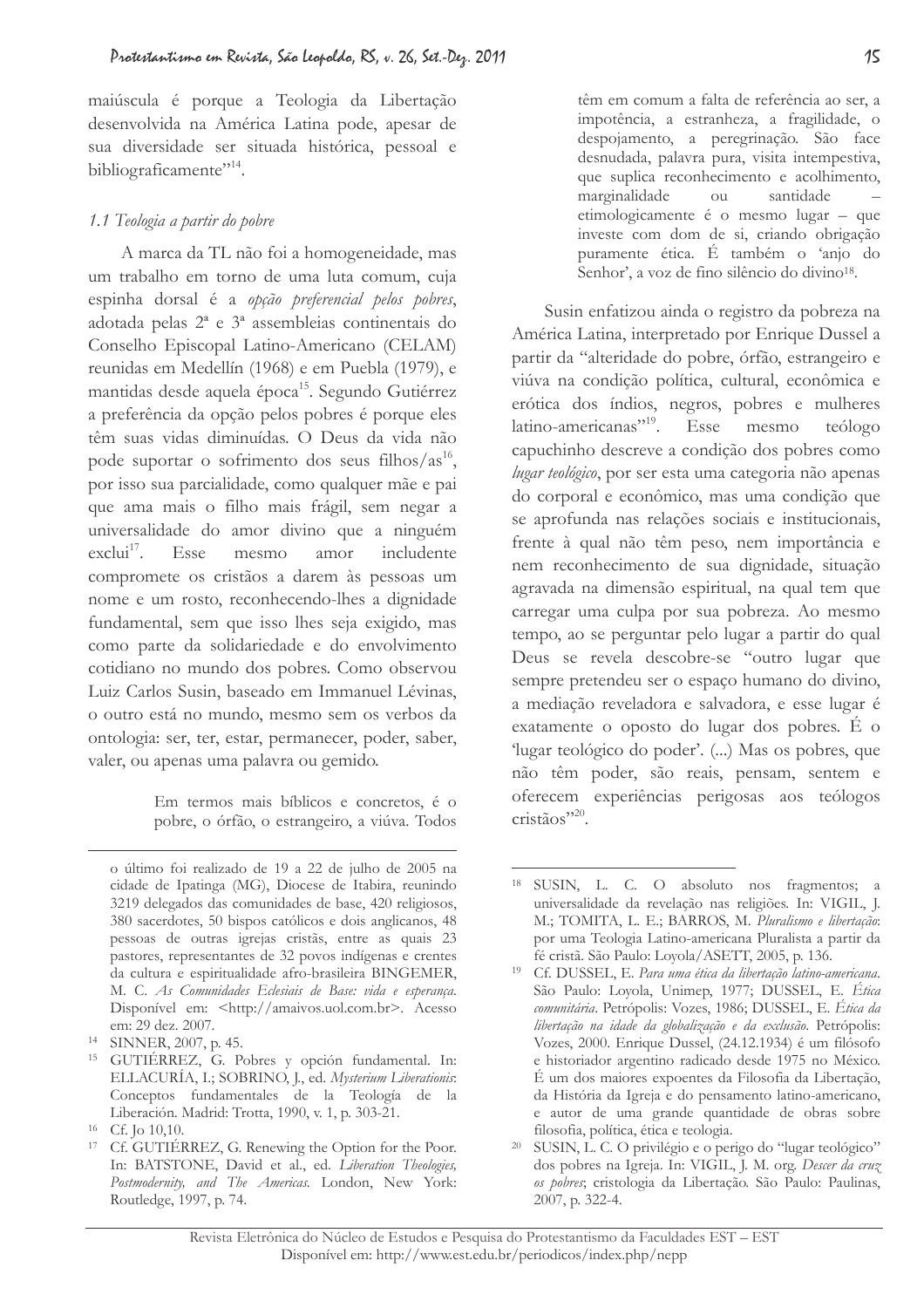A opção preferencial pelos pobres está ancorada na teologia da encarnação como "ponto de chegada, não o ponto de partida. É a culminância de todo o processo cristológico que começa bem embaixo com a pergunta que já as massas, tomadas de admiração e perplexidade, apresentavam: quem é esse?"<sup>21</sup>. É por isso que ele mesmo conclui que fazer cristologia a partir do Nazareno é olhar para Jesus, um homem marcado pela pobreza e pela discriminação social, um ser humano histórico, nascido na immensa romanae pacis maiestas, sob o Império romano governado por Augusto. "Ela identifica Jesus primariamente não Senhor, mas como libertador. É como caracterizada como cristologia de baixo, confiando firmemente nas bases sinóticas para sua

interpretação de Jesus. Cristologia da Libertação resume a pesquisa sobre o Jesus Histórico com uma nova importância"<sup>22</sup>.

Isso o leva a afirmar que quanto mais homem era Jesus, mais Deus se revelava nele. Quanto mais Deus se relacionava com ele, mais se humanizava nele.

> Essa abertura ao problema convoca a criatividade dos teólogos. Cada geração tentará inserir Jesus, Deus-Homem, dentro do contexto da vida para aí fazer a experiência da salvação que ele trouxe não a partir de fora mas sim partir de sua própria humanidade. É, portanto, de sua humanidade que convém partir. Não de uma humanidade já categorializada e definida previamente. Mas da humanidade como foi vivida por Jesus<sup>23</sup>.

É essa plena humanidade de Jesus que lhe possibilita o vazio que cria espaço interior para ser plenificado pelo outro, saindo de si se constrói para si, ao dar ele recebe seu ser, o ecce homo não afirma a si mesmo, mas se entrega irrestrito aos outros e a Deus. "A teologia como ato segundo, em Boff, vem antecipada pela experiência com Deus, que é fundamental para qualquer fazer teológico. A experiência está ligada à práxis concreta com o pobre, como também está intrinsecamente vinculada à contemplação"<sup>24</sup>.

Essa prática teológica determinou os loci epistemológico e teológico, gerando elementos para uma hermenêutica a partir da inserção de teólogo/as - padres, irmãs, professores/as de teologia, leigos e leigas, pastores e pastoras - em diversos espaços pastorais, eclesiais, comunitários e educacionais. Essa prática, segundo Comblin, tornou-se "o melhor da história da Igreja na América Latina nos últimos 30 anos. Inseriu-se no meio dos pobres, participando diretamente em seu dia-a-dia, em meio a grandes lutas para poder viver humanamente, apesar de tudo"<sup>25</sup>.

## 1.2 Hermenêutica da ortopráxis

A hermenêutica da TL é construída a partir do contexto da teologia e das condições sociais, políticas e econômicas. "Isso implica o que é chamado de 'ruptura epistemológica', pois se dá à práxis prioridade epistemológica sobre a teoria, seguindo nisso intuições do marxismo, mas também a conclamação do Concílio Vaticano II ao compromisso pastoral na leitura dos sinais dos tempos (Gaudium et Spes, 44)<sup>326</sup>. Ela parte da realidade de milhões de pessoas na América Latina submetidas à pobreza, em contraste flagrante com o controle quase total da economia submetida a uma reduzida minoria, cuja questão em linguagem teológica era "como ser cristão num mundo de miseráveis"<sup>27</sup>. Diante da conclusão de que a pobreza de muitos era necessária à manutenção da riqueza de poucos, ficava configurada uma situação de opressão que exige libertação. A opressão

 $21$ BOFF, L. Cristologia a partir do Nazareno. In: VIGIL, 2007, p. 30.

<sup>&</sup>lt;sup>22</sup> GILLIS, C. Pluralism: a new paradigm for theology. Grand Rapids: Eerdmans; Louvain: Peeters Press, 1993, p. 84

<sup>&</sup>lt;sup>23</sup> BOFF, L. Cristologia a partir do Nazareno. In: VIGIL, 2007, p. 34. "Leonardo Boff (14.12.1938) é um teólogo brasileiro, escritor e professor universitário, expoente da Teologia da Libertação no Brasil. Foi membro da Ordem dos Frades Menores (1959), ordenado sacerdote (1964), doutorou-se em Filosofia e Teologia na Universidade de Munique. Foi professor de Teologia Sistemática e Ecumênica no Instituto Teológico Franciscano e de Ética na Universidade do Estado do Rio de Janeiro, editor das revistas Concilium, Revista de Cultura Vozes e Revista Eclesiástica Brasileira".

<sup>&</sup>lt;sup>24</sup> WESTPHAL, E. R. Reflexões hermenêuticas: experiência e eficácia no pensamento de Leonardo Boff. Estudos Teológicos, 47 (1): 46, 2007.

<sup>&</sup>lt;sup>25</sup> SINNER, 2007, p. 45.

<sup>&</sup>lt;sup>26</sup> SINNER, 2007, p. 46.

<sup>&</sup>lt;sup>27</sup> BOFF, L.; BOFF, C. Como fazer teologia da libertação. 8. ed. Petrópolis: Vozes, 2001, p. 11.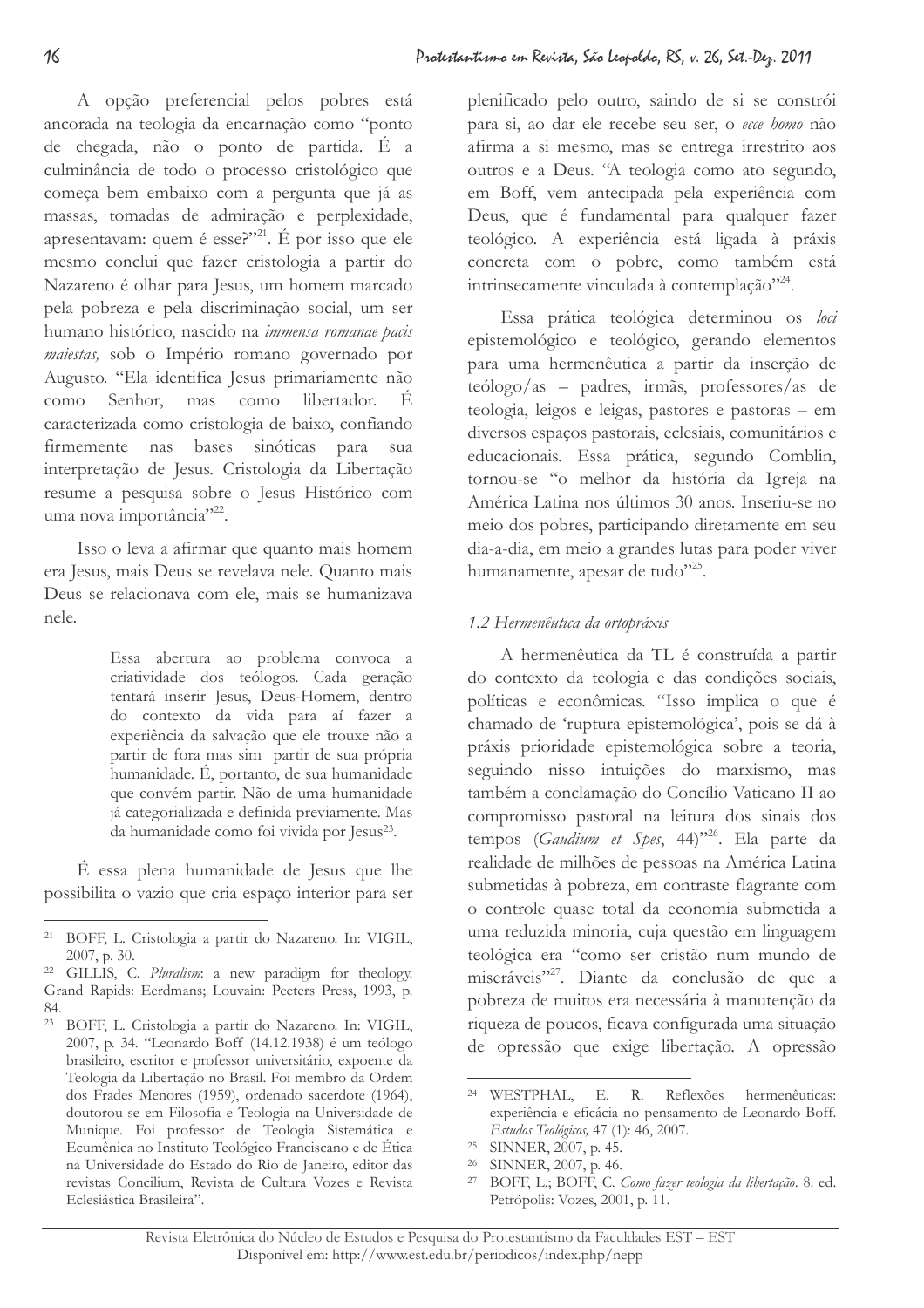econômica encontrava  $eco$ na repressão promovida pela ditadura militar no continente, mas com maior rigor nos três maiores países<sup>28</sup>, gerando uma resistência dos intelectuais que aproximou cristãos de outros pensadores, incluindo marxistas.

A influência mais significativa e de maior impacto para as Comunidades Eclesiais de Base foi o aprimoramento do método ver-julgar-agir, do Cardeal Cardijn, que a TL traduziu como as mediações socioanalítica, hermenêutica e prática que, com outros fatores, propiciou o início do uso das contribuições das ciências sociológicas e econômicas, ao lado da filosofia, até então a tradicional parceira de diálogo teológico. Esse recurso criou a possibilidade, bem explorada pela TL, de conhecer o contexto sob diversos ângulos para depois interpretá-lo à luz da teologia, orientada pela Bíblia e com vistas à contribuição para a transformação da realidade social. O uso do método indutivo e não-dedutivo rompe com o modelo aristotélico, mediado pela escolástica, predominante até então na teologia católica. Essa mudança pode ser vista como a precursora da mudança de paradigmas que se configurará posteriormente na ruptura com a base filosófica aristotélica assumida pela escolástica, tipificada nos diferentes níveis de realidade, na complexidade e no terceiro elemento, oriundos da mecânica quântica.

### 1.3 Prática teológica e viés transdisciplinar

A formação de uma geração de teólogos e a mística foram os elementos de consolidação e articulação desta teologia, pela influência dos teólogos da Nouvelle Théologie<sup>29</sup>, dos teólogos oriundos do centro de formação de Louvaina, na Bélgica, e das teologias protestantes de Richard Shaull, Jürgen Moltmann, Harvey Cox, George Pixley e seus discípulos latino-americanos. O impacto desta reflexão influenciou casas de formação, da qual o Instituto Teológico Franciscano, de Petrópolis, é protótipo. A produção literária explorou o conceito de libertação como categoria hermenêutica central e a utilizou para releitura dos principais conceitos teológicos tradicionais em livros acadêmicos, obras de teologia sistemática para uso em seminários e escolas de teologia, além de estudos bíblicos para círculos de trabalho com leigos, e uma nova leitura da história da Igreja, na qual os historiadores não separam mais a história secular da história da salvação, considerando que o processo salvífico deve abranger todo o homem. Assim, "estes teólogos estão sugerindo que a agenda da TL, justiça para o oprimido, pode servir como um foco comum para as religiões. Do seu esforço conjunto para libertar os oprimidos no mundo, cada religião pode aprender das outras sobre as convicções religiosas que motivam sua atividade"<sup>30</sup>.

O envolvimento nas lutas das comunidades de base, com sua influência direta no movimento popular, e o estudo aplicado, a publicação sistemática de livros e revistas teológicas, e o envolvimento de novas lideranças populares como sindicalistas, advogados de sindicalistas, padres e bispos que denunciavam  $\overline{O}$ poder  $d$ os latifundiários, do crime organizado e dos governos militares latino-americanos fizeram surgir os mártires - dos quais o mais importante foi D. Oscar Arnulfo Romero, em 1980 – que subscreveram com sua vida a trajetória desta reflexão teológica.

Recentemente a Assembleia do Conselho Episcopal Latino-americano (CELAM) provocou alvoroço entre teólogos da libertação. Houve quem dissesse que

> o Documento de Aparecida é, a nosso ver, o ponto mais alto do Magistério da Igreja latino-americana e caribenha. É o melhor documento produzido até hoje pelos nossos bispos e talvez por qualquer outro episcopado regional. Ele recapitula o que há de melhor nas Celams anteriores, e isso dentro de um quadro teológico muito mais

<sup>&</sup>lt;sup>28</sup> Brasil (1964-1985), Argentina (1966-1973, 1976-1983) e Chile (1973-1990), sendo esta a mais sangrenta. Foram produzidos relatórios a partir dos processos em tribunais militares. No Brasil, o relatório foi coordenado por D. Paulo Evaristo Arns, da Arquidiocese católica de São Paulo, e o Pastor James Wright, da Igreja Presbiteriana Unida, e resultou na publicação do livro Brasil, nunca mais!

<sup>&</sup>lt;sup>29</sup> Ver RIBEIRO, A. C. A teologia habita a meia-luz. Horizonte, 6 (11): 191-95, dez. 2007.

<sup>&</sup>lt;sup>30</sup> GILLIS, 1993, p. 85.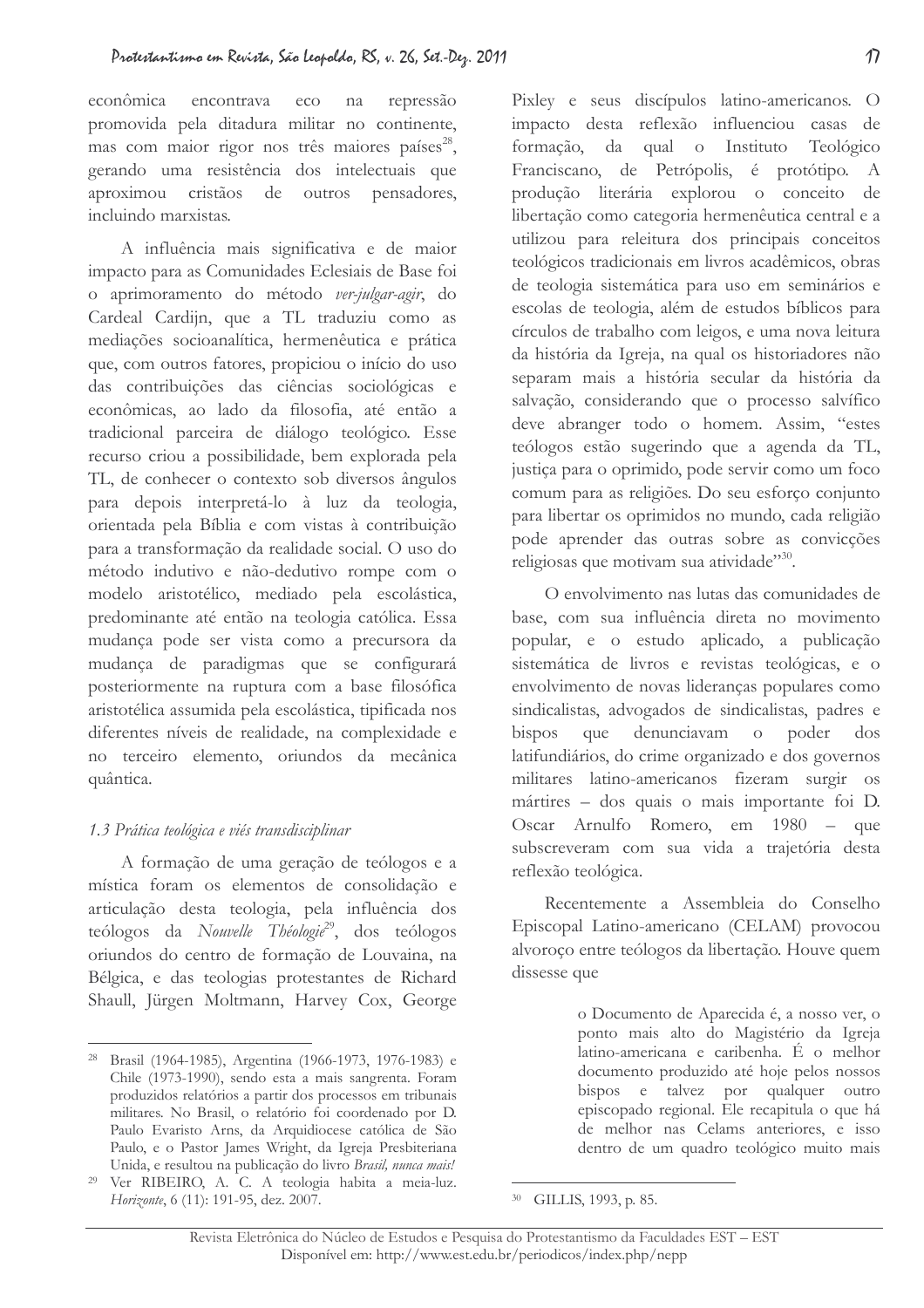rico, seguro e homogêneo. O documento é uma surpresa do Espírito, pois nada deixava prever um texto dessa qualidade. É também um milagre da Mãe Aparecida, a quem o Santo Padre tinha confiado a direção da Assembleia<sup>31</sup>.

E houve quem reagisse, afirmando que

as sombras dominam sobre as eventuais luzes, facilitando a rejeição. Ao contrário, quando se refere ao texto de Aparecida, mostra um otimismo ingênuo e um entusiasmo verdadeiramente juvenil, sem darse conta do esquematismo e do ahistoricismo da cristologia e da eclesiologia, tão bem apontadas por José Comblin, neste mesmo número da REB<sup>32</sup>.

Sua linguagem é a da interação com este ambiente como ponto de partida para o diálogo com a teologia cristã produzida em nível mundial, interagindo com as igrejas cristãs, as entidades ecumênicas, a academia e a sociedade civil, com reflexo nos meios de comunicação de massa, especialmente os alternativos, pelos quais surgem novos atores, produtores de discurso, sobre si, a religião, a sociedade e a economia. Em muitos casos essas situações significam grande conquista de comunidades e lideranças que, pela primeira vez, sentem-se como interlocutoras da sociedade. Esses avanços renderam à TL reconhecimento e visibilidade, não apenas no país e no continente, mas em nível mundial<sup>33</sup>.

Outra teologia que tem deixado marcas indeléveis nas eclesialidades latino-americanas é a teologia feminista, que vemos a seguir.

## 2 A Teologia Feminista

O movimento feminista parte da premissa que a maior parte das sociedades atuais vivem sob a perspectiva do androcentrismo, entendido como uma "estrutura preconceituosa que caracteriza as sociedades de organização patriarcal, pela qual de maneira ingênua ou propositada - a condição humana é identificada com a condição de vida do homem adulto do sexo masculino", observando que "só numa sociedade em que o pensamento androcêntrico é onipresente é que pode ocorrer que só aos poucos, e enfrentando a resistência dos homens, as mulheres tivessem que conquistar o acesso aos direitos humanos universais", afirma Ina Praetorius. Ela denuncia ainda que "a crítica linguística, ideológica e científica feminista tem, pois, como meta desvendar, no discurso dominante, estruturas preconceituosas androcêntricas, e desta forma desmarcarar a objetividade aparente como uma retórica do partidarismo masculino"<sup>34</sup>.

A teologia feminista é uma marca do novo pluralismo na teologia. O avanço desta discussão, a partir do movimento feminista nos Estados Unidos e na Europa, possibilitou conquistas em termos de desdobramento acadêmico da temática, de espaço de interlocução na sociedade, de parcerias entre as mulheres e entre estas e setores da intelectualidade e, sobretudo, de apoios mais recentes e inesperados das academias européias<sup>35</sup>.

 $18$ 

<sup>&</sup>lt;sup>31</sup> BOFF, C. O Documento de Aparecida é o ponto mais alto do Magistério da Igreja latino-americana e caribenha. IHU On Line, n. 239, 08.10.2007.

<sup>&</sup>lt;sup>32</sup> Cf. BOFF, C. Teologia da Libertação e volta ao fundamento. Revista Eclesiástica Brasileira, 67 (268): 1001-1022, 2007; SUSIN, L. C., HAMMES, É. J. A Teologia da Libertação e a questão de seus fundamentos: em debate com Clodovis Boff. Revista Eclesiástica Brasileira, 68 (270): 277-299, 2008; AQUINO JÚNIOR, F. Clodovis Boff e o método da TdL. Uma aproximação crítica. Revista Eclesiástica Brasileira, 68 (271): 597-613, 2008; BOFF, L. Pelos pobres contra a estreiteza do método. Revista Eclesiástica Brasileira, 68 (271): 701-710, 2008; BOFF, C. Volta ao fundamento: réplica. Revista Eclesiástica Brasileira, 68 (272): 892-927, 2008; COMBLIN, J. As estranhas acusações de Clodovis Boff. Revista Eclesiástica Brasileira, 69 (273): 196-202, 2009; LIBÂNIO, J. B. Excesso de zelo metodológico. Revista Eclesiástica Brasileira, 69 (274): 472-4, 2009; AQUINO JUNIOR, F. A teologia como "intellectus amoris". A propósito de crítica de Clodovis Boff a Jon Sobrino. Revista Eclesiástica Brasileira, 69 (274): 388-415, 2009.

<sup>33</sup> SINNER, 2007, p. 44.

<sup>&</sup>lt;sup>34</sup> PRAETORIUS, I. Androcentrismo. In: GÖSSMANN, Elisabeth; et al, (Orgs.). Dicionário de teologia feminista. Trad. Carlos Almeida Pereira. Petrópolis: Vozes, 1996.

<sup>35</sup> É importante lembrar a observação de Dorothee Sölle, feita em 1991 durante seminário na Escola Superior de Teologia (EST), que não havia professoras catedráticas em nenhuma universidade europeia, à época. "Dorothee Sölle (30.09.1929-27.04.2003) foi uma teóloga e escritora alemã socialmente engajada. Estudou teologia, filosofia e literatura na Universidade de Colônia, doutorando-se com uma tese sobre as conexões entre teologia e poesia. Debateu temas políticos como a Guerra do Vietnam, a corrida armamentista e injusticas no desenvolvimento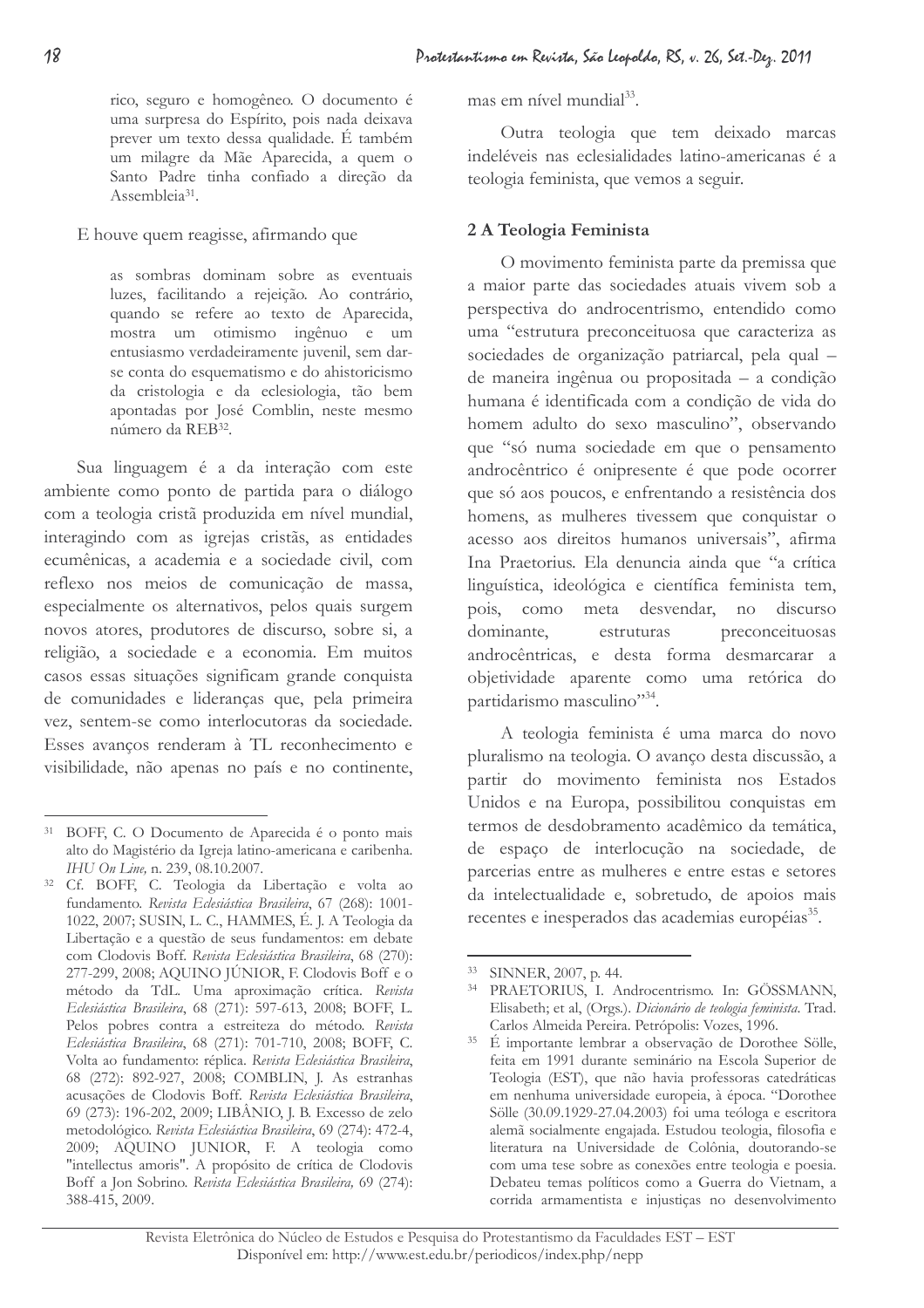O movimento feminista, como bandeira vanguardista da sociedade plural e, em seu interior, a teologia feminista, provavelmente foram as que mais resistências enfrentaram neste ambiente e mais alarde fizeram para se fazer ouvir, ler e respeitar. Essa situação determinou os postulados iniciais, as radicalizações conceituais, seu impacto político, os questionamentos do stablishment teológico-pastoral e o aprimoramento das afirmações e reconceituações.

Essas questões iniciais deram frutos saudáveis para situações mais objetivas das relações humanas, especialmente as vividas a partir do fundamento da fé e da ótica das mulheres, sob estruturas seculares de dominação, perpetuadas no primado dos homens e na lógica binária da sociedade ocidental. Essa inquietação, resultante de muitas outras, fez surgir a reflexão teológica a partir do feminino e hoje já acumula respeitável volume de produção, resultante da pesquisa bíblica e movida pela razão cordial.

Para lidar com esse tema pertinente, pulsante e que mantém em método, história, produção teológica e atuação intelectual, decidi abordá-lo a partir das correntes da Teologia Feminista, das relações positivas de humanidade, reciprocidade e solidariedade, dos desgastes gerados pela existência de dominação, dependência e dualismo, a partir desenvolvido  $\frac{d}{d}$ quais  $foi$ um círculo hermenêutico, no qual se destaca a hermenêutica latino-americana.

#### 2.1 Correntes da Teologia Feminista

Com o passar dos anos da pesquisa, a teologia feminista passou a distinguir duas correntes básicas, uma na teologia e outra na espiritualidade feminista, denominadas de ética, a primeira, e estética, a segunda, proposta pela teóloga Rosemary Radford Ruether<sup>36</sup> e acolhida por sua colega Dorothee Sölle<sup>37</sup>.

A primeira corrente da teologia feminista, que trata da ética, considera a realidade da existência conturbada e do mal no mundo, embora origine sua reflexão a partir de uma harmonia original do ser. Nesta perspectiva o pecado é visto como uma realidade da experiência, pela constatação de estar essa unidade destruída por separações dualistas, razão pela qual as contraposições polares como feminilidade virilidade.  $\epsilon$ corporalidade e racionalidade. natureza cultura, ficam  $\epsilon$ prejudicadas.

Essa área postula a necessidade de renovação - não apenas da parte oprimida - mas de todas, a serem transformados numa nova inteireza, através do esforço ético, que se expressam na conversão pessoal e no envolvimento para a transformação de estruturas injustas. A tradição profética judaica e cristã embasam e nutrem esse processo. Essa teologia luta por libertar a tradição cristã da visão patriarcal e tem por objetivo a libertação em níveis individual e social, por isso se entende como uma teologia feminista da libertação.

A corrente estética da teologia feminista, a segunda, entende que a realidade atual resulta da destruição da harmonia original das partes da realidade pela organização social patriarcal, ao mesmo tempo que é sua ideologia específica. Entende que a harmonia original, manifestada na figura da Deusa e na organização matriarcal da sociedade, foi destruída pelo patriarcado. Da mesma forma, a separação dualista de Deus e do ser humano, do ser humano e da natureza é equivocada, manifestando-se como realidade de desarmonia, assim como pecado, sendo que este é uma separação que não pode ser superada por forças próprias. A Salvação pode ser encontrada na renúncia da cultura patriarcal e da religião paternal, e na volta utópica à organização simbólica e social do matriarcado. Essa perspectiva, assumida pelas teólogas feministas da estética, é denominada por Ruether como uma religião pós-cristã<sup>38</sup>.

19

mundial".

<sup>&</sup>lt;sup>36</sup> Feminist Theology and Spirituality. In: WEIDMANN, J. L., ed. Christian Feminism; visions of a new Humanity. San Francisco: Harper & Row, 1984, p. 9-32. Rosemary Radford Ruether é teóloga feminista estunidense, professora da cátedra Geórgia Harkness, de Teologia Aplicada, no Garret-Evangelical Theological Seminary, Northwestern University, EUA.

<sup>&</sup>lt;sup>37</sup> Introducão, In: HEYWARD, C. Und sie rührte sein Kleid an; Eine feministische Theologie der Beziehung. Stuttgart: Kreuz-Verlag, 1986.

<sup>38</sup> Cf. SCHERZBERG, L. Pecado e graça na teologia feminista. Trad I. Kayser. Petrópolis: Vozes, 1996, p. 13.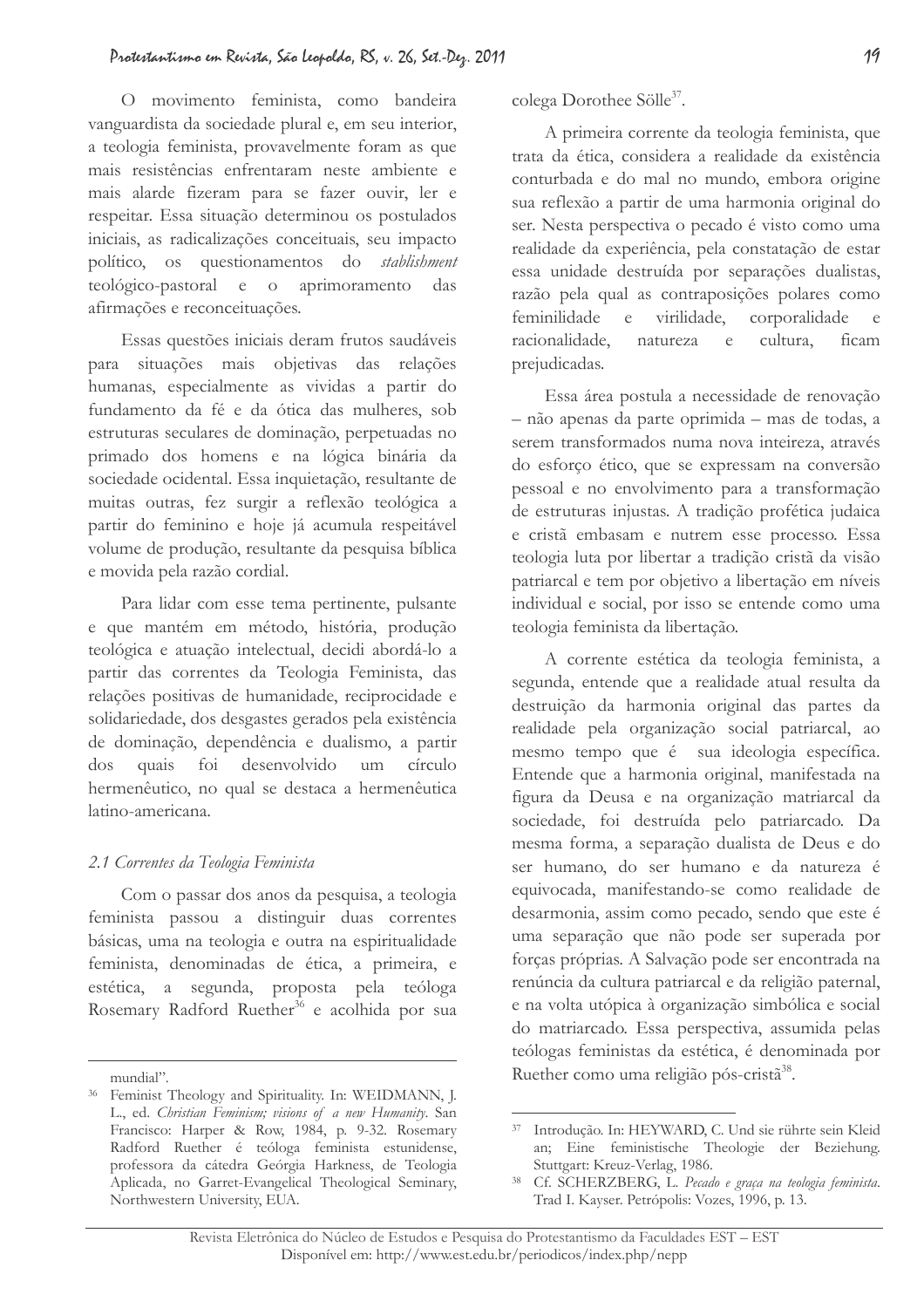Lucia Scherzberg destaca que estas duas correntes se desdobram em duas posições, vividas em tensão pelas teólogas feministas: a do feminismo de igualdade e a do feminismo ginocêntrico. A primeira posição, do feminismo de igualdade, tem por objetivo político uma abrangente igualdade de direitos  $e$ como objetivo teórico desmascaramento da feminilidade como construção ideológica com a função de legitimar a superioridade dos homens sobre as mulheres. O feminismo ginocêntrico, a segunda posição, acentua a diferença dos sexos: a feminilidade, como o outro, é entendida como valor. Apesar das divergências, as duas linhas de pensamento se unificam na escatologia política, no qual o pensamento diferente tem certa afinidade com um messianismo, projetando o papel das mulheres na transformação  $d\sigma$ mundo, ou  $com$  $um$ separatismo.

### Scherzberg enfatiza ainda que

à primeira vista, as teólogas da corrente ética podem ser enquadradas antes no feminismo de igualdade, as da corrente estética, antes no feminismo ginocêntrico. Isso, porém, não expressa toda a verdade. Por um lado, já ficou demonstrado e também ficará evidente no presente trabalho, que nas concepções de teólogas feministas podem ser constatados elementos de ambas as posições. Por outro lado, também não é possível discernir o pensamento de diferenca tão claramente como a diferenciação analítica faz crer. Ambos precisam da correção  $\rho$ complementação mútua<sup>39</sup>.

A Teologia Feminista é composta deste conjunto de visões, cujas diferenças aparecem nos entretons e não nas cores cheias, elas se entrelaçam no discurso de defesa da condição feminina, na denúncia de negação sistemática de direitos e nas violações que ganharam coloridos políticos ou culturais de legitimidade. Na América Latina, os parâmetros que passamos a ver sempre foram considerados periféricos.

## 2.2 Humanidade, reciprocidade, solidariedade

As diferenças de ênfase e foco do conjunto do

movimento não impedem que as teólogas o integrem e, mais que isso, descubram seu próprio papel e o lugar da contribuição teológica. Desse papel e lugar surgirão critérios e metodologias de leitura e interpretação da realidade, que chamamos hermenêutica.

Nessas questões frente às quais as lógicas formais têm pouco a oferecer, é que a teóloga Rosemary Radford Ruether deixa claro que as mulheres devem ser ouvidas e consideradas quando lutam por sua dignidade e clamam: "o princípio crucial da teologia feminista é a promoção da plena humanidade da mulher. Tudo o que sempre nega, diminui, ou distorce a plena humanidade da mulher é então avaliado como não redentivo"<sup>40</sup>. Com esse objetivo de luta pela plena humanidade das mulheres, com o qual conquistam o apoio de muitos homens, elas demonstram não entrar numa relação de disputa apenas pela superação e afirmação.

A ênfase no gênero humano indica que "o alvo que as mulheres têm em mente, e que já experimentam muitas vezes entre si, é uma comunhão mais humana, e elas já comprovam numa cultura de produção masculina que o ser humano precisa de ambas as coisas: autonomia e comunhão, produção e carinho, para poder ser humano no sentido pleno"<sup>41</sup>. Uma adequada antropologia cristã, baseada em bem elaborada cristologia, dá às teólogas condições de não negar qualquer expressão da plena humanidade. "Jesus não foi um herói solitário, mas dependia de relações com outras pessoas. O homem Jesus foi um semelhante que necessitava de pessoas. De acordo com os documentos mais antigos, ele conviveu com um grupo de homens e mulheres numa comunhão  $de$ intercâmbio  $\alpha$ reciprocidade",42.

<sup>39</sup> SCHERZBERG, 1996, p. 14-5.

<sup>&</sup>lt;sup>40</sup> RUETHER, R. R. Sexism and God-talk: toward a Feminist Theology. Boston: Beacon, 1983, p. 18-9.

<sup>41</sup> MOLTMANN-WENDEL, E. Das Land, wo Milch und Honig fliesst. Perspektiven einer feministischen Theologie und menschliche Identität. In: MOLTMANN-WENDEL, E., ed. Weiblichkeit in der Theologie. Verdrängung und Wiederkehr. Gütersloh: Gütersloher Verlag.-Haus Mohn, 1988, p. 35. Elisabeth Moltmann-Wendel é uma teóloga feminista, conferencistas e autora alemã.

<sup>&</sup>lt;sup>42</sup> MOLTMANN-WENDEL, E. Männlich und weiblich schuf Gott sie. Feministische Theologie und menschliche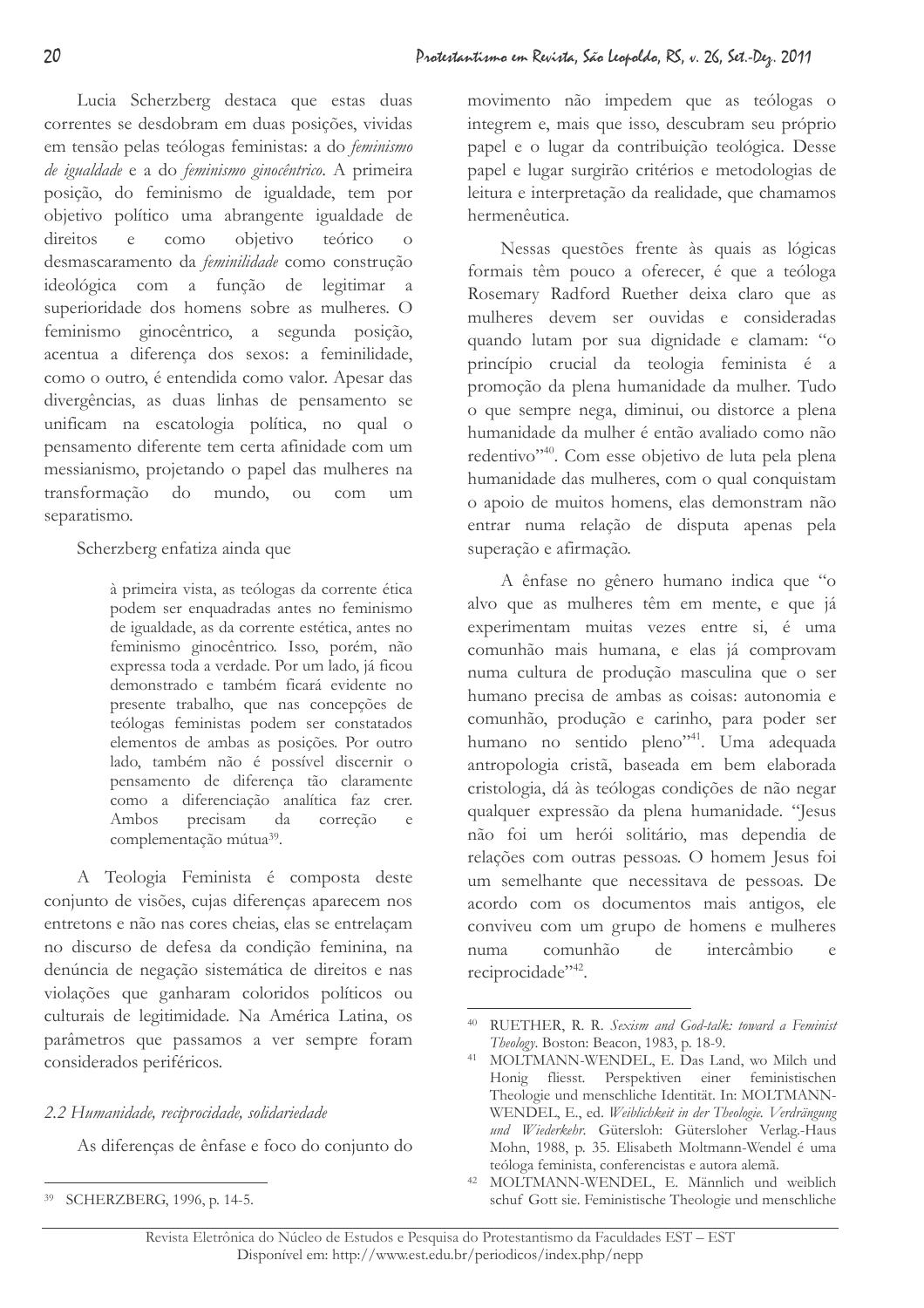A capacidade de elaboração teológica se mostra numa espiritualidade que afirma o feminino enquanto o integra ao humano. "Quem das forcas  $d<sub>O</sub>$ vive Deus que ama incondicionalmente, está aceito com toda a sua existência, com pele e ossos, com seu interior e seu exterior, com seu negativo e com seu positivo. Quem vive nessa esfera de vida de Deus tem que poder dizer hoje: Eu sou bom. Eu estou inteiro. Eu sou bonito" $^{43}$ .

A hermenêutica da Teologia Feminista rejeita em Jesus a santidade que isola, preferindo situar Jesus na confluência de pessoas e interesses, circunstância em que as mulheres eram maioria.

> Nesse intercâmbio as mulheres são ativas, elas buscam algo para si - salvação, saúde, vida - e, ao mesmo tempo, dão a Jesus esperança, sentido, comunhão, uma visão (...). Elas o transformam no que ele é, acompanhando-o em seu caminho: no homem para todos os homens, no solitário que pode ser figura consoladora para todos os solitários, no homem que confia em si pode proporcionar mesmo, que autoconfiança a todos, num homem que vai para a morte e que, não obstante, não está sozinh $o<sup>44</sup>$ .

A solidariedade com Jesus surge até quando ele está abandonado pelo próprio Deus, negado, traído e esquecido pelos discípulos. Na Quaresma, quando as pessoas esquecem a própria dor para viver a do Senhor, a Teologia Feminista o vai encontrar alquebrado pelo peso emocional dos fatos e sem a máscula forca, fortaleza que lhe dá condição de pensar na sua humanidade.

> A separação de Deus, o abismo entre Deus e ser humano, a superioridade de Deus não são a última palavra da teologia, mas um reflexo da experiência masculina que começa com a traição dos discípulos (...). O fato, porém, de 'se' pensar, teologizar, pintar e orar sempre a partir do ponto de vista dos discípulos, disso dificilmente alguém se dá conta. Uma oração do tempo de quaresma: 'Senhor Jesus, teu

povo te rejeitou, todos os teus amigos te abandonaram...' mostra essa fortaleza masculina inatacada, sobre a qual dificilmente alguém medita. A consequência teológica é que o abismo entre Deus e o ser humano permanece sempre escancarado<sup>45</sup>.

A condição de ser humano vilipendiado traído, negado, abandonado - por seus discípulos homens, sofre a impotência e reage com a mesma força, que Moltmann-Wendel identifica como masculina e capaz de revelar como está ele distanciado de Deus.

### 2.3 Dominação, dependência, dualismo

As relações de dominação, dependência e dualismo são vistas como marca do masculino e agrupam as principais acusações às sociedades construídas por milênios e, por essas razões, compõem a tipologia usada por Rosemary Radford Ruether para enfatizar que o feminismo

> afirma que uma das formas básicas de expressão da comunhão humana, a relação tu-eu entre os homens e mulheres foi substituída, em todas as épocas históricas conhecidas, pela relação da opressão, que transformou uma das metades da raça humana em vítimas, e a outra, em tiranos. Essa alienação primária se reflete em todas as dimensões da alienação: no alheamento do próprio corpo, do outro como o diferente, da natureza extra-humana e de Deus (da Deusa)<sup>46</sup>.

A crítica se concentra nos efeitos devastadores dessas práticas sobre as relações humanas, interferindo nos relacionamentos íntimos e pessoais, situações nas quais transparece o próprio de cada indivíduo, bem como nas que surgem reações polarizadas, em que a dualidade natural se transforma em oposição, confronto e luta pelo poder, exigindo estruturas de dominação e dependência. Esses comportamentos transparecem nas relações homem-mulher que, ao longo dos séculos, foram marcadas pelo controle das expressões mais profundas das mulheres,

Identität. In: MOLTMANN-WENDEL, 1988, p. 24.

<sup>&</sup>lt;sup>43</sup> MOLTMANN-WENDEL, Elisabeth. Das Land, wo Milch und Honig fliesst. In: MOLTMANN-WENDEL, 1998, p. 155.

<sup>&</sup>lt;sup>44</sup> MOLTMANN-WENDEL, 1998, p. 128.

<sup>&</sup>lt;sup>45</sup> MOLTMANN-WENDEL, E. Ein eigener Mensch werden. Frauen und Jesus. 5. ed. Gütersloh: Gütersloher Verlaghaus Mohn, 1985, p. 120.

<sup>46</sup> RUETHER, 1983, p. 195.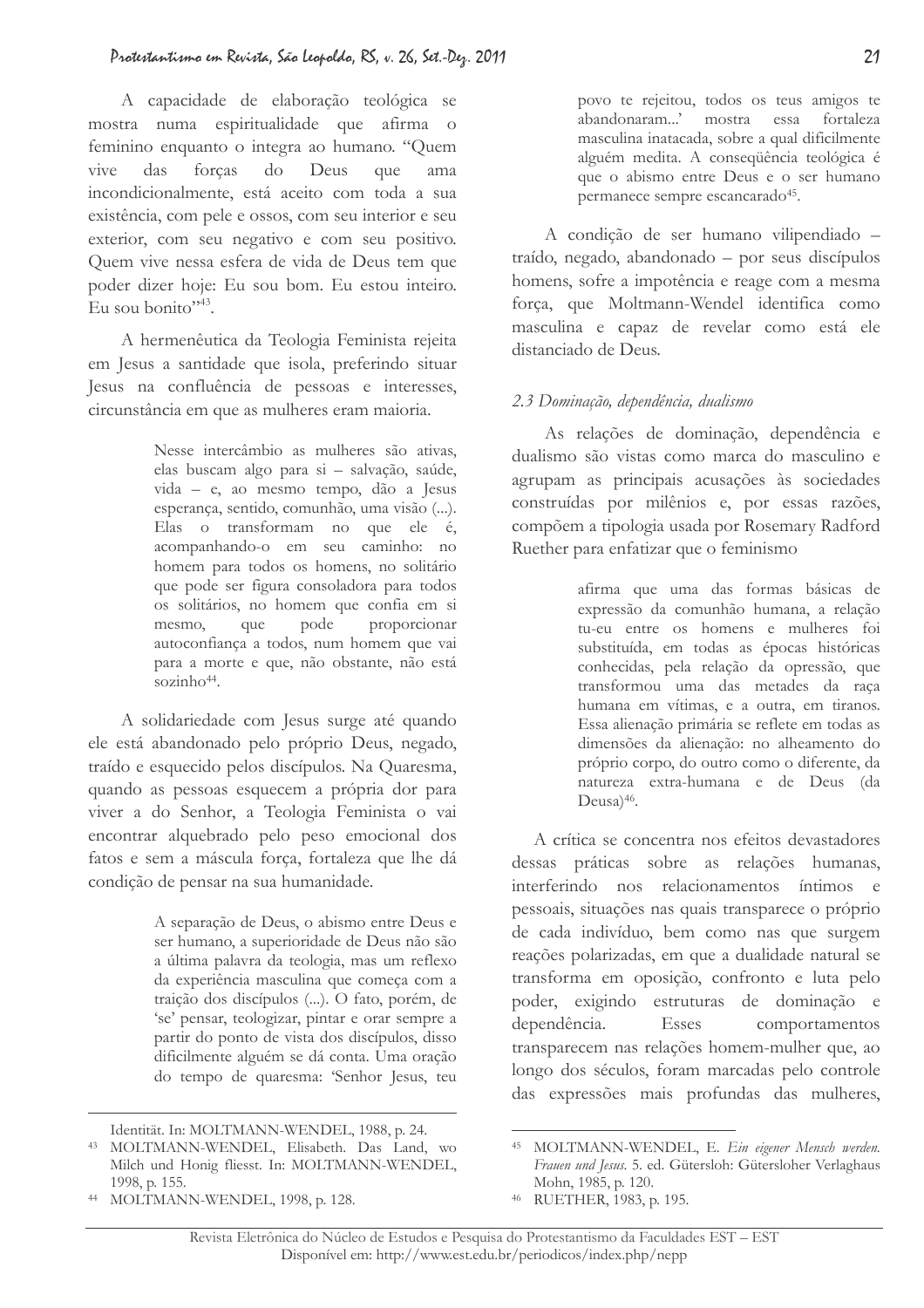limitando-lhes a intervenção na cultura, nas artes, nos saberes, e impossibilitando sua contribuição específica.

> A alienação do masculino e do feminino é o simbolismo sexual primário que resume todas essas alienações. As características físicas da intelectualidade, espírito transcendente e vontade autônoma, que são identificados com o feminino, deixaram a mulher com as características contrárias de a-corporalidade, sensualidade e subjugação<sup>47</sup>.

Essas condições, resultantes de modelos conservadores e discricionários, associadas às condições da maternidade, sem o benefício de legislações trabalhistas e estruturas pedagógicoeducacionais de apoio dos governos, durante muito tempo administrados por homens, criou a situação na qual as mulheres estivessem "sujeitas em sua qualidade de mulher a determinadas coações; entre elas contam dependência, modo de vida subordinado, o trabalho no lar, a exploração sexual e a definição de seu papel na procriação como sua única função. Nesse sentido, todas as mulheres estão, em conjunto, sujeitas às mesmas condições",48.

Por essas razões. Elisabeth Schüssler Fiorenza observa que "o patriarcado não é apenas uma 'ideologia dualista' ou uma estrutura androcêntrica na linguagem, não se trata do domínio de todos os homens sobre todas as mulheres, mas de um sistema político-cultural-social de submissões e dominações graduadas. Sexismo, racismo e colonialismo militar são as raízes e pilares de sustentação do patriarcado",49. Isso implica afirmar

que as estruturas eclesiais integram o modelo de sociedade que resiste às mudanças, atrelados a paradigmas historicamente superados. "A mudança de uma interpretação androcêntrica para uma interpretação feminista implica uma mudança revolucionária do paradigma científico - uma mudança com efeitos amplos não apenas para a interpretação do mundo, mas também para sua transformação"<sup>50</sup>.

A crítica feminista não é dirigida apenas ao cristianismo como um todo, mas adentra suas linhas teológicas, especialmente a de traço pietista, denunciando uma ingenuidade política em relação às estruturas de poder da sociedade, em algumas circunstâncias compensada por estratégias de poder popular dentro das próprias igrejas.

> A procura pelo eu-mesmo bom e a procura pela sociedade boa acontece numa dialética inquebrável: não se pode supor com os manipuladores sociais, sejam eles liberais ou socialistas, que relações sociais reorganizadas nível estrutural produzirão  $\overline{a}$ automaticamente a nova humanidade. Todavia, também não se pode supor que a simples construção de um agregado de indivíduos convertidos irá levá-los a atuar de modo diferente e que, desta maneira, a sociedade será redimida sem qualquer atenção às estruturas de poder. Isso foi a ilusão do evangelicalismo<sup>51</sup>.

As teólogas feministas aprofundaram as críticas para chegar às raízes do poder teológicopastoral no qual se fundam as principais estruturas eclesiais, que atravessaram as eras incólumes às profundas mudanças sentidas nos demais setores da vida humana. Essa frente de estudos sobre o feminismo levantou questões a respeito do centralismo religioso baseado nas pessoas do sexo masculino.

> Um dos princípios para desmontar o clericalismo é a reinterpretação teológica da relação entre natureza e graça, criação e redenção. A Igreja das mulheres se baseia numa concepção que recentemente foi

<sup>47</sup> RUETHER, R. R. Motherearth and the Megamachine. In: CHRIST, C.; PLASKOW, J. P.; PLASKOW, J., ed. Women Spirit Rising. A Feminist Reader in Religion. New York: Harper Collins, 1979, p. 44.

<sup>48</sup> RUETHER, R. R. Frauen für reine neue Gesellschaft. Frauenbewegung und menschliche Befreiung. München: 1979, p. 47.

<sup>49</sup> SCHÜSSLER FIORENZA, E. Para mulheres em mundos masculinos; uma teologia crítico-feminista da libertação. Concilium 191(1): 51-61, 1984, p. 51-61. Elisabeth Schüssler-Fiorenza (1938) doutorou-se em teologia pela Universidade de Münster e atua como professora de Divindade na Universidade de Harvard. Pesquisou interpretação bíblica e teologia feminista, concentrando-se em questões bíblicas e teológicas da epistemologia, hermenêutica e retórica feministas.

<sup>&</sup>lt;sup>50</sup> SCHÜSSLER FIORENZA, E. Zu ihrem Gedächtnis... Eine feministische-theologische Rekonstruktion der christlichen Urstrünge. München/Mainz: Kaiser, 1988, p. 21.

<sup>&</sup>lt;sup>51</sup> RUETHER, R. R. Motherearth and the Megamachine. In: CHRIST; PLASKOW, 1979, p. 52.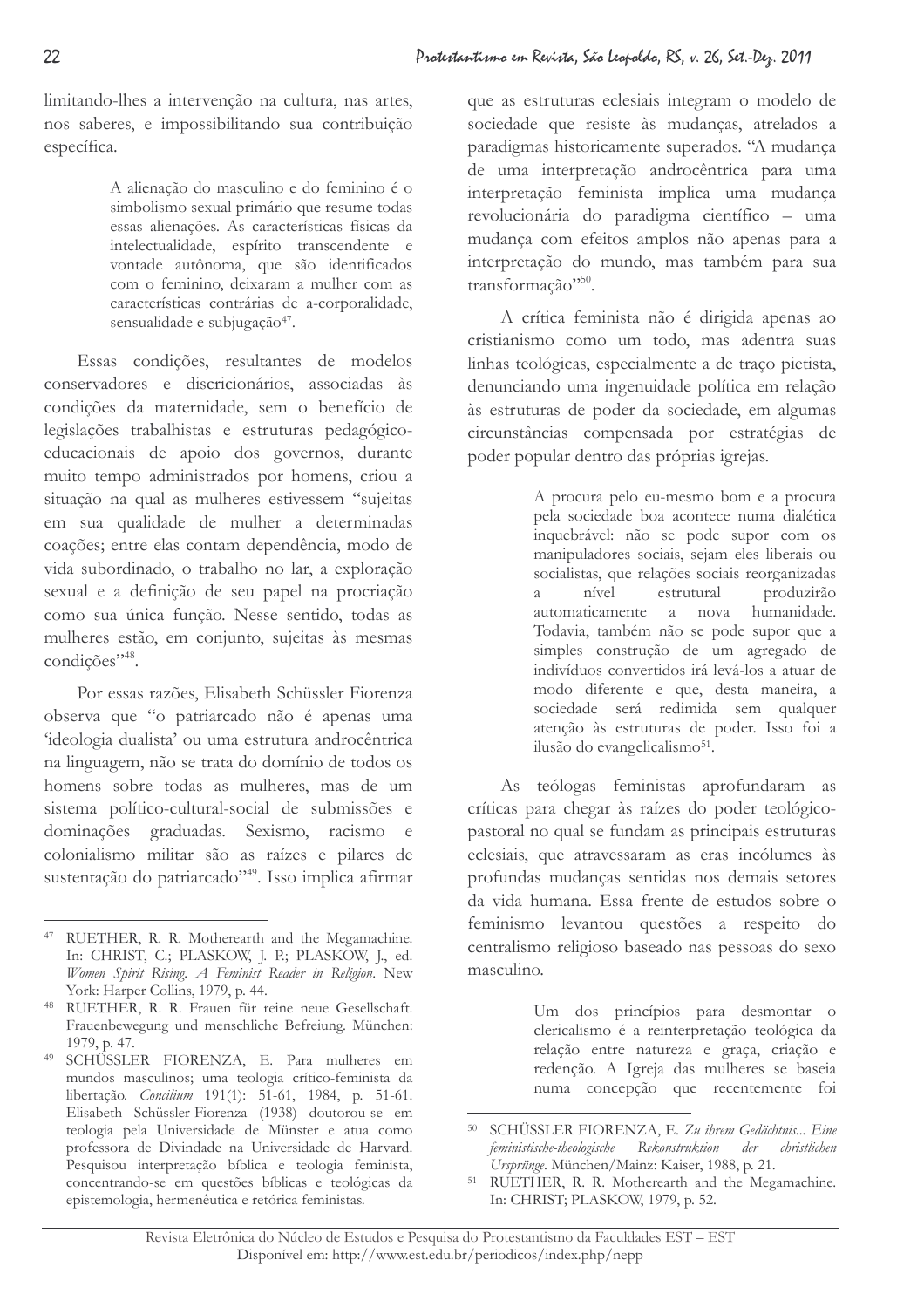definida como 'espiritualidade orientada na criação'. Isso significa que graça e redenção não se encontram além da natureza humana, mas que graça e estar em Deus são inatos à natureza humana, que estão fundamentados na natureza. A própria criação é a original graça ou a original bênção de Deus<sup>52</sup>.

O recurso teológico apresentado por Schüssler Fiorenza se baseia na memória hermenêutica que capacita à reflexão, pelo qual as teólogas se reassumem como sujeitos e o adotam como instrumental para sua tarefa. "Uma hermenêutica cristã da recordação pode recorrer à história e teologia protocristã para mulheres e acolhê-las como nossa própria teologia e história. A Igreja das mulheres tem uma longa e ininterrupta história e tradição atrás de si e pode reivindicar a comunhão original no discipulado de iguais como suas próprias raízes bíblicas<sup>53</sup>.

### 2.4 Teologia cristã e círculo hermenêntico

A importância da hermenêutica como memória é que ela recupera os fundamentos históricos da caminhada do povo de Deus, reinsere as mulheres no processo e as capacita para "essa 'recordação subversiva' não apenas mantém vivo o sofrimento e as esperanças de mulheres no passado bíblico, mas também possibilita uma solidariedade universal entre mulheres no passado, presente e futuro"<sup>54</sup>.

A hermenêutica possibilita aprofundar a pesquisa bíblica ao mais profundo a ser revelado: a experiência humana de comunhão com Deus, especialmente a vivida pelas pessoas pobres, afastadas dos centros de poder, cujas vidas foram marcadas pelo sofrimento, contingente encabeçado pelas mulheres. "Não se pode entender o mistério da fé quando nada se sabe das dores do mundo, e enquanto não se as assume como próprias, não se tem parte no cordeiro que carrega a soma dos sofrimentos provocados sociologicamente, que na linguagem bíblica se denominam 'pecado"<sup>55</sup>.

Algumas teólogas da Europa e dos Estados Unidos são capazes de perceber o impacto da memória como método hermenêutico na realidade latino-americana, especialmente quando podem se inserir na realidade a partir do trabalho e envolvimento.

> Muitas teólogas de base do Terceiro Mundo, também denominadas *'teólogas* pés descalços', vêem sua missão antes no empenho pela rede de água em sua comunidade do que em escrever sermões ou artigos. ( ... ) Uma das suas experiências mais importantes é observar como diaconia e estar-aí-para-outros resulta em koinonia, em comunhão. A Igreja que surge desse modo concilia a ortoprática com a ortodoxia predominante na igreja Ocidental<sup>56</sup>.

Essa hermenêutica aplicada à realidade das populações marginalizadas na realidade latinoamericana cria a possibilidade de redescobrir os seres humanos como amantes e envolvidos no processo da criação através da renovação da terra, da luta contra novas formas de escravidão e da resistência contra a morte e os poderes que a geram<sup>57</sup>.

 $\overline{O}$ círculo hermenêutico consegue compreender a condição de dominação, exploração e quase indigência das mulheres no geral e, dentre estas, as mulheres negras, pobres, que mantêm sozinha sua família nas periferias das cidades dos países pobres, figura a que chega através de um afunilamento de informações sociais. Essa descrição permite delinear o perfil dos seres humanos que melhor tipifique o maior número de vítimas em nossas sociedades. As igrejas cristãs que desejam anunciar a salvação não podem perder de vista que

> se as mulheres das classes e grupos oprimidos representam os mais pobres dentre os pobres, os mais desprezados pela sociedade, então essas mulheres podem

<sup>&</sup>lt;sup>52</sup> RUETHER, R. R. Unseren Wunden heilen; unsere Befreiung feiern. Rituale in der Fraunkirche. Stuttgart: 1988, p. 103.

<sup>&</sup>lt;sup>53</sup> SCHÜSSLER FIORENZA, E. Bread not Stone: the Challenge of Feminist Biblical Interpretation. New York: Beacon, 1995, p. 56.

<sup>&</sup>lt;sup>54</sup> SCHÜSSLER FIORENZA, 1995, p. 55.

<sup>55</sup> SÖLLE, D. Das Recht, ein anderer zu werden. Theologische Texte. Stuttgart: Kreuz-Verlag, 1981, p. 22.

<sup>&</sup>lt;sup>56</sup> SÖLLE, D. Gott denken. Einführung in die Theologie. Stuttgart: Kreuz-Verlag, 1990, p. 197.

<sup>57</sup> SÖLLE, D. Lieben und Arbeiten. Eine Theologie der Schöpfung. Stuttgart: Kreuz-Verlag, 1985, p. 212.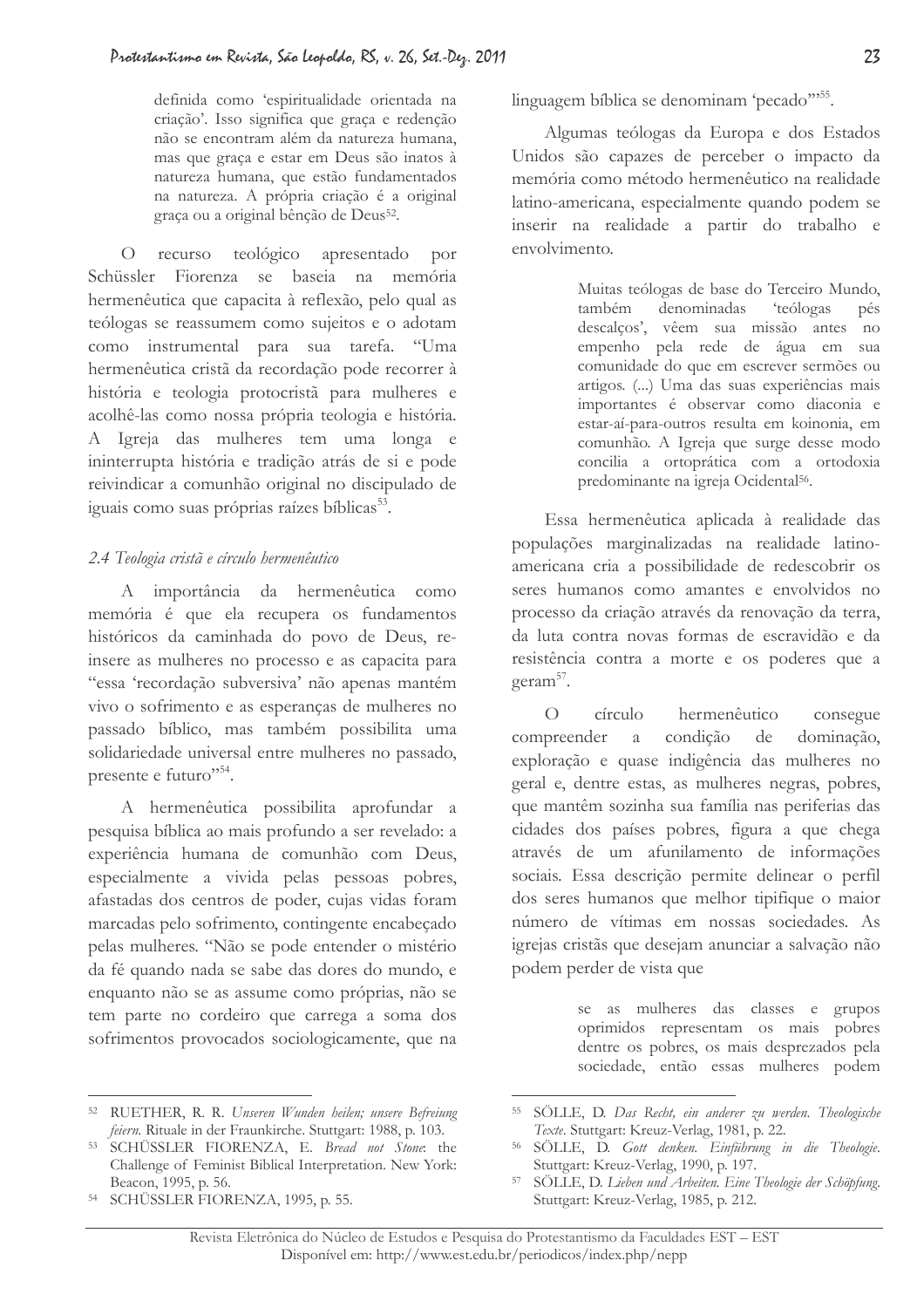tornar-se o modelo da fé, e então sua libertação é, de forma muito especial, o lugar no qual é concretizada a comunhão crente e libertada. (...) À mulher desprezada como a mais pobre dentre os pobres compete prioridade simbólica na Igreja<sup>58</sup>.

Essa sensibilidade das teólogas feministas de países desenvolvidos encontra eco numa reflexão teológica já iniciada na América Latina e que tem crescido em proporções geométricas de forma qualitativa e quantitativa nas últimas décadas. Filha legítima da relação entre a Teologia Feminista e a Teologia da Libertação, a Teologia Feminista da Libertação desenvolveu um arcabouço próprio tão significativo, com produção teológica publicada, atuação de teólogas em centros de excelência na reflexão teológica e em situações-pólo, como as que atuam em situações de miserabilidade, a partir das quais elaboram a reflexão teológica publicada em revistas teológicas internacionais.

Essa reflexão teológica, marcadamente nas áreas de bíblica e sistemática, desdobra-se em diálogos frutíferos com outras produções teológicas oriundas da periferia, como a Teologia Negra e a Teologia Indígena. É o que passamos a ver a seguir.

### 2.5 Hermenêutica teológica latino-americana

A construção da hermenêutica teológica latino-americana começa com a reflexão iniciada há quatro décadas, mas até então na América Latina a teologia sempre foi obra de homens e "entrar atrevidamente em seus santuários exigia da mulher a observação fiel de todas as rubricas", definiu Ivone Gebara. Isso propiciou invadir a academia como espaço de reflexão, produção, aceitação e purificação, a partir da qual tiveram acesso a conteúdos, metodologias e a realidade circundante de dor e sofrimento, condições necessárias para a elaboração do discurso teológico

feminista, que continuou crescendo em aprofundamento e consistência, a partir dos anos. No entanto, nessa mesma situação também

> nasceram as críticas, pois um pensamento teológico que propunha a revisão das bases de sustentação das teologias assustava até mesmo as mulheres, companheiras apegadas ao esquema religioso patriarcal. Sem dúvida, em outras palavras, um pensamento que se propõe a olhar a realidade, de modo diverso, ouvindo as interrogações das pessoas, especialmente das empobrecidas, e acertando o compasso teológico ao ritmo da vida cotidiana, sempre atrapalha a dogmática tradicional e sua aparente segurança<sup>60</sup>.

sido contemporânea da Mesmo tendo religiosidade do candomblé, em que a mãe de santo reina no terreiro, da recepção do desejo do santo à presidência da cerimônia, nas eclesialidades ela restringiu-se à simples participação ou exerceu funções extra-oficiais como conselheiras, rezadeiras, benzedeiras e curandeiras. Por isso, chegar à condição de teóloga significa pelo menos a conquista do espaço masculino e num ambiente em que seu papel estava dado.

Gebara destaca ainda como as mulheres agregaram perspectivas e geraram novas abordagens no desenvolvimento de sua tarefa teologal, inserindo elementos da vida cotidiana no discurso sobre o sagrado, devolvendo à fala teológica o outro lado da experiência humana, especialmente pela voz daquela que gesta, pare, amamenta, cuida e educa, cuja perspectiva ficou esquecida por séculos.

Seu discurso teológico parte da experiência de Deus que agrega a afetividade, a sensibilidade e a estética à razão - até então tida como a única mediadora universal dos saberes da salvação elementos que instauram diversas formas de mediações, criando a possibilidade de exprimir o vivido sem a pretensão de esgotá-la, percebendo aquilo que ainda não se sabe como dizer e as que são indizíveis. É a metapalavra que possibilita perceber algo que a palavra é insuficiente para expressar.

Para Gebara, essa consciência histórica

<sup>&</sup>lt;sup>58</sup> RUETHER, R. R. Op. cit., 1983, p. 191.

<sup>&</sup>lt;sup>59</sup> GEBARA, I. Teologia em ritmo de mulher. São Paulo: Paulinas, 1994, p. 7. Ivone Gebara nasceu em São Paulo em 1944 e vive no Nordeste brasileiro desde 1973. É doutora em Teologia pela Pontifícia Universidade Católica de São Paulo (PUC/SP) e em Ciências Religiosas pela Universidade Católica de Louvain (Bélgica), descendente de libaneses e sírios, lecionou durante 17 anos no Instituto de Teologia do Recife.

<sup>60</sup> GEBARA, 1994, p. 7.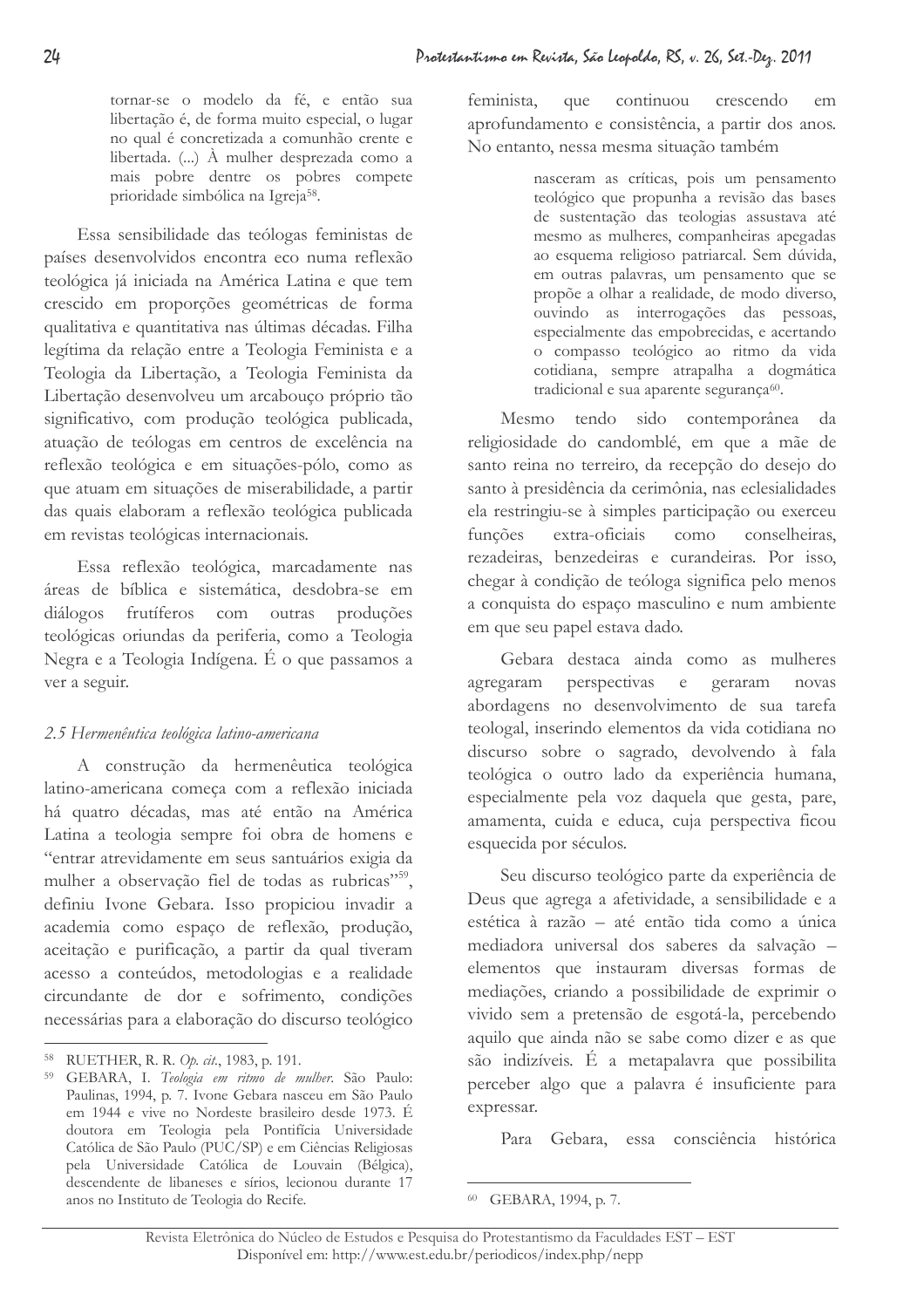irrompeu na vida de milhares e milhares de mulheres, levando-as a se descobrirem na luta por uma participação ativa em diferentes frentes das quais estavam ausentes, incluídas as Igrejas. Em meio a esse processo, ela começa a descobrir-se sujeito histórico, mas consciência vem com o tempo. Em pouco tempo ela se viu envolvida em diversos acontecimentos, atuando em sindicatos, movimentos de bairros, grupos de mães e trabalhos pastorais. E, da atuação e reflexão nesses contextos se deu conta da mudança de consciência e do novo papel que passou a exercer.

Na teologia o processo foi similar. A diferença foi o nível da reflexão, as relações de poder que precisou articular e o esforço para confrontar conceitos abstratos. apostar na linguagem simbólica e afetiva, e fazer-se ouvir.

> A expressão teológica feminista parte sempre do vivido, daquilo que é experimentado no presente. Isto provoca duas reações: a consequente recusa de uma linguagem abstrata diante da vida e das coisas que tocam a profundidade da relação humana e um esforço crescente para 'demonstrar' os antigos conceitos teológicos e descobrir a que realidades vitais eles correspondem. São estas realidades vitais o ponto de partida de uma explicitação teológica mais organizada. Os conceitos são sempre símbolos racionais nascidos numa determinada época, frutos de uma série de condicionamentos, que foram capazes de sintetizar racionalmente certas realidades vividas. Urge pois conhecê-los e descobrir-lhes o sentido na atualidade de nossa história<sup>61</sup>.

A hermenêutica feminista de Gebara foi elaborada neste contexto, a partir de nove passos: 1. A hermenêutica como maneira de ser, de relacionar-se e de compreender, interpretando-a a partir das relações entre as pessoas, a terra e o cosmos; 2. como um processo de descontextuação e recontextuação de textos, a partir da qual se imprime a própria marca sobre o texto; 3. como uma nova maneira de compreender Deus, lutando contra a imagem que mais habita o imaginário das igrejas, inclusive o feminismo patriarcal; 4. da compreensão dos símbolos cristãos a partir das

Esta postura está em sintonia da teóloga feminista Mary Hunt, que afirma ser

> simplesmente é a-histórico reivindicar que o Vaticano II terminou. O Concílio teve um efeito significativo e duradouro. Não é possível apagar a mudnaça de paradigma no Catolicismo que este articulou. Até mesmo as forcas restauracionistas virulentas que parecem ter ascendido no Vaticano hoje não pode fazer mais aquilo.

> A segunda razão, pela qual o II Vaticano não pode ser apagado, é porque suas ideias são notavelmente semelhantes aos modos de pensar pós-modernos. Estes modos incluem o desmantelamento completo da estrutura hierárquica e de poder. A mente pósmoderna não é a policial do modelo mais velho. Assim, a globalização com suas ferramentas de comunicação poderosas que mostram para o mundo inteiro ambas as engrenagens dos sistemas de violência, injustiça e sofrimento, e ao mesmo tempo a incontrolável ansiedade humana por um modo de vida sustentável e com participação em todas as comunidades (incluindo aquelas de fé), com baixos níveis de produção, homens solitários e súditos de uma inaceitável autoridade central<sup>62</sup>.

Para compreender a condição das mulheres latino-americanas, em especial as negras, é preciso voltar ao seu papel preponderante na mitologia e nos cultos africanos, nos quais elas são as

em: 29 jul 2009.

interrogações de nosso tempo e da superação do patriarcalismo, que não surge de processos homogêneos, mas da evolução dos grupos; 5. do entendimento dos símbolos cristãos a partir da valorização do elemento humano, em perspectiva igualitária; 6. como hermenêutica política, suas bases econômicas injustas e sua antropologia que justifica a injustiça; 7. que revaloriza o corpo e o sentido da vitalidade; 8. que assume uma ética em linha de confronto com a ética patriarcal e 9. tem visão holística, assumindo a interdependência nas diversas relações e o diálogo intra-religioso como base para o inter-religioso.

<sup>&</sup>lt;sup>62</sup> The social edge interview: Theologian and activist Mary Hunt. Disponível em: <http://www.religiousconsultation.org/News Tracker/S ocial\_Edge\_interview\_with\_Mary\_Hunt.htm>. Acesso

<sup>61</sup> GEBARA, 1994, p. 20.

Revista Eletrônica do Núcleo de Estudos e Pesquisa do Protestantismo da Faculdades EST - EST Disponível em: http://www.est.edu.br/periodicos/index.php/nepp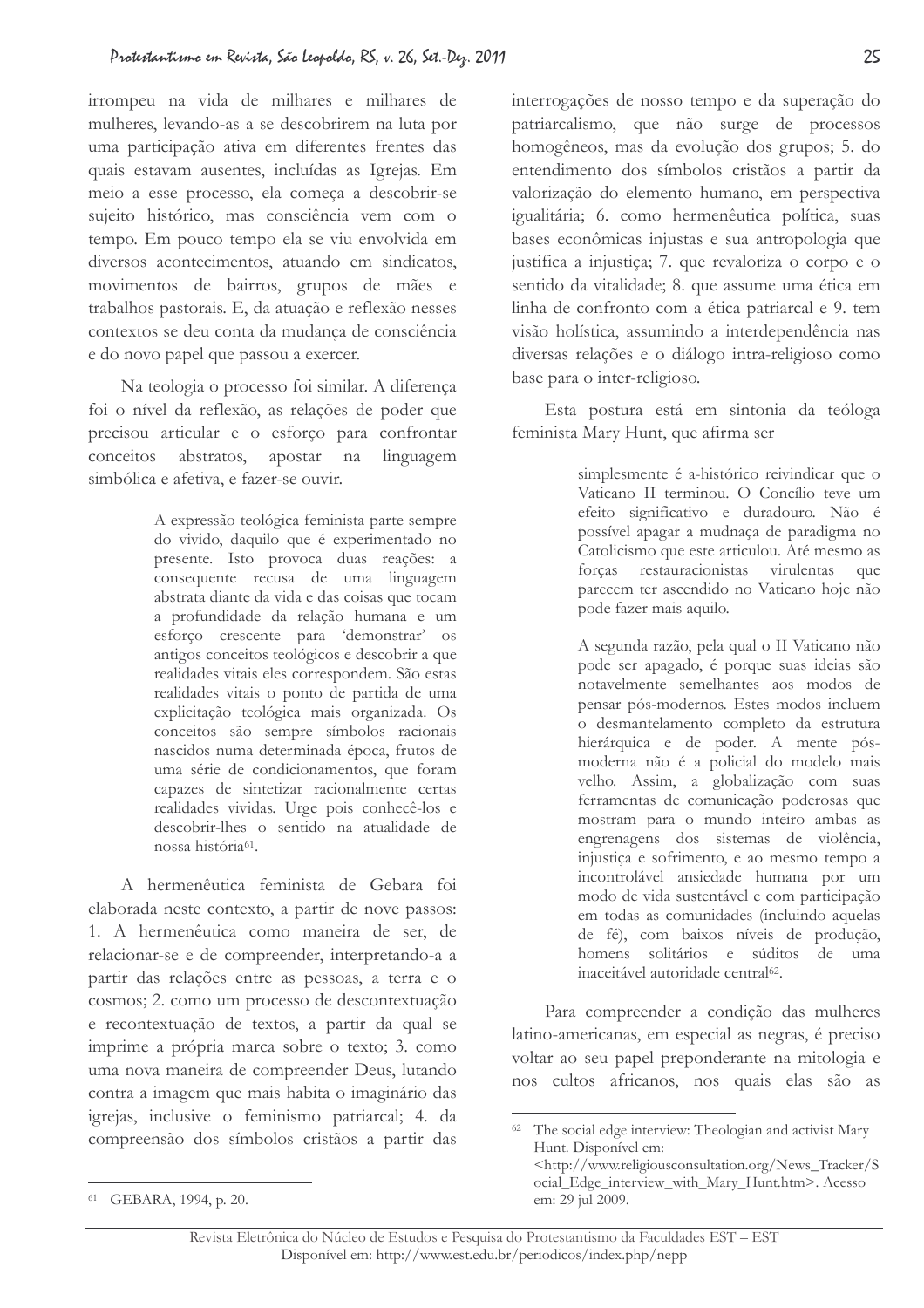responsáveis pela maioria das casas de culto, além de exercerem

> um papel de centros de resistência, de organização e de celebração da vida para as comunidades afro-americanas. Ali, pela mão filhas-de-santo, tem-se das mães e conservado a tradição cultural e espiritual dos negros na América. As casas de culto são também verdadeiras escolas em que se educam as novas gerações na cultura dos antepassados, na preservação dos valores e da memória das comunidades afroamericanas, na prática da solidariedade, da ajuda mútua, da resistência, do respeito aos mais velhos, da tolerância religiosa e racial, da busca do consolo dos aflitos e da cura dos males do corpo e do espírito<sup>63</sup>.

A partir desta matriz, que muitas não se dão conta de carregar em sua bagagem cultural, desenvolvem sua atuação em atividades das associações de moradores, sindicatos e diversas outras frentes do movimento popular. Mas são nas Comunidades Eclesiais de Base que sua presença estabelece um perfil de agente social, com intervenção frequente no cotidiano das populações mais carentes e nas lutas das populações por água, luz, saneamento, escola, creche, saúde e transporte, nos bairros e cidades de periferia dos grandes centros urbanos<sup>64</sup>.

Sua atuação garante o registro humano, social e político das mulheres escravizadas até o fim do século XIX, situação da qual decorrem marcas que permanecem de diversas formas até os nossos dias.

> Na tradição africana, a importância da mulher é fundamental. É ela quem dá a vida. A família constrói-se praticamente em torno da figura da mulher. Ela, além de parir os filhos, é quem os mantém. Reduzida à escravidão e transportada para a América, esta posição se refaz, só que dentro de uma dimensão opressora: a mulher tem que gerar crianças, produzir mão-de-obra gratuita, mais um escravinho para a senzala do senhor. Vale lembrar que muitas mulheres escravas recorreram ao expediente do aborto como uma forma de resistência. Era melhor não

deixar o filho nascer para não ser transformado em escravo<sup>65</sup>.

mulheres negras latino-americanas,  $As$ descendentes de escravos.  $d\tilde{a}$ o os tracos fisionômicos, a cor e as marcas de sofrimento na vida, dos quais se valem as teólogas ao se esforçarem para elaborar as teologias feministas e negras da libertação. "A mulher vende, por um preço bastante aviltado, sua força de trabalho como doméstica, faxineira, diarista, ambulante. Algumas privilegiadas trabalham em fábricas ou no comércio, percebendo sempre um salário inferior ao do homem e das mulheres brancas, no exercício da mesma função"66.

Teólogas brasileiras entendem seu trabalho como uma teologia feminista da libertação, baseadas nos binômios "meu ser e meu agir, meu ver e meu sentir, meu falar e meu silêncio"<sup>67</sup>. Segundo Ana Maria Tepedino "o ponto inicial desta teologia é a experiência existencial de cada uma buscar sua própria identidade, desde nossa identidade presente que tem sido imposta sobre nós por uma cultura patriarcal e machistachauvinista, e, além disso, como um produto da opressão cultural, exacerbada pela opressão econômica e social"68.

"Cremos que todo sistema de dominação desumaniza ambos dominador e dominado, e que por isso nossa luta é contra a ideologia machistachauvinista, que desumaniza ambos homens e mulheres"<sup>69</sup>, citando Elsa Tamez.

Para Tepedino, as mulheres compreendem a experiência humana da opressão, têm sensibilidade "syn pathein (compaixão no grego original) chamar mulheres a sofrer com, sentir com, estar em solidariedade com, ser mais aberta aos problemas outros,  $d<sub>O</sub>$ compreender valores OS<sub>1</sub> de

<sup>63</sup> NEVES, A. T. Identidade negra e religião: consulta sobre cultura negra e teologia na América Latina. Rio de Janeiro: ASETT, CEDI, Liberdade, 1986, p. 34.

<sup>&</sup>lt;sup>64</sup> Cf. NEVES, 1986, p. 35.

<sup>65</sup> NEVES, 1986, p. 36-7.

<sup>66</sup> NEVES, 1986, p. 37.

<sup>&</sup>lt;sup>67</sup> GEBARA, 1994, p. 5.

<sup>&</sup>lt;sup>68</sup> TEPEDINO, A. M. As discípulas de Jesus. Petrópolis: Vozes, 1988, p. 165. Ana Maria Tepedino é filósofa e teóloga, mestra e doutora em teologia pela Pontifícia Universidade Católica do Rio de Janeiro. É professora da PUC-Rio, escreve artigos em revistas teológicas especializadas e em livros, organiza livro, ministra cursos, participa de congressos e simpósios, e faz conferências. 69

TEPEDINO, 1988, p. 165-6.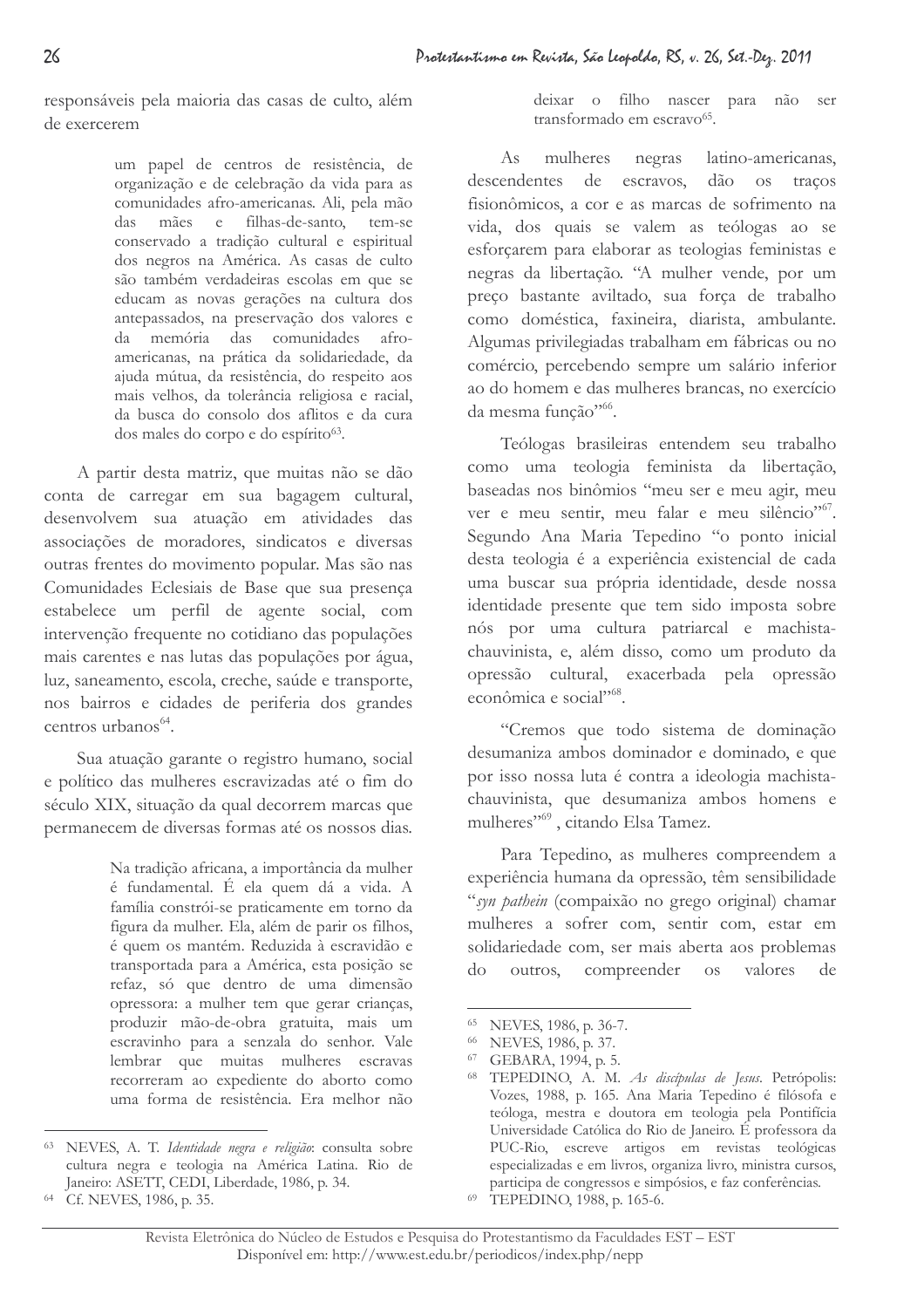compartilhar na luta por melhores condições de vida"70. A elaboração da hermenêutica feminista latino-americana parte da espiritualidade que as mulheres desenvolvem frente à sua dor, através da qual entendem outras situações diante de sofrimento

> Diante de nós mesmas: se inicia a experiência de valorização do próprio corpo das mulheres, e de sua sexualidade, tradicionalmente entendidas como fonte de pecado e que passam a ser fonte de espiritualidade. A corporeidade se converte na porta de entrada para a vivência de uma espiritualidade integrada e integradora, por onde se começa a experimentar o sagrado dentro de si. Sentir-se amada, experiênciafonte para que a vida cresça e se desenvolva. Fonte para estabelecer novas relações sociais ecológicas, relações respeitosas  $^{\circ}$  e cuidadosas, amorosas e ternas, para fazer-nos olvidar as manifestações de dominação, para curar-nos das feridas e a violência que durante tanto tempo nos foram infligidas às mulheres pelos homens ou por outras mulheres, assim como tem havido violência e discriminação com homens das classes populares, mestiços, negros, indígenas<sup>71</sup>.

Essa perspectiva foi elaborada e desenvolvida nos últimos vinte e cinco anos e ainda não é uma experiência pronta e acabada, explicou Elsa Tamez, analisando essa caminhada a cada período. Os anos 70 marcam a fase histórica em que se enfatiza "a militância política, teológica e eclesial, a leitura da bíblica feita por mulheres também é popular e militante. Se afirma que a leitura deve ser libertadora e transformadora da realidade. O ponto de partida é Deus como libertador e solidário dos oprimidos e oprimidas"<sup>72</sup>.

Nos anos 80 a ênfase é colocada em Deus como mãe e pai e nas imagens femininas de Deus, expressões da busca de sentido para as populações assoladas pelas ditaduras militares do cone sul.

> Se busca ler a paixão e ressurreição de Jesus desde os sofrimentos e desejos de libertação das mulheres. Também o Espírito Santo é visto como feminino. Em síntese, se busca feminizar a teologia e a Deus Trino, reivindicando regras que a sociedade tem prescrito para mulheres e que à sua vez a têm menosprezado. Aqui se insiste em que não só se necessita uma prática pela justiça, mas também a ternura para consolar os torturados, as mães dos desaparecidos, e consolar com amor solidário às mulheres sofredoras. Assim, homens e mulheres deveriam curar juntos e com carinho as veias abertas de toda pessoa ferida e perseguida do continente<sup>73</sup>.

Na década seguinte as teólogas e biblistas latino-americanas começam a trabalhar com as teorias de gênero, com o objetivo de agregar seriedade ao discurso teológico e à hermenêutica bíblica, assim como a Teologia da Libertação usou conceitos da economia e da sociologia para analisar a opressão, em perspectiva interdisciplinar que, ao tornar-se transdisciplinar nesta década, agregou a perspectiva do corpo e do cotidiano como "uma categoria hermenêutica. Se sente a rejeição por assumir a atitude de entrega martirial como própria das mulheres e se busca uma leitura não sacrificial da redenção. Também se trabalham os textos onde está presente a festa, a alegria e o gozo da corporeidade e a sexualidade"74.

Esse conjunto de leituras não perde de vista a apropriação do discurso de Elisabeth Schussler-Fiorenza e caraterizando-o em moldes latinos como o patriarcado ocidental patri-kiriárquico, "dado que o conceito de 'kiriarquia' não só designa o 'mando do pai' mas designa também o reger do chefe, o amo, o dono e senhor, permite examinar criticamente as relações de gênero que operam dentro da sociedade, da cultura e da Igreja"<sup>75</sup>.

A outra dimensão abordada pela ótica feminista é a ética, na qual Margarida Ribeiro

<sup>70</sup> TEPEDINO, 1988, p. 167.

<sup>&</sup>lt;sup>71</sup> TEPEDINO, A. M. Espiritualidad: relaciones y conexiones. In: TAMEZ, Elsa. La sociedad que las mujeres soñamos. San José: DEI, 2001, p. 64-5.

<sup>72</sup> TAMEZ, E. Hermeneutica feminista latino-americana; una mirada retrospectiva. In: TEPEDINO, A. M.; AQUINO, M. P., ed. Entre la indgnación y la esperanza; teologia feminista latino-americana. Bogotá: ASETT, 1998, p. 46. María Pilar Aquino é doutora em Teologia pela Pontifícia Universidade de Salamanca, Espanha, teóloga feminista e professora de teologia da Universidade de San Diego.

<sup>73</sup> TAMEZ, 1998, p. 50.

<sup>&</sup>lt;sup>74</sup> TAMEZ, 1998, p. 56.

<sup>&</sup>lt;sup>75</sup> AQUINO, M. P. Construyendo la mision evangelizadora de la Iglesia; inculturación y violência hacia las mujeres. In: TEPEDINO; AQUINO, 1998, p. 69.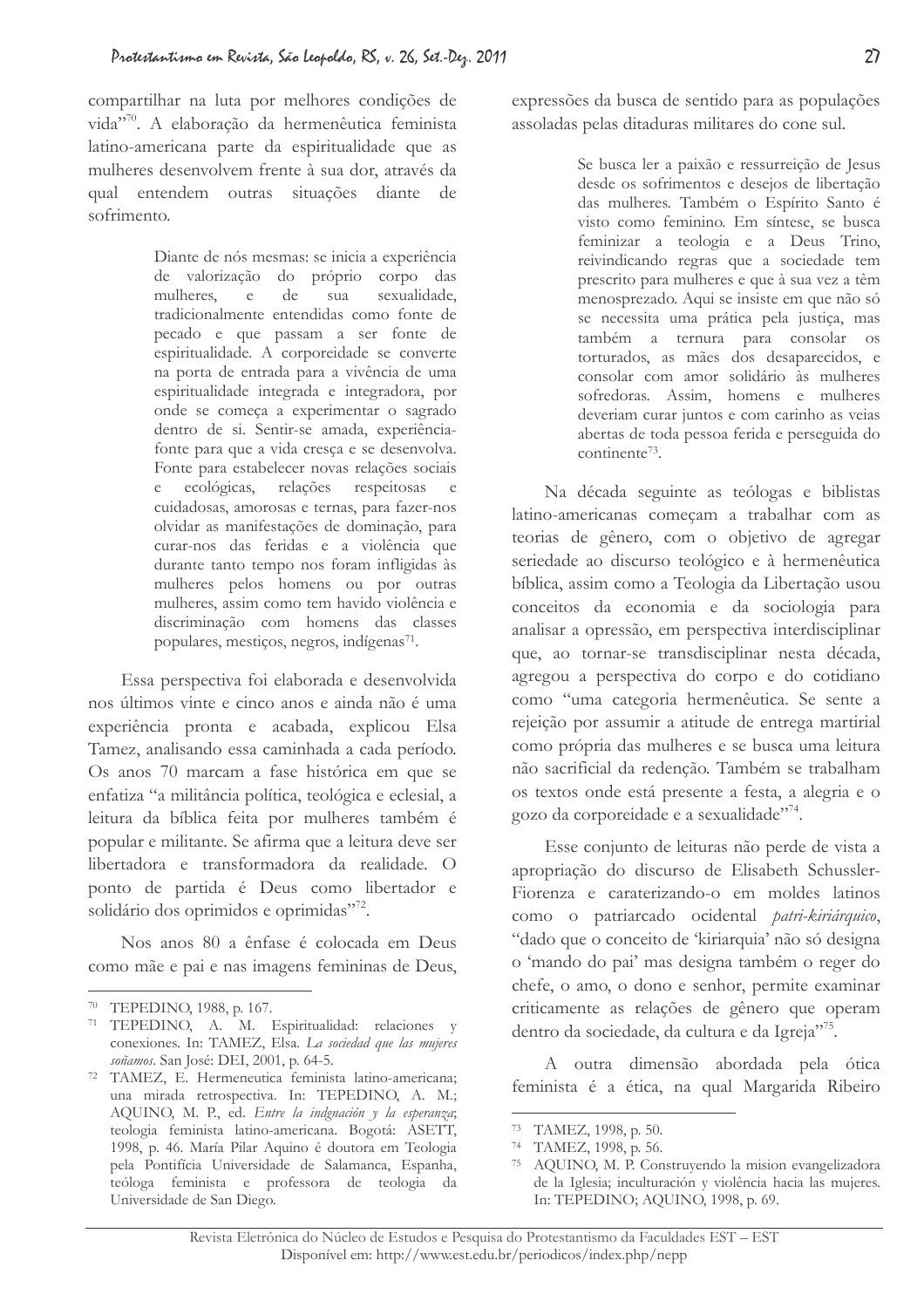Brandão mostra a responsabilidade dos cristãos sociedade em que o mundo numa dos empobrecidos tem duas constantes: "os rostos de mulheres sós com seus filhos menores de idade, assim como o grupo mais numeroso; por outro, a afiliação à igreja na que participam as teólogas e teólogos como integrantes ativos e responsáveis"<sup>76</sup>. Isso obriga à reflexão ético-teológica de mulheres e homens de fé que refletem criticamente sua experiência de vida à luz da fé e da Revelação.

Preocupada com a relação gênero e diálogo inter-religioso e cultural, Brandão se dedica à compreensão eco-feminista da vida de homens e mulheres, a quem cabe guardar e cuidar da terra, a partir de uma teologia que toma em conta a igualdade, a relacionalidade e a diferença, com o olhar voltado para o corpo feminino animado, com história e experiência, aberto ao mistério de Deus e visto como denominador comum da militância e da reflexão teórica dos movimentos feministas, tendo como referência

> o tema dos direitos reprodutivos [que] não está restrito a meras considerações genéricas de ordem demográfica, mas que elabora uma visão da sexualidade como enigma, como experiência do sagrado e como experiência do mistério. O corpo das mulheres é o lugar privilegiado para simbolizar o enigma da sexualidade, mas este é insuficiente para defini-las como mulheres (...) frequentemente ocorrem situações críticas: como meninos e meninas que morrem por desnutrição e abandono, mulheres grávidas portadoras do vírus da Aids, aumento da gravidez na adolescência, excessiva medicação no corpo das mulheres, violência durante a gravidez e o parto, etc.77

A teologia que abordaremos a seguir tem marcas de dor e resiliência.

# 3 A Teologia Negra

A influência da teologia negra no diálogo inter-religioso se origina em sua hermenêutica específica, a do grupo humano que foi explorado

de forma indigna por séculos e esteve associado à colonização do continente americano, e que depois da abolição da escravatura no Brasil - a etapa que estabeleceu a condição legal na sua longa luta por dignidade - começou o processo de tomada de consciência. "A identidade do negro é vital para uma tomada de consciência que o motive a lutar para libertar-se do atraso, da miséria e marginalização que  $f_{01}$ relegado  $\alpha$ historicamente"<sup>78</sup>. No entanto, o que se tem da realidade do povo negro brasileiro até este momento ainda é certa cultura envergonhada, resultante de uma política cultural que inventou a falácia da democracia racial para disfarcar o racismo.

## 3.1 As origens históricas e o racismo

A escravização dos africanos (1518-1888) é uma instituição presente na maior parte das sociedades pré-modernas, defendida por Aristóteles com argumentos racionais, cujo debate só foi enfrentado pelo advento do iluminismo e da revolução industrial. Em todo o caso, o fim deprimente desta instituição está associado ao continente americano, com os últimos navios negreiros capturados em 1880 nos Estados Unidos, e a assinatura da lei áurea pela Princesa Isabel em 1888 que, por força política e econômica das elites, tornou o Brasil o último Império a abolila. E, ainda pior: a resistência das oligarquias brasileiras dificultou e retardou a vigência da lei promulgada.

O racismo contra os negros, que consolidouse durante a vigência do tráfico de escravos e ainda subsiste de forma velada e assumida, infectou profundamente a alma de pessoas brancas, incluídos os europeus que viviam na América Latina e seus descendentes brasileiros, como uma doença que estabeleceu o sentido de *preto* no seu simbolismo psicopatológico, mesmo das que não estão cônscios dela<sup>79</sup>.

De acordo com o contraste entre claro e

<sup>76</sup> BRANDÃO, M. L. R. Perspectivas em la etica teologica feminista. In: TEPEDINO, A. M.; AQUINO, 1998, p. 95.

 $77\,$ BRANDÃO, Ibidem, p. 96.

<sup>&</sup>lt;sup>78</sup> NEVES, 1986, p. 15.

<sup>&</sup>lt;sup>79</sup> FANON, F. Schwarze Haut, weiße Masken. Frankfurt, 1985, p. 132ss; MARTIN, P. Schwarze Teufel, edle Mohren. Hamburg: Junius, 1993, p. 19-27 apud MOLTMANN, J., 1997, p. 166.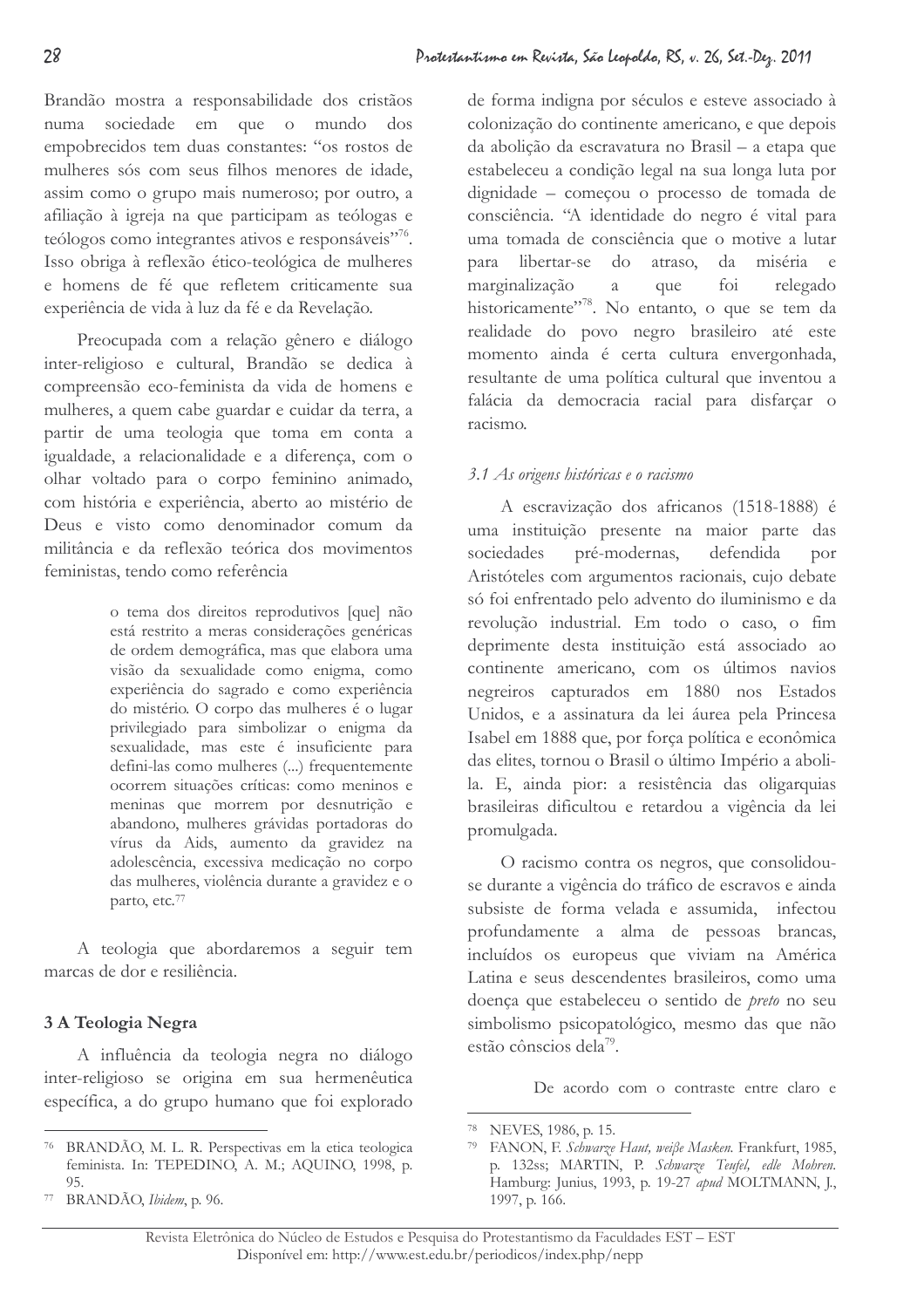escuro, dia e noite, luz e escuridão, no mundo branco, o mau, o mal e o ameaçador é simbolizado pelo 'preto'. O verdugo era um homem negro; Satanás é negro, preta é a sujeira e escuro o luto. Outras pessoas são 'enegrecidas [angeschwarzt]' por meio do falatório maldoso, e até as crianças já brincam de 'Quem tem medo do homem preto?' As pessoas negras simbolizam para os brancos o irracional, o impulsivo, impuro, indomado e sensual, acima do qual devem erguer-se o autodomínio branco e a luz da sua razão. A negrofobia especial dos brancos, que não tem paralelo na relação com pessoas de tez vermelha ou amarela, é uma projeção das facetas divorciadas da própria alma e da angústia da culpa reprimida. Projetamos nos negros nossas próprias repressões do corpo, dos sentidos e impulsos, que tivemos de aprender com esforço desde o começo do mundo moderno mediante o autodomínio e o autocontrole, como foi ensinado às pessoas modernas pelos puritanos e os jesuítas (...) a libertação da doença do racismo e especialmente da negrofobia não pode ser encarada como algo secundário, mas requer uma espécie de psicoterapia coletiva dos brancos e nada menos que uma nova revolução cultural<sup>80</sup>.

A perspectiva de Moltmann, além de considerar os aspectos antropológicos da constituição do racismo, agrega elementos de natureza teológica ao falar da repressão do corpo e da psique como constitutivos da educação para a dominação dos países europeus durante o processo de colonização na modernidade. Como um teólogo evangélico alemão que precisou superar o profundo sentimento de culpa por causa do nazismo, ele procurou entender a base psicológica na qual o racismo se constitui e se desenvolve.

> Na sua forma concreta, o racismo sempre tem estes dois lados: de um lado, ele é um mecanismo psíquico de autojustificação e, de outro, um mecanismo ideológico de subjugação de outras pessoas. Desse modo, o racismo destrói a humanidade nos dois lados. O racista branco mostra um orgulho sobrehumano por sua 'raça' branca e, não obstante, está possuído por um medo inumano. Quem iguala o ser humano com o ser branco destrói

a sua própria humanidade. Por necessitar converter constantemente o seu medo em agressão contra outros, ele destrói também a comunhão com estes. Ele enxerga nas pessoas negras somente o 'preto', não vendo nos outros pessoas como ele próprio. A humilhação racista de outras pessoas, no fundo, é ódio mortal contra si mesmo<sup>81</sup>.

No caso do racismo brasileiro, as instituições assumiram o papel de gerar e manter um sistema de opressão e discriminação racial, expresso na obrigação do negro assumir a identidade nacional, ao mesmo tempo em que era excluído de qualquer processo decisório; e na negação de um espaço dentro do Estado, ao reforçar o poder político das classes dominantes através dos mecanismos de poder e de controle político, ao mesmo tempo que freavam as transformações estruturais sociedade. O resultado, conforme o plano, era o reforço de uma política racista e discriminatória, que só faz sentido quando entendida como sistema ideológico conservador que serviu à "justificativa do colonialismo, da escravidão e da opressão, e é hoje a base ideológica da barreira contra a ascensão social do negro, do aborígene australiano e do indígena americano"<sup>82</sup>, explicando ainda hoje a negação do acesso aos bens materiais e espirituais dos demais grupos étnicos.

Essa postura discriminatória não se limitava à dominação sócio-econômica, mas estendia-se aos demais aspectos da vida.

> No campo religioso a discriminação negra pode ser considerada sob dois momentos fortes: primeiro, o da evangelização, que em nenhum momento considerou os valores presentes nos cultos das comunidades negras. Na realidade usaram-se meios repressivos e discriminatórios para acabar com a religião negra. (...) Na sua maioria, as práticas religiosas negras mantiveram-se de maneira clandestina (...) segundo, o da reflexão teológica que sempre desconsiderou o ser negro nas suas elaborações<sup>83</sup>.

A tomada de consciência do racismo é um processo lento, porque as resistências são

<sup>80</sup> MOLTMANN, J., 1997, p. 167.

<sup>81</sup> MOLTMANN, J., 1997, p. 168.

<sup>82</sup> NEVES, 1986, p. 68.

<sup>83</sup> NEVES, 1986, p. 22-3.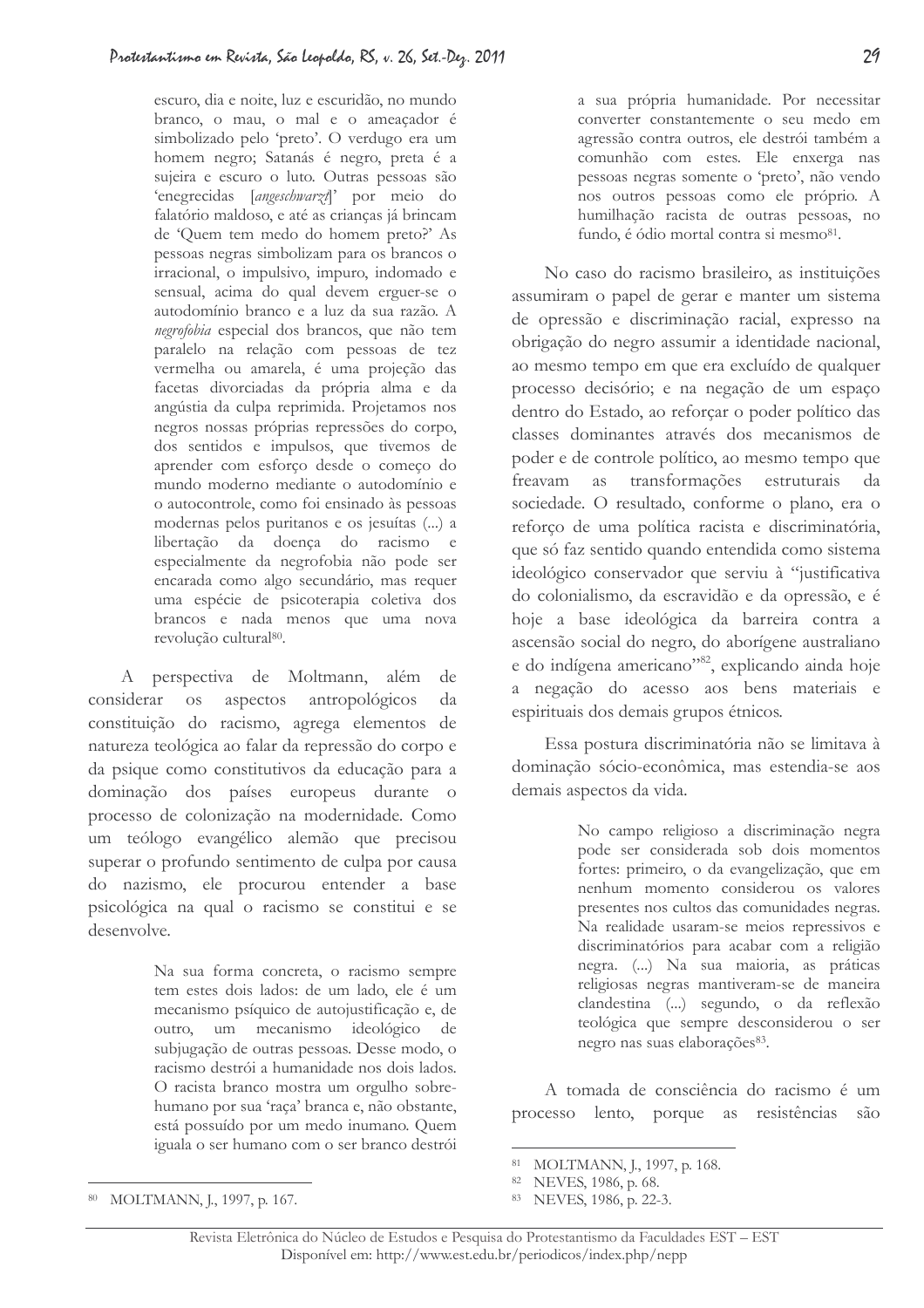retroalimentadas por interesses de toda ordem. Para os negros – e para o conjunto da sociedade – a luta pela superação é sofrida, nutre-se da consciência do valor próprio, da luta para afirmarse frente à hostilidade pré-estabelecida, da paciência diante das expressões mais patológicas, do sucesso e reconhecimento nas mais diversas áreas, especialmente no exterior. Até "no seio de diferentes Igrejas há uma progressiva tomada de consciência da transcendência que têm na reflexão teológica, na prática do culto e na tomada de decisões das comunidades os assuntos relacionados com o negro"84. No entanto, como nas instituições que militam na área do simbólico, os negros tendem a evitar que outros os representem, preferindo eles mesmos se expressar, a partir da sua realidade.

A marca do racismo, trazida no processo colonial, tornada critério de escolha das populações para povoamento do território no processo imigratório e depois reiterada a partir da influência americana crescente a partir do póssegunda guerra mundial, especialmente através da cultura de massa, interfere violentamente na formação da identidade do negro. A compreensão teológica desta situação das vítimas do racismo, de origens e com efeitos diferentes, mas o mesmo tipo de resultado pastoral, trará pelo menos uma exigência: o enegrecimento do teólogo, para que flua a sua profunda sensibilidade e partilha com os problemas da comunidade negra. "Só quem é negro sabe o que é ser negro na Afroamérica"85.

A teologia negra inicia com a recuperação da "memória histórica – seja ao nível da crônica como expressão autêntica da manifestação do Reino, seja ao nível da hermenêutica, como instrumento de incentivo e direcionamento histórico e transhistórico das lutas atuais (...) e exigirá a superação do ecumenismo branco, caracterizado pela sua formalidade e tolerância"86. A mesma memória histórica que guarda os registros da dor, da dominação e da exploração é a que será acionada para a resistência, a expectativa de mudança, o esforço de transformação e a conquista de um

Os negros escravizados por séculos na Afroamérica praticaram diversas religiões, que abracaram com autenticidade, sem abstrair da sua situação - mesmo com poucas condições para refletir e reelaborar – mas participando da luta de superação da opressão racista. Esse fato surge como determinante de que

> entre as várias comunidades eclesiais que congregam negros na Afro-América, as mais pobres são as comunidades religiosas negras. São as mais expressivas igrejas dos pobres. Pobres nas suas gentes; pobres nas suas arquiteturas (terreiros, roças, barracões), lugares modestos; possuem uma hierarquia de serviços e não uma hierarquia marcada pelo poder. Não possuem, como nas igrejas católicas e protestantes, um passado e um presente comprometidos com as estruturas de poder. Recuperar uma autêntica hermenêutica bíblica – a partir da situação do negro se faz necessária uma nova leitura bíblica. A Bíblia é história de oprimidos para oprimidos que anseiam pela libertação. Para os negros, mais que para qualquer outro, salvação e libertação formam um todo único, indivisível<sup>87</sup>.

Ao refletir sobre a condição do pobre, num contexto marcado por injustiça, dominação sócioeconômica e discurso de classe com fortes traços racistas, os teólogos da Libertação sofreram a influência da Teologia Negra, norte-americana, logo percebendo que não poderiam se ater apenas ao clamor político, mas identificaram o clamor religioso dos mais pobres, cuja presença mesma entre nós resulta da mais vergonhosa forma de exploração do trabalho humano, baseada na negação da dignidade humana essencial, cuja degradação moral e espiritual degenerou na patologia do racismo, impondo a esse segmento humano a condição de mais discriminado em meio aos oprimidos, que fez "do povo negro um dos mais pobres da nossa América",88

## 3.2 Influência da Teologia estadunidense

A tomada de consciência da negritude que dá

novo momento.

<sup>84</sup> NEVES, 1986, p. 28.

<sup>85</sup> NEVES, 1986, p. 30-1.

<sup>86</sup> NEVES, 1986, p. 31.

NEVES, 1986, p. 31-2.

<sup>88</sup> NEVES, 1986, p. 40.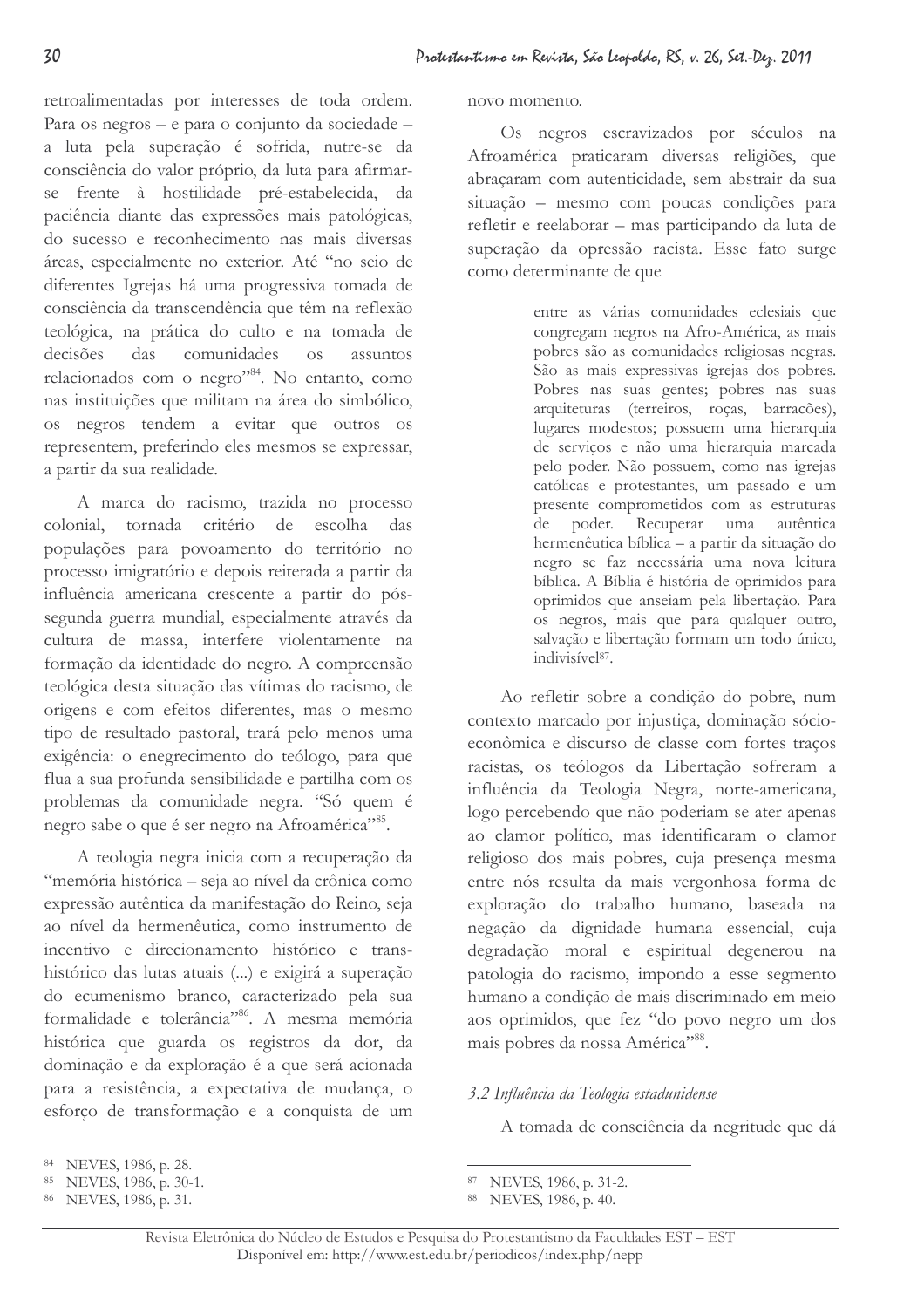origem à elaboração da Teologia Negra, a partir da realidade brasileira, baseia-se na influência que a Teologia da Libertação sofreu da Teologia Negra, desenvolvida nos Estados Unidos, cuja maior expressão é James Cone. Este por sua vez reflete a crescente influência da militância política e da espiritualidade negra associadas aos nomes de Marcus Mosiah Garvey, Malcolm X e Martin Luther King Jr, análise em que sigo as informações de Jürgen Moltmann<sup>89</sup>.

3.2.1 Marcus Mosiah Garvey - Líder do movimento Black Nationalism, na primeira metade do século XX. Nascido na Jamaica e descendente dos *maroons* rebelados, que podiam viver como diaristas nas *plantations* de brancos, além de conhecer a exploração de negros em Kingston, na Costa Rica e no Panamá. Sofreu a influência de Booker T. Washington, fundou a Universal Negro Improvement Association (UNIA), criou o jornal Negro World, uma African Legion e a rota de navegação Black Star Line.

A Etiópia tornou-se sua primeira inspiração por ser uma nação livre e negra, único país africano que não tinha sido subjugado e tomada colonizado. como protótipo pelo movimento Back to Africa, vista como uma pátria livre. O sionismo de Herzl, que quis transformar Israel na pátria dos judeus e instância de defesa dos judeus ao redor do mundo. Quando Hailé Selassié I, antes chamado Ras Tafari Makonen, foi coroado Imperador da Etiópia em 1930, fez surgir Jamaica movimento religioso  $\overline{O}$ do na rastafarianismo, que alguns identificavam com o cumprimento da mensagem de Garvey. Quando Mussolini atacou a Etiópia e Selassié fugiu para a Inglaterra em 1936, a escatologia messianista de Garvey não se manteve, perdendo impacto com sua morte em 1940.

A tentativa de Selassié de edificar uma economia negra fracassaram, mas não os impulsos para uma nova auto-estima. Por isso passou a ser considerado Herói nacional na Jamaica. O movimento religioso dos rastafarianos tem perspectiva religiosa crítica, mantendo o sonho do retorno à África, divergindo cultural, linguística e

religiosamente dos opressores, adoram a Deus (*Jab*) e o que foi feito por aqui (*Jahmaica*), a terra prometida ou o céu na terra, em contraposição ao sistema da Babilônia, símbolo de velhas e novas formas de escravização do corpo e da alma. São conhecidos pela música reggae de Bob Marley e Peter Tosh.

3.2.2 Malcolm  $X$  – Representante dos negros pobres do norte dos EUA, filho de um pregador nacionalista batista que nunca assumiu uma comunidade e atuava na UNIA, de Garvey. A família foi expulsa de Lansing, Michigan, e, com a morte dos pais, as crianças se tornaram state children e foram distribuídas em famílias. "Terminei a oitava série em Manson, Michigan. Minha escola secundária foi o gueto negro de Roxbury. Minha faculdade foram as ruas do Harlem, e meu mestrado foi concluído na prisão"<sup>90</sup>.

Moltmann começa o subcapítulo tratando do complexo de inferioridade que surge quando se é humilhado por senhores com o complexo da superioridade branca, comparando a experiência de prisioneiro de guerra: "a pessoa experimenta uma hostilidade contra a qual não pode defenderse: ela se esconde na concha de caracol do seu próprio interior e reage exteriormente com indiferença impassível; ela bloqueia suas energias vitais e conforma-se com o arame farpado e o trabalho forçado"<sup>91</sup>.

Conheceu os Black Muslims e converteu-se à Nation of Islam, de Elijah Muhammad, para quem os demônios eram brancos e Deus era negro, e os negros possuíam a verdadeira religião e cultura de Deus. A fé islâmica o ajudou no apreço por si mesmo e à auto-educação, superando a tentação da autodestruição. Deu continuidade à sua formação e, após a soltura da prisão, passou a participar do Temple One, de Detroit. Com o nome adotado, acolheu o nome africano que não conhecia e rejeitou o nome Little da condição de escravo, e o fato de ter sangue do homem branco que

<sup>89</sup> MOLTMANN, J., 1997, p. 168-84.

<sup>&</sup>lt;sup>90</sup> CONE, J. H. Martin and Malcolm and America: a Dream or Nightmare. New York: Orbis, 1961, p. 30. James Cone é um teólogo estadunidense, considerado o pai da teologia da libertação negra, professor no Union Theological Seminary e autor de Black Theology and Black Power.

<sup>&</sup>lt;sup>91</sup> MOLTMANN, J., 1997, p. 172.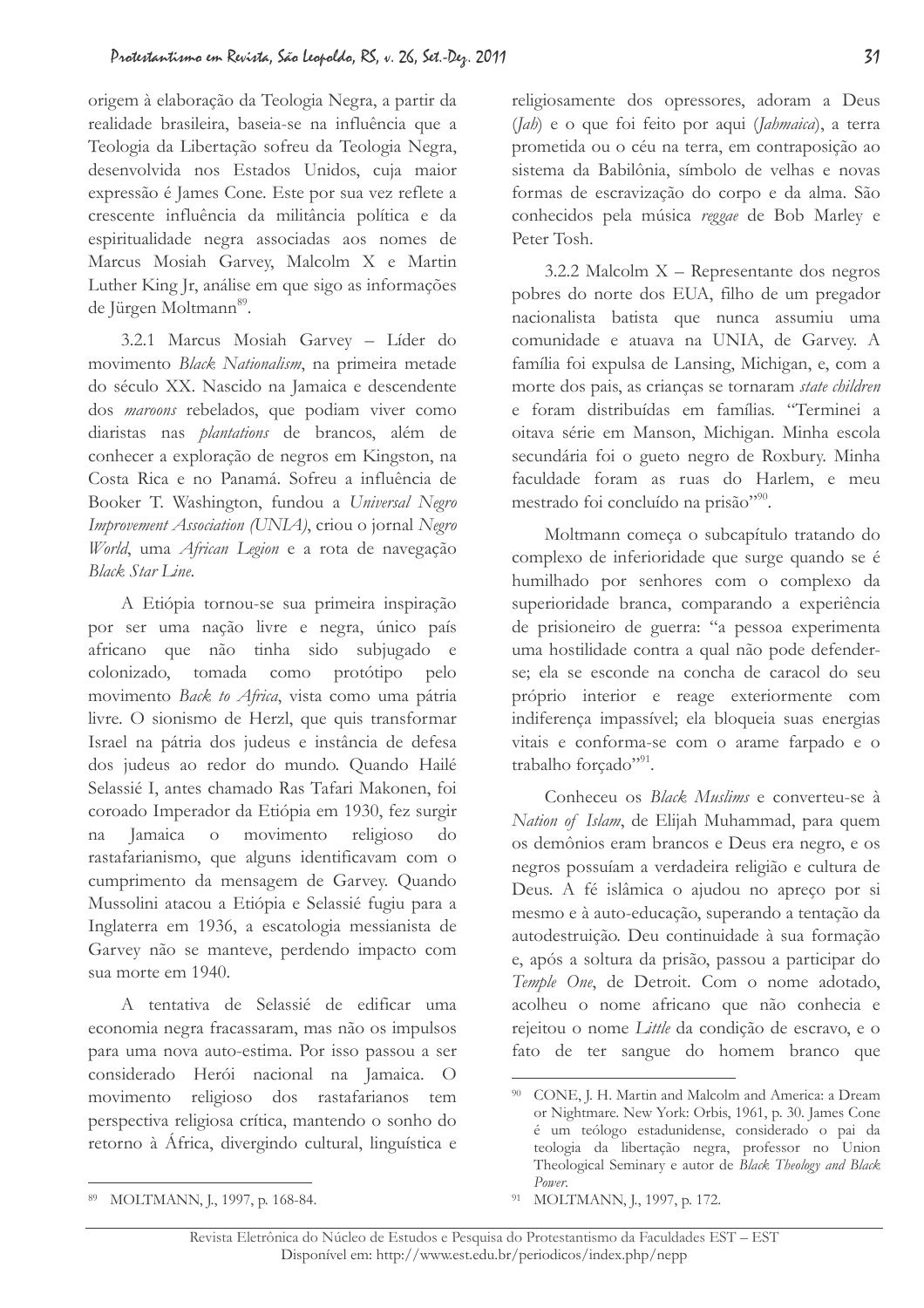violentou sua avó, pelo que se odiava. Para a comunidade negra, Malcolm X significava que a solução do problema era a separação e não a integração, como queria Luther King Jr, e desta separação surgia a teologia que identificava a América com a Babilônia, sob o juízo de Deus. Desentendeu-se com Elijah Muhammad, por querer uma intervenção política logo, contra uma intervenção religiosa em 1970. Foi morto a tiros no Harlem ao discursar para uma multidão em fevereiro de 1965.

3.2.3 Martin Luther King Jr - Pastor batista norte-americano cuja pregação associava a condição de negro e estadunidense, criando possibilidade de integração dos negros na sociedade e do sonho de equiparação legal, amplamente divulgado em seu discurso em frente ao Capitólio, em agosto de 1963. "Oueremos apenas a simples concretização do American Dream, um sonho que ainda está por ser cumprido, o sonho da igualdade de chances, de direitos, de propriedade, o sonho de uma sociedade em que as pessoas não são avaliadas pela cor de sua pele, mas pelo seu caráter, o sonho da irmanação de todas as pessoas, o sonho da América como terra dos livres e lar dos bravos"<sup>92</sup>.

Luther King Jr é característico de um grupo de negros que procuraram suas raízes na África e ali descobriram que são norte-americanos, ao mesmo tempo que indagam como é essa alma americana e se eles só se tornam norte-americanos sob as condições do mundo dos brancos ou se essa integração pode levar a um mundo de parceiros livres e igualitários. Sua trajetória o aproxima desse perfil de atuação. Filho de pastor batista, foi ordenado aos 18 anos, destacou-se no Crozer Seminary e na Boston University, tendo sua personalidade formada por essa família e igreja, e a influência do protesto não-violento de Gandhi, do personalismo filosófico de Brightman, da teologia cristã de Niebuhr, Tillich e Wieman, e da Fenomenologia do Espírito de Hegel.

Sua atuação crescente o levou a organizar

marchas pela liberdade, culminando na grande marcha dos negros para Washington em 1963 e, após 1965, as estreitas relações entre racismo, pobreza e militarismo na política norte-americana. A teologia torna-se o elemento articulador, destacando o direito de protestar pelos direitos -"Se estamos errados, a Constituição dos EUA está errada. Se estamos errados, Deus todo-poderoso está errado. Se estamos errados, justica é uma mentira" – e relacionando-o com o cotidiano – "a violência destrói interiormente os violentos (...) liberta-os da sua autodestruição (...) produz inimigos" - e com as inter-relações globais, procedendo dos termos contextuais do sofrimento dos negros norte-americanos, mas referindo-se em termos universais à liberdade dos seres humanos.

3.2.4 James H. Cone – Teólogo que agregou diversas produções teológicas negras à interpretação que fez do Black Power Movement,<sup>93</sup>, a partir de 1969, num programa que incluía: 1. a libertação da teologia branca, com seus temas e métodos; 2. a tomada de consciência da teologia cristã do sujeito; 3. a elaboração da teologia a partir da própria experiência de Deus e da vida. A Teologia Negra se autodefine como teologia dos oprimidos no contexto cultural branco.

Moltmann destaca a novidade da tematização teológica do sofrimento humano diante de fatos como a escravidão e de regimes discricionários como o *apartheid* na África do Sul. A negritude é vista como sagrada, um símbolo da presença salvadora e julgadora de Deus na história em favor dos oprimidos. "Onde está a negritude, aí está a opressão, mas onde está a negritude, está também Cristo, que se tornou negro para que se torne bom aquilo que aos olhos das pessoas é mau"<sup>94</sup>, enfatizando que "o enfoque na negritude não significa que somente os negros sofrem como vítimas numa sociedade racista mas que a negritude é o símbolo ontológico e a realidade visível que melhor descreve o que significa opressão na América"<sup>95</sup>.

KING, C. S. My life with Martin Luther King. New York: 1969; LEWIS, D. L. King; a critical biography. New York; 1970; ERSKINE, N. L. King among Theologians. Cleveland: 1984, apud MOLTMANN, J. Op. cit., p. 176.

<sup>&</sup>lt;sup>93</sup> Cf. CONE, J. H. Schwarze Theologie; eine christliche Interpretation der Black-Power-Bewegung. München-Mainz;  $1971.$ 

<sup>94</sup> CONE, 1971, p. 80.

<sup>95</sup> CONE, J. H. A Black Theology of Liberation. New York: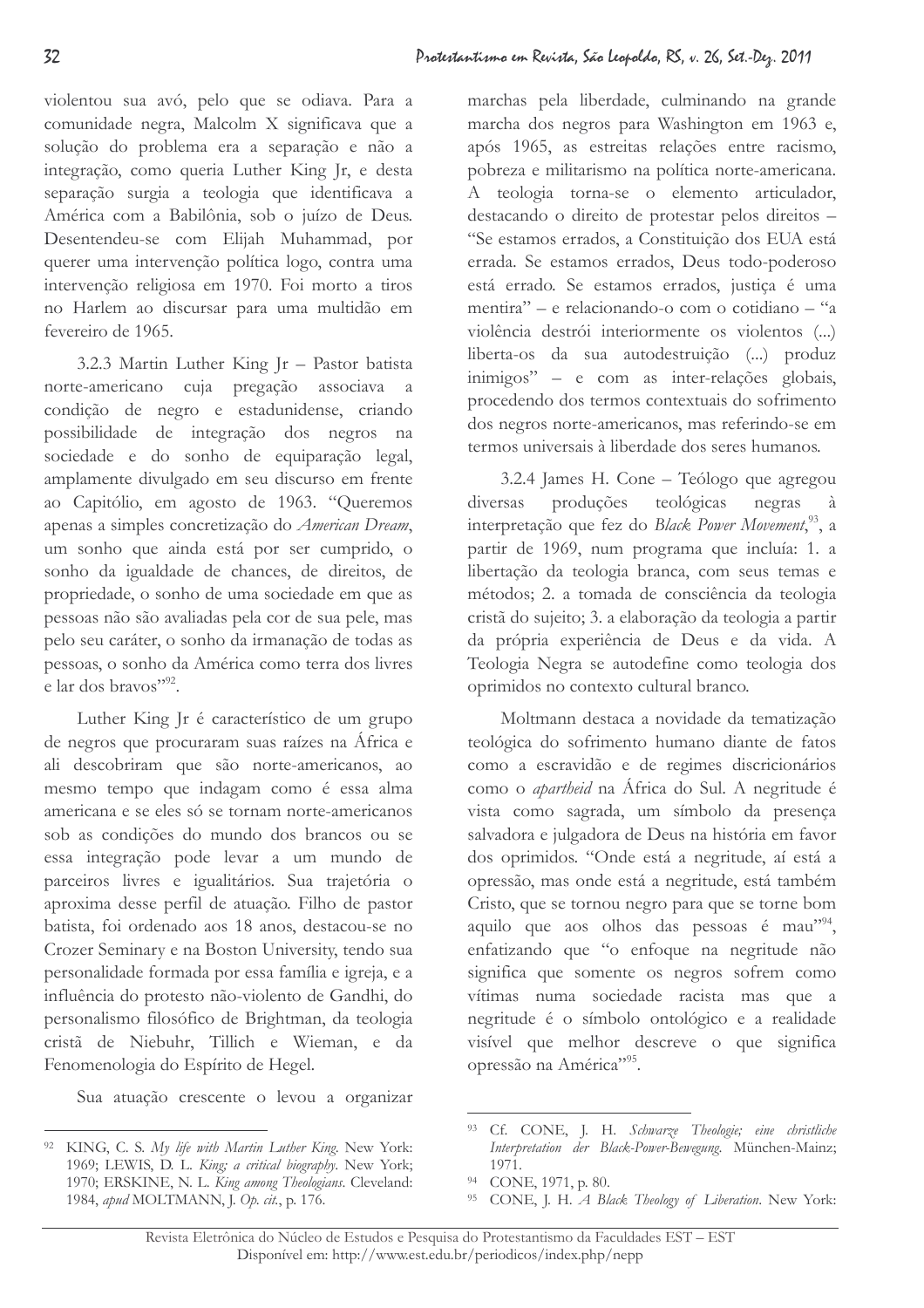A negritude de Deus é sua identificação com os oprimidos - "devemos nos tornar negros juntamente com Deus" - como o povo de Israel no Egito e para o hino cristológico (Fl 2), no qual Cristo assumiu a forma de escravo, ou, como expressou Dietrich Bonhoeffer na cela da Gestapo: "somente o Deus sofredor pode ajudar", razão pela qual "os cristãos ficam com Deus na sua paixão"<sup>96</sup>. Parcialidade é caminho dialético para a universalidade do Reino. "Para Cone, Deus não pode ser incolor e daltônico, porque a história humana da violência não permite que ele seja neutro ou indiferente em relação a vítimas e algozes. Deus ama os humildes e derruba do seu trono os que praticam a violência. A renúncia liberal a falar da ira de Deus é errônea"<sup>97</sup>.

Pragmática, a Teologia negra anuncia esperança para esta vida, dando à esperança o poder de participar do mundo e transformá-lo naquilo em que deve ser. A escatologia "não se deixa desencaminhar pela imagem dos portões de pérola e das ruas de ouro' da Jerusalém celestial, 'pois estradas terrenas em demasia estão cobertas com sangue negro"<sup>98</sup>. A exigência de que os brancos renunciem ao seu ser-branco como forma autosuficiente de existência humana e se arrisquem a criar uma nova humanidade. Só nos vemos a nós mesmos com os olhos daqueles que sofreram em nossa cultura e igreja, e nos identificamos com elas (Mt 25), para não precisar perguntar naquele dia: Senhor, quando foi que te vimos negro? A teologia negra nos aponta a tarefa contra os males do racismo que atormenta vítimas e algozes.

### 3.3 Teologia negra brasileira: impasses e urgências

A teologia negra brasileira e latino-americana, conquanto tenha partido de uma mesma raiz comum, tem desdobramentos diferentes. "Não há cultura, nem liberdade, nem igualdade sem homens. E a história do negro na América não se deve à existência das ciências políticas e religiosas, mas a um problema concreto e específico: a escravatura"?

O encontro de seus próprios modos de expressão é concomitante com a tomada de consciência das populações negras, das heranças inegáveis das culturas africanas e da influência cristã do período colonizador, a partir do qual desenvolve uma espiritualidade em meio às condições objetivas de vida em que passou a viver após a abolição da escravatura. Nessas circunstâncias.

> redescobrir a Deus tem significado, por um lado, lutar contra o racismo, recuperar a história contada com a perspectiva dos povos negros, redesenhar o rosto negro, livrando-o dos prejuízos impostos pela sociedade e introjetados pelos mesmos negros. Esse tem sido o trabalho realizado em conjunto com os grupos do movimento negro<sup>100</sup>.

A Teologia negra latino-americana se entende como parte do movimento das teologias latinoamericanas de libertação, que busca uma doutrina da revelação de Deus e se apoia nas experiências vividas pela comunidade negra. O grande obstáculo de sua elaboração ainda é a reelaboração existencial e espiritual do grupo, especialmente por causa da discriminação etnoreligiosa que continua sofrendo dentro do cristianismo. Seu maior desafio ainda é que

> nestes contextos, ser negra e negro implica assumir um processo de construção de identidade. Num mundo que negou ao negro como ser humano, este foi levado a autonegar-se para afirmar-se (...) A negritude nos leva a fazer teologia a partir da insurreição e da insubordinação. Rechaçamos o lugar que historicamente nos tem sido destinado. Este lugar de exclusão, também dentro do discurso teológico, lugar de protesto e reivindicação, lugar de manifestação e de encontro com uma divindade cúmplice, no caminho da libertação ( ... ) Mas a tenaz resistência negra e feminina foi capaz de guardar essa experiência da cumplicidade divina. Recuperar esses pedaços de Deus,

<sup>1970,</sup> p. 29.

<sup>&</sup>lt;sup>96</sup> BONHOEFFER, D. Resistência e submissão. São Leopoldo: Sinodal, 2003, p. 470.

<sup>&</sup>lt;sup>97</sup> MOLTMANN, 1997, p. 182.

<sup>&</sup>lt;sup>98</sup> MOLTMANN, 1997, p. 183.

<sup>&</sup>lt;sup>99</sup> NEVES, 1986, p. 136.

<sup>&</sup>lt;sup>100</sup> SILVA, S. R. L. Secreto y Sagrado. Revelación y teologia negra. In: VIGIL, J. M.; TOMITA, L. E.; BARROS, M. Por los muchos caminos de Dios III. Quito: ASETT, Abya Ayala, 2006, p. 33.

Revista Eletrônica do Núcleo de Estudos e Pesquisa do Protestantismo da Faculdades EST - EST Disponível em: http://www.est.edu.br/periodicos/index.php/nepp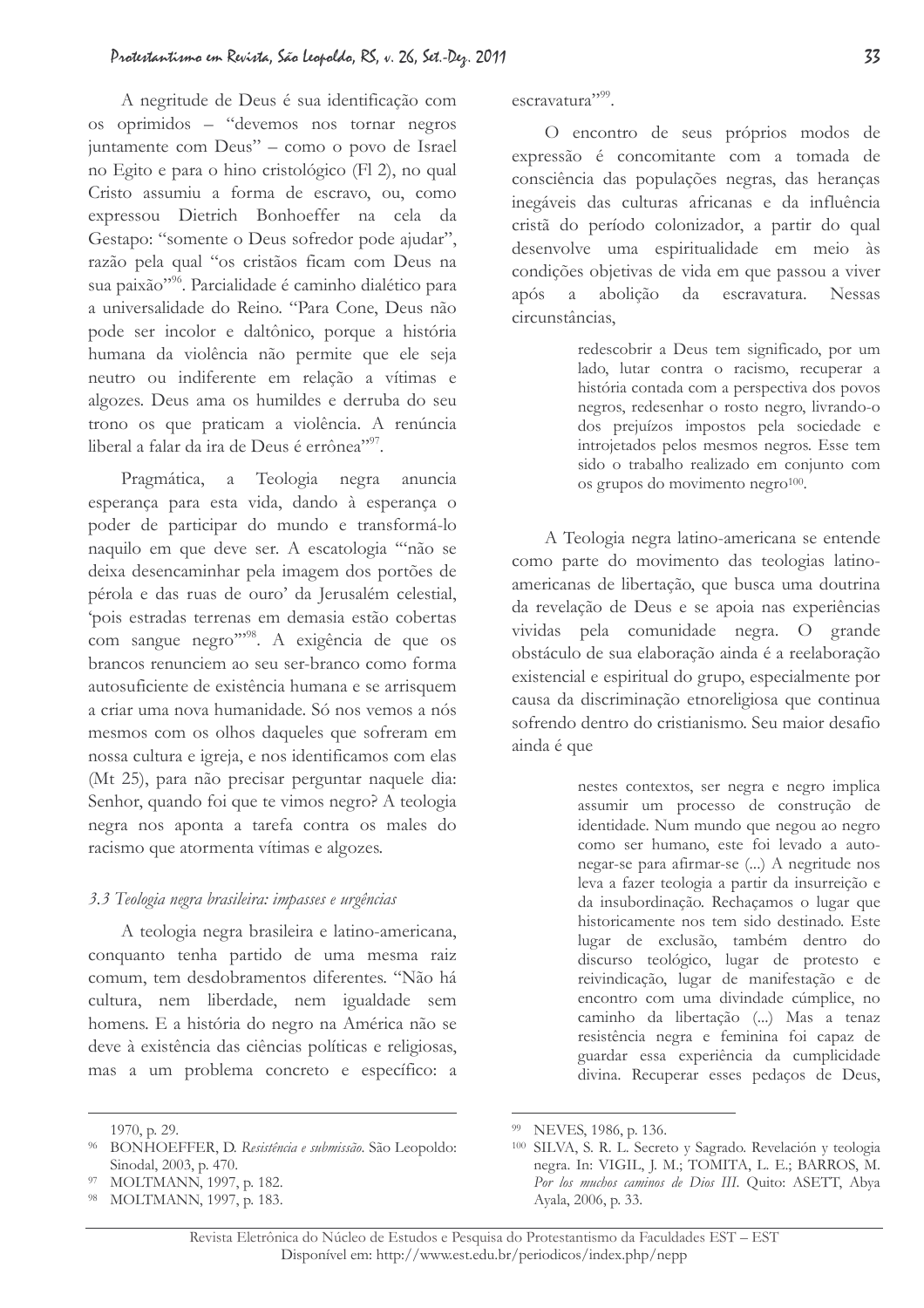juntar esses restos e buscar dar-lhe uma forma, um rosto ou vários rostos. Juntar esses pedaços da experiência de Deus é também recuperar nossos pedaços, juntar fotos desbotadas, rasgadas, emendar histórias descontinuadas, dar-lhe sentido... sentido de  $vida."101$ 

Isso torna a negritude mais que a condição étnica, cultural e sócio-econômica desse grupo humano - a maior parte da população brasileira fazendo dela um lugar de revelação e encontro com Deus. A forma da recuperação desse discurso exige um retorno às experiências sofridas dos povos destinados desde o início à inexpressão, que só recentemente conseguem reelaborar os séculos de indiferença da sociedade, escapar à cilada de ter seus representantes se destacando em áreas pontuais e exóticas, e conquistar poder, paulatinamente, nas últimas décadas e consolidado muito recentemente.

> Se trata de um Deus diferente, um Deus com nosso rosto, que estava presente na história negra, história de sofrimento e dor, de resistência e esperança. Não estou bem segura se é Deus ou Deusa. Essa experiência do Deus-Deusa cúmplice, estava guardada no mais profundo da história do povo negro. A cumplicidade de Deus nos chegou aos afrodescendentes através da religião oficial, o cristianismo. Mas essa Divindade se ocultou melhor nos costumes e tradições populares e nas religiões negras. Vendo atentamente a história, a cotidianidade, nos encontramos com faíscas divinas dessa tradição, que despedaçadas, embora fragmentadas, guardam o sentido profundo de uma experiência original e particular de Deus<sup>102</sup>.

Incapazes de acolher essa experiência religiosa de construção de vida e reservar-lhe um espaço legítimo de expressão, e assim contribuir na elaboração da sua espiritualidade, as igrejas cristãs latino-americanas ligadas às matrizes europeias e estadunidenses, ao se tornarem indiferentes, deixaram escapar essa riqueza cultural e religiosa, contribuindo para a formação do atual espectro sócio-religioso das nossas sociedades, na quais

essa história da salvação negra está guardada e cultivada de modo especial nas religiões afro. Se trata da experiência religiosa dos antepassados negros. São como um manancial, água de vida que brota, alimentando diferentes rios e experiências na vida cotidiana do povo negro e também dos não-negros. Na realidade brasileira, essas experiências são vividas nas comunidades de axé, nos terreiros. (...) Para as negras e os negros que buscávamos resgatar nossa identidade e história, esse tem sido um espaço da revelação de Deus. Este lugar, historicamente, tem possibilitado ao povo negro passar de uma identidade e história negada a uma identidade e história reafirmada. Nesse sentido, não cabe dúvida que as religiões afro foram um importante espaço de resistência, que guardou a dignidade negra e que manifestou a cumplicidade do Deus da vida<sup>103</sup>.

A situação mais danosa para o cerne da mensagem do cristianismo no contexto latinoamericano foi a postura de apoio e legitimação da instituição da escravidão, em comunhão com o modelo sócio-econômico e político vigente, que lhe assegurava vantagens e perspectivas de futuro, acabou por assumir a visão da sociedade escravista, sem poder contestar o mecanismo de dominação que negavam, destruíam e eliminavam os elementos culturais e religiosos que os vinculavam à sua história, seu passado e suas raízes africanas. Um ambiente de completa falta de proteção e amparo a homens, mulheres e seus filhos, além dos anciãos e doentes, abandonados à própria sorte pelas elites econômicas até o momento derradeiro. Foi nesta situação de extrema fragilização da condição humana, sem qualquer seguridade ou instrumento legal a que recorrer, que "os terreiros" foram na prática lugares de promoção de vida, dignidade, de vida comunitária e de organização social, de luta pela transformação das estruturas e das relações pessoais"<sup>104</sup> para as populações escravizadas.

> No Brasil Colônia, se experimentou a destruição da identidade pelo desmembramento dos grupos familiares, que

<sup>&</sup>lt;sup>103</sup> SILVA, 2006, p. 36.

<sup>&</sup>lt;sup>104</sup> FRISOTTI, H. Beber no poço alheio, apud SILVA, S. R. L. 2006, p. 36.

<sup>&</sup>lt;sup>101</sup> SILVA, 2006, p. 33-4.

 $102$  SILVA, 2006, p. 35.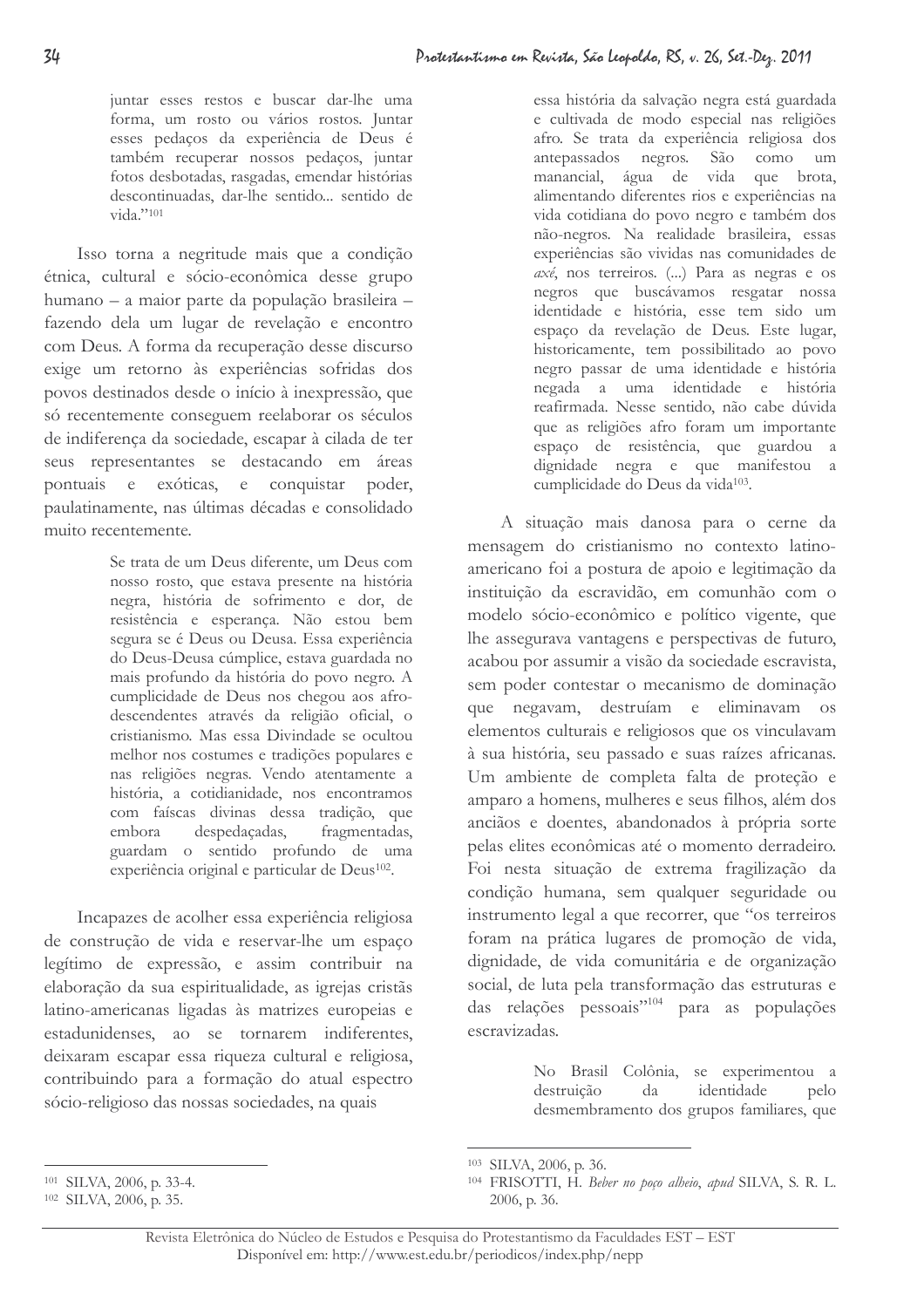como resultado ocasionava a dispersão da comunidade-família negra. Nessas circunstâncias, os negros buscaram outras modalidades de família como o casamento consensual, o parentesco amplo e a instituição de madrinhas e padrinhos socialmente reconhecidos como familiares<sup>105</sup>.

A dificuldade permanente de construção da identidade no presente, de sua certificação nas condições humanas, de suas codificações mínimas para qualquer forma de registro histórico, torna possível engendrar pela via da religião, das etnias e dos sítios arqueológicos que registram sua presença - as poucas fontes de registro que escaparam à desmemória, produzida por pessoas igrejas cristãs europeias brancas. das  $\epsilon$ estadunidenses para o ocultamento desse crime de lesa humanidade - do qual surge certa anomia cronológica que permita reencontrar os que lhes foram arrancados, recuperar os fragmentos de expressão de sua presença, resgatar os mais parcos sinais de sua existência e as relações básicas de paternidade e maternidade. A religião possibilitou a compreensão de que

> os antepassados não estão somente atrás, no passado. São parte da comunidade na atualidade. Continuam sua história no hoje de nossas histórias. Estão presentes no início de cada culto. Nenhuma cerimônia se realiza sem que eles sejam convocados. A eles está dedicado um lugar especial, uma casa em cada terreiro. Somos herdeiros e herdeiras dos antepassados... Assumimos heranças espirituais como forma de cumprimento e realização da continuidade da grande família. Também as preces, as orações, a vivência da sabedoria dos que já não estão presentes em forma corporal, é uma maneira de assumir a história<sup>106</sup>.

A tradição litúrgica surgida do encontro das culturas africanas com a realidade latino-americana e brasileira, em circunstâncias trágicas, fez com que os descendentes da etnia negra descobrissem nos Orixás um Deus que se envolve em sua realidade, os acompanha, dança, come com eles, se manifesta em seus corpos e assume sua cotidianidade.

Nesse contexto de luta pela subsistência física e espiritual consolidou-se essa concepção de presença da divindade na espiritualidade, dentro das limitações e contingências de vida dessas populações, nas quais se desenvolveu a compreensão de que a

> comida é parte dos ritos das diversas religiões. No caso das religiões afro, particularmente do Candomblé, a Divindade come. A comida é lugar de encontro do divino com o ser humano. Alimentar ao Orixá é na realidade alimentar a si mesmo, alimentar a força que nos habita, fortalecer o corpo, o espírito, a relação com a natureza e com a comunidade. Compartilhamos as comidas com a divindade. Se pode dizer que os Deuses comem o que as pessoas comem<sup>108</sup>.

A flexibilidade litúrgica da expressão dos ritos das religiões de origem africana facilitou a disseminação dos seus cultos e mesmo sua vivência cotidiana pelas populações escravizadas. Disso resulta também que sua compreensão de "Revelação é processo permanente, inconcluso. É surpresa manifestada em cada esquina. Surpresa e

Por influência das religiões africanas em que os Orixás e Ancestrais não vivem num reino metafísico, mas sim nos rios, mares, árvores, bosques e na morada própria dos vivos, os santos católicos desceram de suas alturas para conviver com seus protegidos e participar das suas lidas terrenas: as injustiças sociais, a miséria, a fome, a prostituição, a doença e o amor. Erguem-se altares familiares e, não havendo um lugar próprio privativo, os santos são levados junto ao corpo em forma de imagens, cruzes, medalhas ou escapulários. São vistos e ouvidos no pátio, atrás das portas, debaixo das almofadas. O número de aparições não só da Virgem como também do rosto do Senhor em árvores, pedras e montes, vivos ou sangrantes, algumas delas aceitas pela Igreja como revelações 'reais', são um testemunho indiscutível da influência da mentalidade mágico-religiosa dos africanos e indígenas no acervo pagão dos crentes romanos, peninsulares e anglicanos<sup>107</sup>.

<sup>&</sup>lt;sup>107</sup> NEVES, 1986, p. 134.

<sup>&</sup>lt;sup>108</sup> OSÚN EYIN, Pai Cido de. Acaçá - onde tudo começou; história, vivências e receitas das cozinhas de Candomblé. São Paulo: Arx, 2002, p. 52 apud SILVA, S. R. L. 2006, p. 38.

<sup>&</sup>lt;sup>105</sup> SILVA, 2006, p. 37.

<sup>&</sup>lt;sup>106</sup> SILVA, 2006.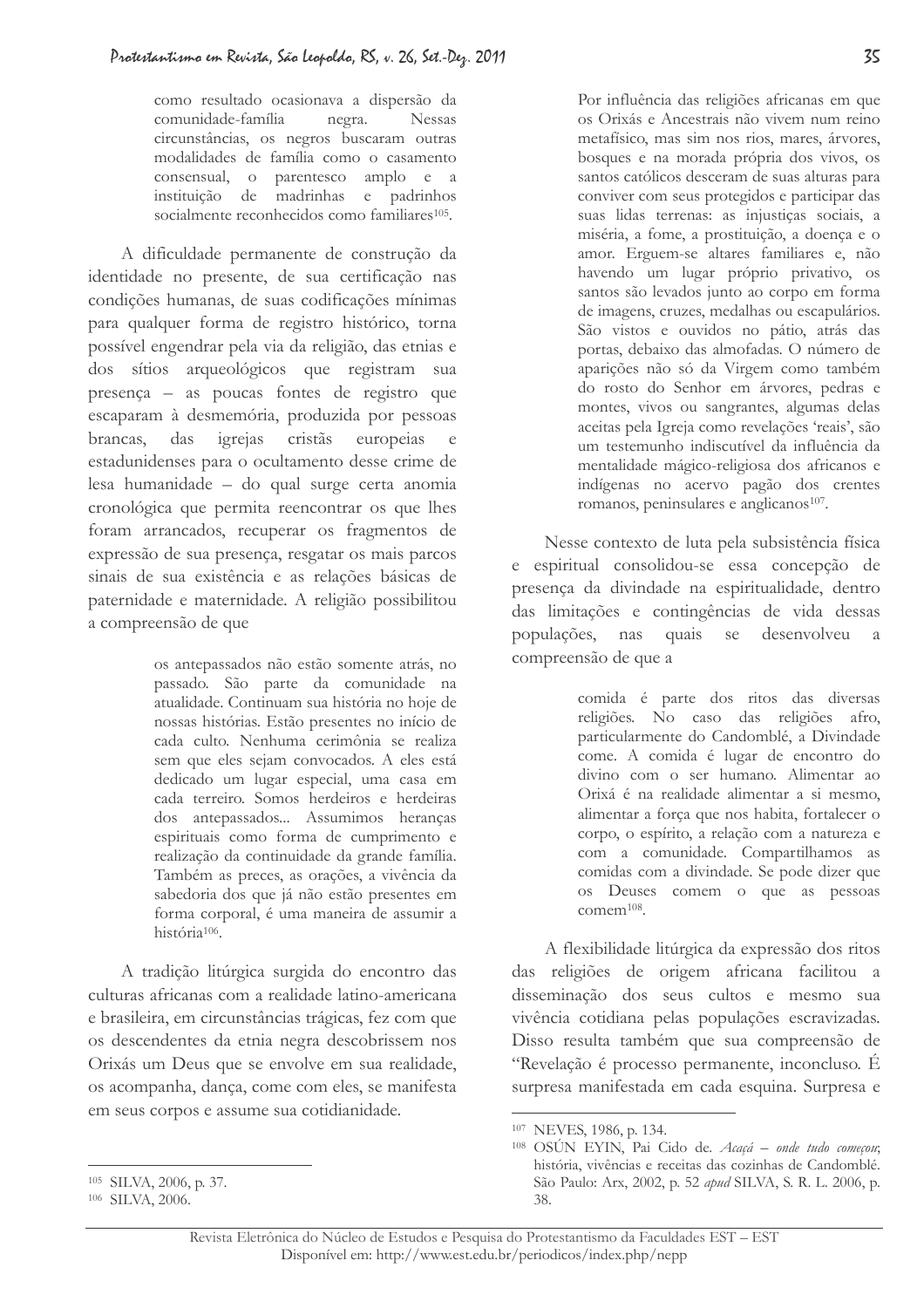susto... a revelação é parte de um movimento dinâmico e criativo, um exercício de romper barreiras, traspassar fronteiras e acolher a Deus/a em suas diferentes manifestações"<sup>109</sup>.

Um balanco da Teologia Negra mostra que ela tem transcendido as fronteiras artificiais da cor e trazido uma interpelação para a teologia cristã, partindo da raiva e buscando a justiça, articulando as preocupações e a situação séria e difícil daqueles que sofrem privações por causa da etnia, sobretudo na tradição cristã ocidental, que tem retratado Cristo como um homem branco, que respalda uma condição de privilégio. Eruditos negros como James Cone, Cornell West, Delores Williams e Alice Walker têm ajudado teólogos a desenvolver uma nova consciência da história, a formar uma cristologia da experiência negra - em que Cristo é identificado com os oprimidos por causa da sua raça, capaz de empatizar com a experiência negra histórica de exclusão e falta de poder - mas ainda não tem discutido outras questões do diálogo inter-religioso. Ainda enfrenta valentemente a luta para ser reconhecida e tomada seriamente pelas demais comunidades cristãs<sup>110</sup>.

# 4 A Teologia Indígena

Estudar o significado da Teologia indígena é adentrar um terreno lembrando que precisamos seguir a orientação bíblica de tirar as sandálias dos pés<sup>111</sup>, qualquer que seja o campo de pesquisa em que nos movermos. Seja a história desses povos, a exegese dos textos sagrados, a análise política dos documentos da colonização espanhola, elaboração sistemático-filosófica e a pastoral, vistos pela Coroa Espanhola como Servicio de Dios y Su Majestad, não podemos esquecer o mea culpa histórico, o olhar respeitoso sobre esses grupos humanos, sua cultura, suas sociedades e sua religiosidade.

Para entender o impacto e o legado dessa

teologia para a espiritualidade, a cultura e a hermenêutica em nosso continente, vamos buscar entendê-la a partir de seu surgimento na colonização espanhola, o processo de confronto e dominação que a teologia indígena chama de Luta de Deuses, para explicar a justaposição, a sobreposição e a substituição, passando a elaborar as demandas da hermenêutica da alteridade e do pluralismo e diálogo inter-religioso.

# 4.1 O surgimento na colonização espanhola

A teologia indígena encontra seu nascedouro no processo conhecido como a colonização espanhola da América e resulta do esforço dos povos originários para conviver com a derrota militar, a dominação cultural, a reestruturação social e a imposição religiosa. Esse modo da fé buscar conhecimento "está configurando hoje como um modo de fazer teologia na Igreja; e consiste em pensar as coisas de Deus e as nossas coisas mais profundas, não só no esquema gnoseológico do ocidente, mas nas categorias de conhecimento surgidas de nossa cultura e tradição religiosa própria"<sup>112</sup>. O seu *proprium* é o amálgama que conseguiu elaborar com os elementos que já trazidos soldados. possuía  $e$  os pelos administradores. comerciantes religiosos  $\epsilon$ europeus. Ao voltar a esse tempo, vemos que

> a categoria indígena, certamente é uma imposição vinda do exterior, que nos mascarou encobrindo nossa identidade originária. Mas, depois de 500 anos, também nos tem irmanado na dor, na resistência e na elaboração teológica, dando pé a que aflorem as convergências sociais, culturais e religiosas entre os distintos povos do Continente submetidos à opressão, mas desejosos da libertacão<sup>113</sup>.

Até o processo de colonização, os povos da América desenvolveram conceitos e práticas cúlticas e pastorais por mais de 30 mil anos, através de "processos teológicos de profundo conteúdo humano e espiritual, que deram sentido a sua vida largamente nômade, em parte sedentária,

<sup>&</sup>lt;sup>109</sup> OSÚN EYIN, 2006, p. 40.

<sup>&</sup>lt;sup>110</sup> GILLIS, 1993, p. 86-92. Chester Gillis é catedrático de Estudos Católicos do Departmento de Teologia e Diretor do Programa sobre Igreja e Diálogo Inter-religioso no Berkley Center for Religion, Peace, and World Affairs. É professor no Georgetown College e especialista em Igreja católica nos EUA.  $111 \xrightarrow{\text{Exodo}} 3.5.$ 

<sup>&</sup>lt;sup>112</sup> LÓPEZ HERNÁNDEZ, E. Teología India; antología. Cochabamba: UCB, Guadalupe, Verbo Divino, 2000, p. 7. <sup>113</sup> LÓPEZ HERNÁNDEZ, 2000, p. 7.

Revista Eletrônica do Núcleo de Estudos e Pesquisa do Protestantismo da Faculdades EST - EST Disponível em: http://www.est.edu.br/periodicos/index.php/nepp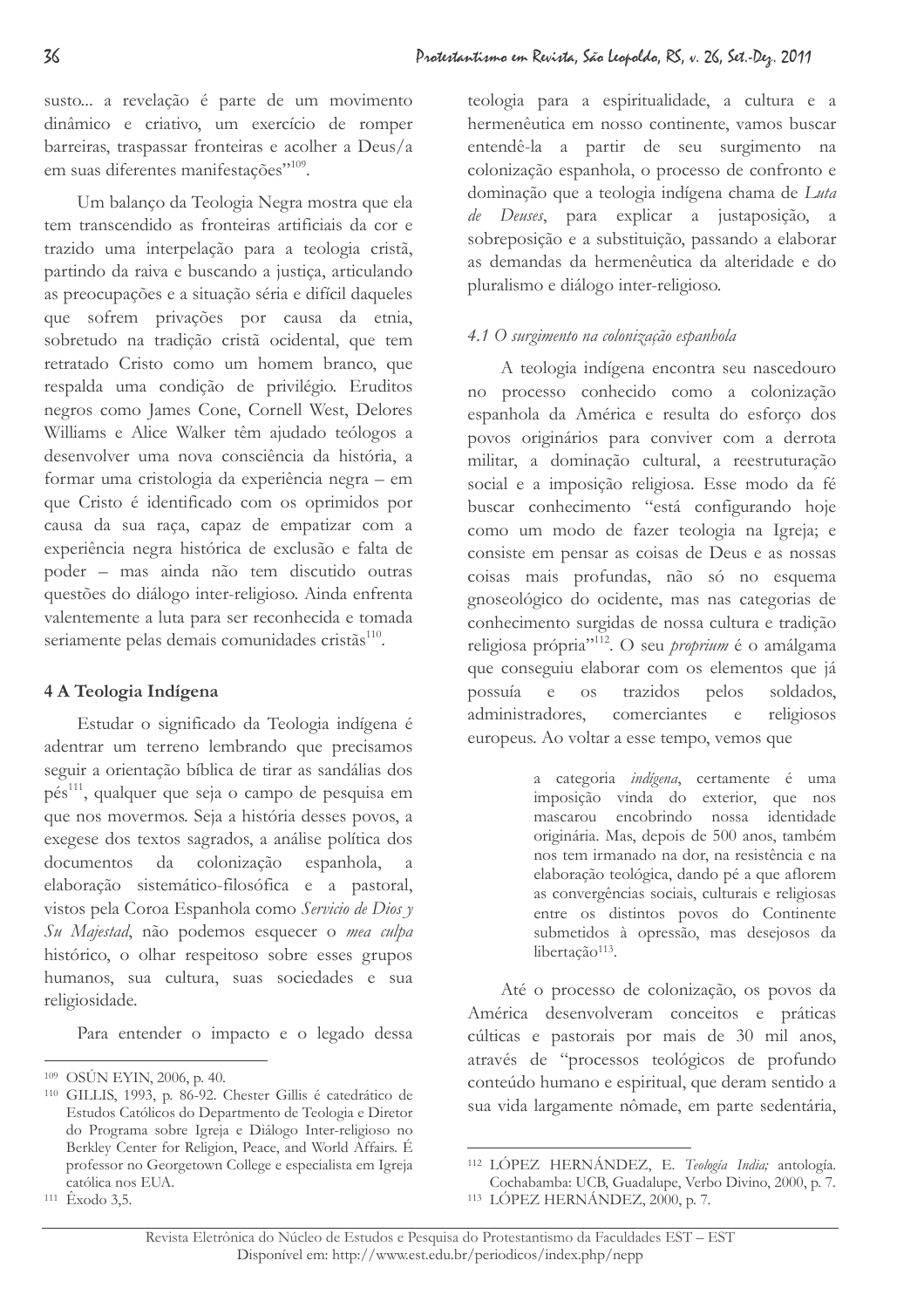e também urbana. Essa sabedoria indígena, decantada por séculos corridos através da vida, continua inspirando o caminhar dos atuais indígenas"<sup>114</sup>, na verdade um conjunto de saberes que integram a riqueza espiritual de toda a humanidade.

Essa sabedoria milenar é a que se soma à experiência, cultura e presença missionária europeia dos últimos 500 anos que, segundo o sacerdote indígena zapoteca López Hernandez, subsiste em sua tarefa de "comunicar o gozo de saber que Deus está no meio de nosso povo e que Ele/Ela leva adiante um projeto de vida para todos"<sup>115</sup>, como aprenderam dos processos teológicos elaborados no transcurso da etapa anterior, composta do longo caminho palmilhado pelos povos originários.

Na época da chegada dos colonizadores, havia um ambiente propício por parte dos povos originários da região,

> não só pela expectativa do retorno de Quetzalcóatl, mas porque nossos povos haviam elaborado esquemas culturais e religiosos que permitiam a inter-relação em todos os aspectos, incluído o religioso, entre povos diferentes. Havia a consciência de que existiam muitas modalidades de entender a vida e de entender a Deus, que podiam somar-se em conjuntos polissintéticos. O Deus cristão podia sentar-se, sem nenhum problema na esteira dos nossos povos. Para eles era perfeitamente compatível. Assim o estabeleceram nossos teólogos aos missionários no famoso Diálogo de los Doce (1525). Sem embargo, da parte dos europeus não havia a mesma atitude dialogante. O haver ganho a guerra lhes dava a certeza de que seu Deus era o único Deus verdadeiro. E em consequência o Deus indígena devia ser aniquilado. Isso foi o que estabeleceram ao fim do suposto Diálogo<sup>116</sup>.

Em contato com esse testemunho, podemos perceber as raízes do que hoje chamamos diálogo inter-religioso é a proposta da fé cristã trazida pelos os colonizadores, imposta pela: armas, sustentada pela força da cultura ocidental, que se

entendia superior e disposta a tolerar a crença inexpressiva, podendo no máximo ser chamada de monólogo religioso. A fé dos povos originários defronta-se de forma dramática com a arrogância teológica europeia, articulada com as forças militares, políticas e comerciais.

A reação mostrou submissão, estratégia de sobrevivência e autonegação.

> Houve nas comunidades aqueles que interiorizaram as consequências da evangelização intole: intolerante. E aceitaram enterrar para sempre suas antigas crenças, com a intenção de sobreviver à hecatombe da conquista. Seu argumento foi pragmático: 'Se têm matado a nossos deuses, que ao menos nós não morramos'. Atualmente há irmãos que assim entendem sua conversão ao evangelho e sua pertença à Igreja. Já não querem saber nada do mundo religioso indígena, pois sua opção vital é a aceitação dos esquemas da sociedade envolvente<sup>117</sup>.

Houve os que não entenderam a intolerância, os que se submeteram e os que reelaboraram sua fé, hibridizando elementos de religiões distintas.

> Sem embargo, a maioria dos antepassados não compreendeu o racionamento da intolerância e jamais o tomou a sério. Simplesmente ajustaram sua elaboração teológica às margens da ação que lhes permitiu a sociedade colonial e sua situação de vencidos. E seguiram adiante com a vida, fazendo elaborações e reelaborações de seus esquemas de compreensão de Deus e da vida.  $\rm \dot{E}$  o que teve por resultado o que agora chamamos Teologia Indígena, em suas múltiplas manifestações<sup>118</sup>.

Esse processo de adaptação teológica de culturas milenares exigiu uma hermenêutica elaborada, chamada a Luta de Deuses.

### 4.2 Luta de Deuses, justaposição, sobreposição, substituição

Diante da intolerância religiosa expressa no trabalho missionário cristão provocou a chamada luta de Deuses, na qual negava o caráter divino das entidades chamadas deuses e deusas pelos avós e

 $^{114}$  LOPEZ HERNÁNDEZ, 2000, p. 8.

<sup>&</sup>lt;sup>115</sup> LOPEZ HERNÁNDEZ, 2000, p. 25.

<sup>&</sup>lt;sup>116</sup> LOPEZ HERNÁNDEZ, 2000, p. 47.

 $117$  LOPEZ HERNÁNDEZ, 2000, p. 48.

 $118$  LOPEZ HERNÁNDEZ,  $2000$ , p. 48.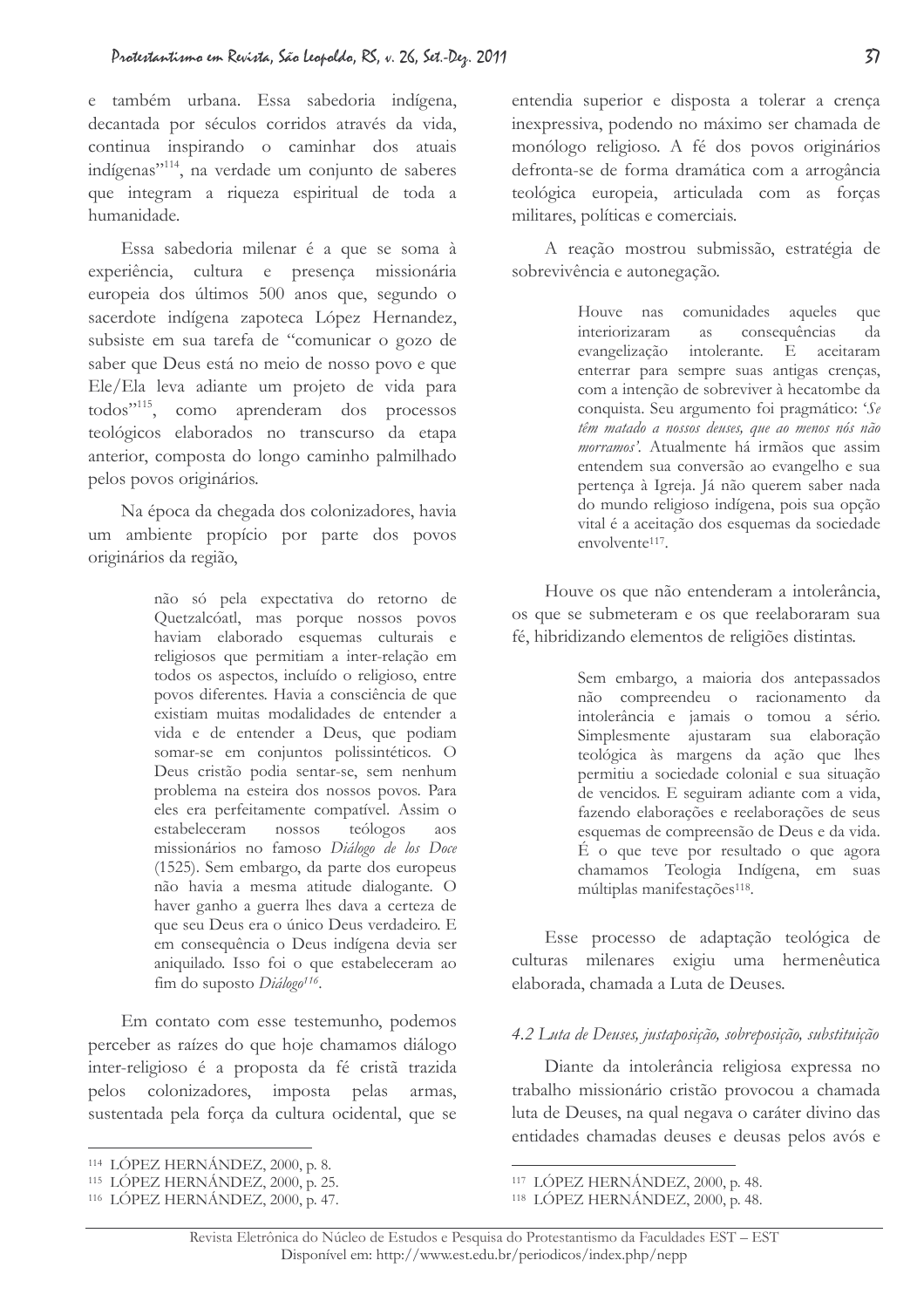afirmava que o "Deus indígena não era Deus, mas Satanás que os havia enganado, apresentando-se em forma divina" e os indígenas,

> com a mesma teimosia, replicaram que, em vista das obras dos espanhóis, na realidade seu deus era o Ouro, a quem rendiam demanda absoluta e pelo que haviam deixado tudo e impunham penalidades para buscá-lo naquelas terras. Esse Deus Ouro os havia enlouquecido, fazendo-os capazes dos piores crimes para conseguir obtê-lo. Pelo que os líderes indígenas começaram a recomendar ao povo que entreguem aos espanhóis todo o ouro que houver, para ver se com isso se aplacavam<sup>119</sup>.

Essa situação provocou atos de rebeldia de indígenas que sofreram com o fechamento da sociedade colonial, renunciaram ao Seminário, voltaram a seu povo, retomaram seu nome indígena e incitaram seu povo contra os espanhóis, dizendo que eram enviados do demônio e que o Deus indígena dos antepassados era o verdadeiro. A Inquisição perseguiu, prendeu e executou de maneira exemplar parte da elite pensante, diante das comunidades. O saldo final foi ruim para a Igreja, que perdeu a possibilidade de se inculturar no meio indígena, mas terrivelmente cruel para os povos indígenas. A partir de determinado momento a intolerância foi abandonada pelos dois buscando-se formas abertas grupos,  $_{\text{ou}}$ clandestinas de convivência pacífica que, a partir de então, conformaram a alma do continente.

A justaposição religiosa, a segunda expressão do conflito, era aquela em que os povos acumulavam conquistas espirituais, assim como as materiais através da soma e não da diminuição. Com esse raciocínio, assumiram o cristianismo sem se reduzir à sua aceitação mimética, mas incorporando elementos. consciente  $\alpha$ criticamente. No plano religioso, aproveitaram as formas mais antigas do período do nomadismo e foram pondo formas mais novas de entender e viver a experiência de Deus. Como isso não era uma dificuldade. podiam participar respeitosamente dos atos de culto cristão, dizendo sim a tudo que se dizia, parecendo ter abandonado as crenças antigas. Mas ao lado da prática oficial mantinham a religiosidade própria.

A terceira relação das duas espiritualidades é chamada sobreposição, cuja expressão era arrasar, derrubar templos e manifestações religiosas indígenas, em seguida punham em cima ou em primeiro plano alguma expressão marcadamente cristã, como um templo, uma cruz ou um santo. De modo que o se realizaria daquele momento em diante não estaria ligado a uma divindade indígena, mas ao Deus cristão. Os indígenas logo assumiram a metodologia através da participação dos avós, plasmando neles seu pensamento religioso e enterrando nos altares e nos muros as imagens da religião indígena.

Os métodos da justaposição e sobreposição foram propiciando, com o passar dos anos, a substituição de uns símbolos por outros. Diante da convicção de que não havia oposição entre a fé cristã e a fé indígena, o mesmo símbolo poderia ser tomado como de uma religião ou de outra. Ao serem cobrados pelos espanhóis adotam os santos e a Virgem, que passaram a ocupar as manifestações divinas da terra, da chuva, da fecundidade e da solução de problemas da vida, na cultura indígena.

Por fim, chegaram aos processos de síntese de ambas as abordagens. O primeiro esforço estruturado foi o Seminario Indígena de la Santa Cruz de Tlatelolco, no México, cujo primeiro texto de Teologia Indígena ficou conhecido como Nican Mopohua, trazendo o relato das aparições da Virgem de Guadalupe, a partir de um símbolo cristão com passagem pela inculturação espanholamourisca, em que se recriam as crenças indígenas em harmonia com o Evangelho de Cristo<sup>120</sup>.

López Hernández conclui que a inculturação do evangelho implica superar os esquemas colonialistas de evangelização para entrar em cheio na implementação de atitudes permanentes de diálogo respeitoso com as culturas e expressões das religiões dos povos indígenas, tendo acesso às riquezas humanas e espirituais acumuladas por séculos.

<sup>&</sup>lt;sup>119</sup> LÓPEZ HERNÁNDEZ, 2000, p. 48.

<sup>&</sup>lt;sup>120</sup> LÓPEZ HERNÁNDEZ, 2000, p. 48-56.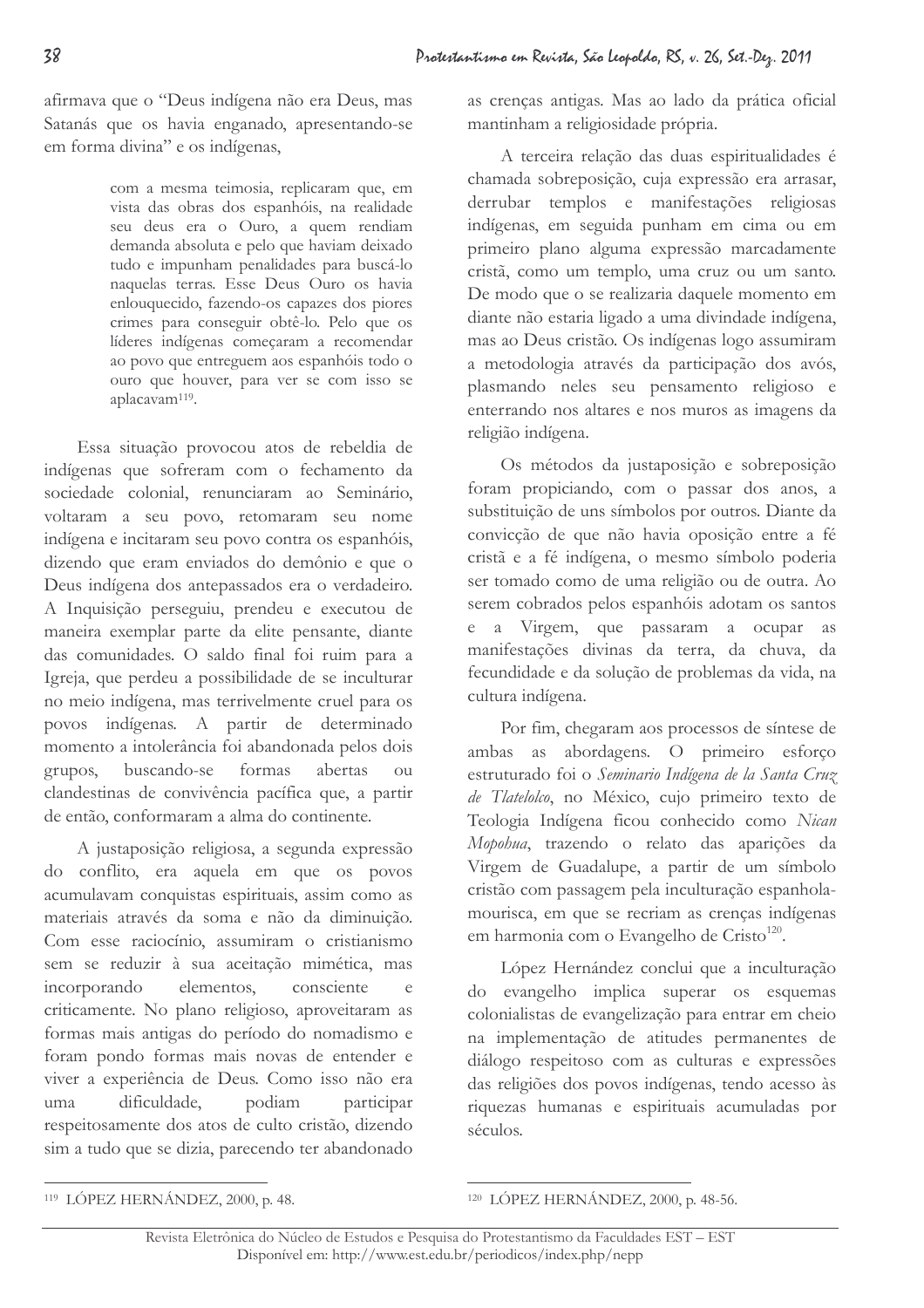### 4.3 Dor, sofrimento e resistência

A perspectiva de Gonzáles, Pliego e Bereian a respeito da reação indígena ao processo de colonização na América do Sul - dominação cultural, ocupação do solo e exploração de riquezas - é mais cética e sem esforços para acomodar situações que a de López Hernández. Eles entendem que a conquista dos povos que viviam há cerca de 12.000 anos ao redor dos Andes provocou desarticulações de toda ordem para os povos indígenas, claramente tidos como os vencidos. O cataclisma inicial, que se prolonga por séculos foi marcado por um período de aculturação, de colaboração com o espanhol e de assimilação ao sistema dominante, com impacto avassalador sobre as sociedades e cultura próprias. As respostas que surgiram da população indígena podem ser tipificadas de quatro modos.

A primeira é uma atitude de resistência, confronto e a adoção de um comportamento que chamam de rebeldia latente e se caracteriza como

> uma atitude rebelde de reivindicação das divindades próprias. Devido fundamentalmente mente à vinculação do catolicismo com o sistema opressor, haveria uma correspondência entre a evangelização e a política de dominação da Coroa. Quando já não foi possível a resistência direta, se optou pela crença e a prática religiosa clandestina, o que constitui uma rebeldia latente.<sup>121</sup>

Para garantir a sobrevivência, a segunda atitude foi a de total capitulação, através da

> submissão e integração à atividade colonial. Isto ocorreu em lugares onde a destruição das antigas crenças e a aculturação foram muito profundas. O indígena se embranquece e passa a formar parte da organização imperante, situando-se na base inferior da pirâmide social. Contribui a este processo o sistema de produção da época, baseado na mita e na encomienda.<sup>122</sup>

Para alguns povos houve a possibilidade de resistir à estratégia colonial ou a fuga para a selva, a terceira, sem se opor à imposição religiosa, pela

> resistência ativa à ordem colonial, com conotações messiânicas. Uma forma de resistência supôs a luta direta para preservar a soberania territorial e manter intactas a organização social e as crenças ancestrais, como teria sido o caso dos mapuches, que habitavam a região da Araucania. Outra forma foi a fuga do controle espanhol, pelo qual muitos grupos indígenas optaram por internar-se na selva. Também muitos grupos que num começo intentaram preservar os valores e crenças tradicionais, optaram logo por não se opor diretamente ao catolicismo, senão aceitar sua doutrina, mas reivindicar, valendo-se de seus símbolos, aquilo do que haviam sido despojados.<sup>123</sup>

A quarta vale-se do sincretismo, lutando para manter as crenças ancestrais e não aceitar integralmente o novo. Para tanto é preciso uma atitude de

> submissão parcial, aceitando o cristianismo, mas assegurando a manutenção de crenças ancestrais por meio do sincretismo. A maioria das vezes o que ocorreu foi que, com a destruição da ordem social e moral préexistente, se acabou também com sua possibilidade de reprodução. Portanto, o indígena foi aceitando, com distintos graus de motivação, as novas crenças e cultos, dando origem a um sincretismo religioso, que não desfaz totalmente o corpo de crenças anteriores e nem tão pouco aceita o novo totalmente<sup>124</sup>.

A compreensão desta estratégia é fundamental porque ela vai se perpetuar na atitude dos povos oprimidos do continente para lidar com os poderes, chegando mesmo a ser uma marca do enfrentamento de forças políticas, econômicas e religiosas, estando os sujeitos dentro das estruturas ou agarrado apenas à sua cidadania, mas desenvolvendo o que vamos ver a seguir.

<sup>&</sup>lt;sup>121</sup> GONZÁLEZ, R. E.; PLIEGO, M.; BEREIAN, F. La conversión de Jesús a la fe originaria andina. In: VIGIL, J. M.; TOMITA, L. E.; BARROS, M., org. Por los muchos caminos de Dios III. Quito: ASETT, Abya Ayala, 2006, p. 43.

<sup>&</sup>lt;sup>122</sup> GONZÁLEZ; PLIEGO; BEREIAN, 2006, p. 43.

<sup>123</sup> GONZÁLEZ; PLIEGO; BEREIAN, 2006, p. 43-4. <sup>124</sup> GONZÁLEZ; PLIEGO; BEREIAN, 2006, p. 44.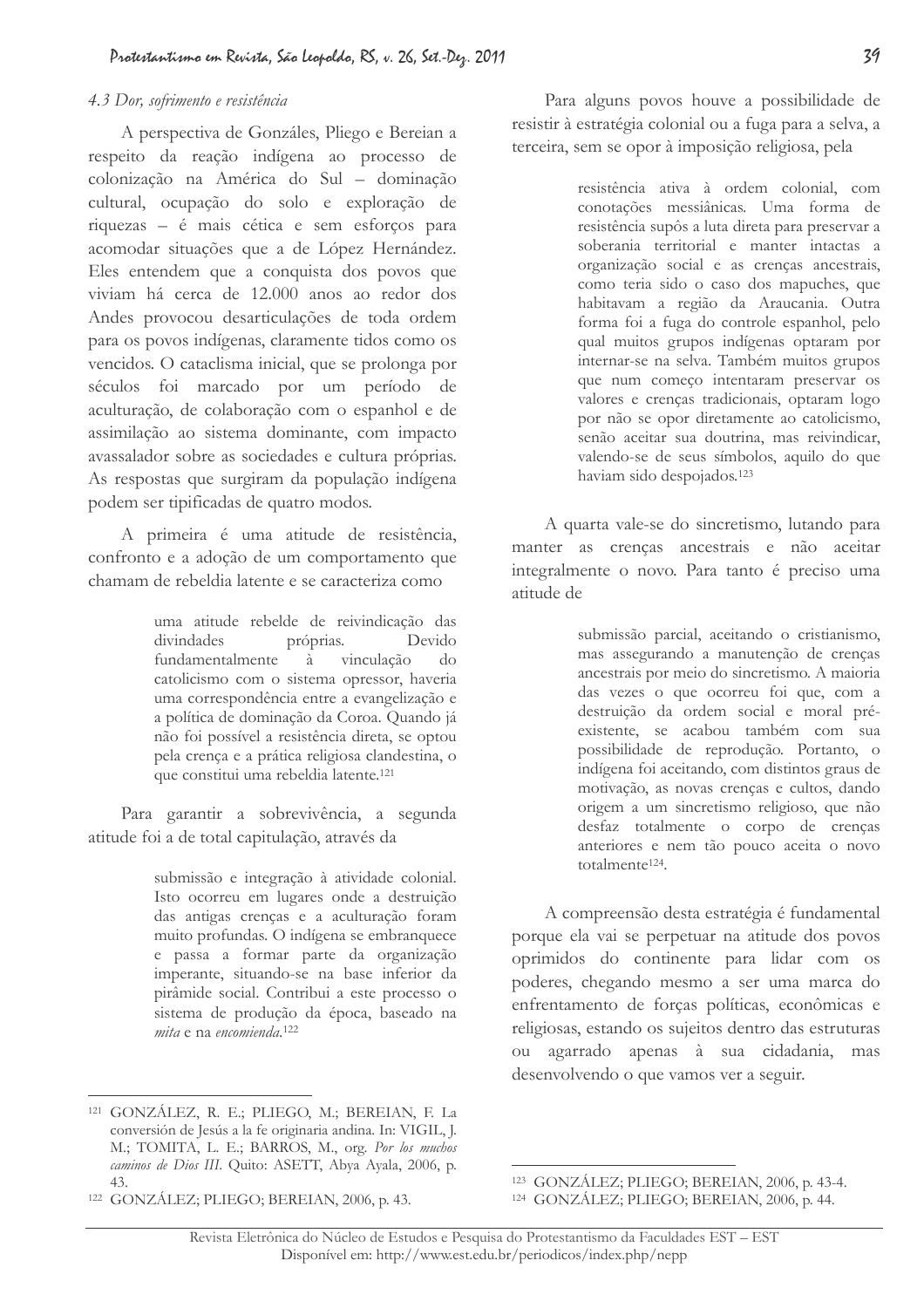### 4.4 Hermenêutica da alteridade

A dificuldade de falar de alteridade num continente como a América Latina é determinada histórico de missão associado pelo aos empreendimentos das colonizações portuguesa e espanhola. A esse fator histórico, acresce-se o fato da atividade missionária ter sido desenvolvida na esteira do processo colonial e explorador, das riquezas naturais e do trabalho de homens e mulheres, negros/as e indígenas.

A civilização cristã que se desenvolveu nessas plagas foi construída a partir da arrogância no trato, da imposição da cultura e do anúncio do Evangelho como estratégia para seduzir e explorar a mão de obra no empreendimento de ocupação territorial, em moldes militares e com vistas à exploração das riquezas. Por isso a instituição eclesial, associada – em diversos momentos e graus de intensidade, de forma direta ou indireta - como legitimadora do empreendimento, ainda têm sérias dificuldades de lidar com conceito de alteridade. Mesmo 500 anos depois.

Ao mesmo tempo, a consciência, mesmo tardia, ainda é perpassada por diferentes formas de relação com os poderes. O teólogo Paulo Suess analisa a estratégia perguntando pelos interesses e. a julgar pelo tema, a dificuldade, que se amplia quando se trata do diálogo inter-religioso.

> O pluralismo religioso vai acompanhado por práticas e reflexões sobre o plural. Esse pluralismo da prática e reflexão missionária e missiológica tem muitos nomes: diálogo inter-religioso  $e$ macro-ecumênico, ecumenismo e missão ad gentes, teologia das religiões e teologia da missão. O mesmo cristianismo e/ou catolicismo se tornaram fenômenos plurais. Neles convivem, sob o teto da mesma fé, práticas pré-modernas e coloniais com práticas e teologias que assumiram os pressupostos políticofilosóficos da modernidade ou da pósmodernidade. Com teologias da libertação co-existem, muitas vezes na mesma Igreja, com teologias da prosperidade, umas apelando ao sujeito adulto do pobre, e outras tutelando os mesmos pobres com a providência divina<sup>125</sup>.

o povo herdou dos índios a alquimia de sua sobrevivência, ao mesmo tempo catequizados e colonizados; homenageia seus anjos da guarda e respeita seus demônios; sabe como pode ser útil acender uma vela a Deus e outra ao diabo. Para o povo, na loucura desta cidade, o pluralismo das religiões não é problema. Aponta em direção ao fato das múltiplas resistências, curas e milagres. Uma religião não dá conta da multiplicidade dos males.<sup>126</sup>

E cita o narrador Riobaldo, de Grande Sertão: veredas

> Reza é que sara da loucura. No geral. Isso é que é a salvação-da-alma... Muita religião, seu moço! Eu cá, não perco ocasião de religião. Aproveito de todas. Bebo água de todo rio... Uma só, para mim é pouca, talvez não me chegue. Rezo cristão, católico, embrenho a certo; e aceito as preces de compadre meu Quelemém, doutrina dele, de Cardéque. Mas, quando posso, vou no Mindubim, onde um Matias é crente, metodista: a gente se acusa de pecador, lê alto a Bíblia, e ora, cantando hinos belos deles. Tudo me quieta, me suspende. Qualquer sombrinha me refresca.<sup>127</sup>

### Conclusão

contribuições Esse levantamento  $das$ hermenêuticas  $de$ movimentos teológicos marginais é um mosaico multicolorido de

A denúncia de Suess é significativa para compreendermos a desconfiança das populações herdeiras do processo colonizatório, quando foram desconsideradas por causa das relações de apego ao poder, que justificaram as estratégias para sua manutenção. Tanto os índios à época, quanto as grandes massas na atualidade, percebem a estratégia e se defendem usando o recurso de uma fé plural. Para ele

la alteridad. In: VIGIL, J. M.; TOMITA, L. E.; BARROS, Marcelo, org. Por los muchos caminos de Dios IV. Quito: ASETT, Abya Ayala, 2006, p. 62.

<sup>126</sup> SUESS, 2006, p. 62.

<sup>&</sup>lt;sup>127</sup> GUIMARÃES ROSA, J. Grande sertão: veredas. 19. ed. Rio de Janeiro: Nova Fronteira, 2001, p. 32. "João Guimarães Rosa (27.06.1908-19.11.1967), médico e diplomata, foi um dos mais importantes escritores brasileiros de todos os tempos".

<sup>&</sup>lt;sup>125</sup> SUESS, P. Pluralismo y misión; por una hermenêutica de

Revista Eletrônica do Núcleo de Estudos e Pesquisa do Protestantismo da Faculdades EST - EST Disponível em: http://www.est.edu.br/periodicos/index.php/nepp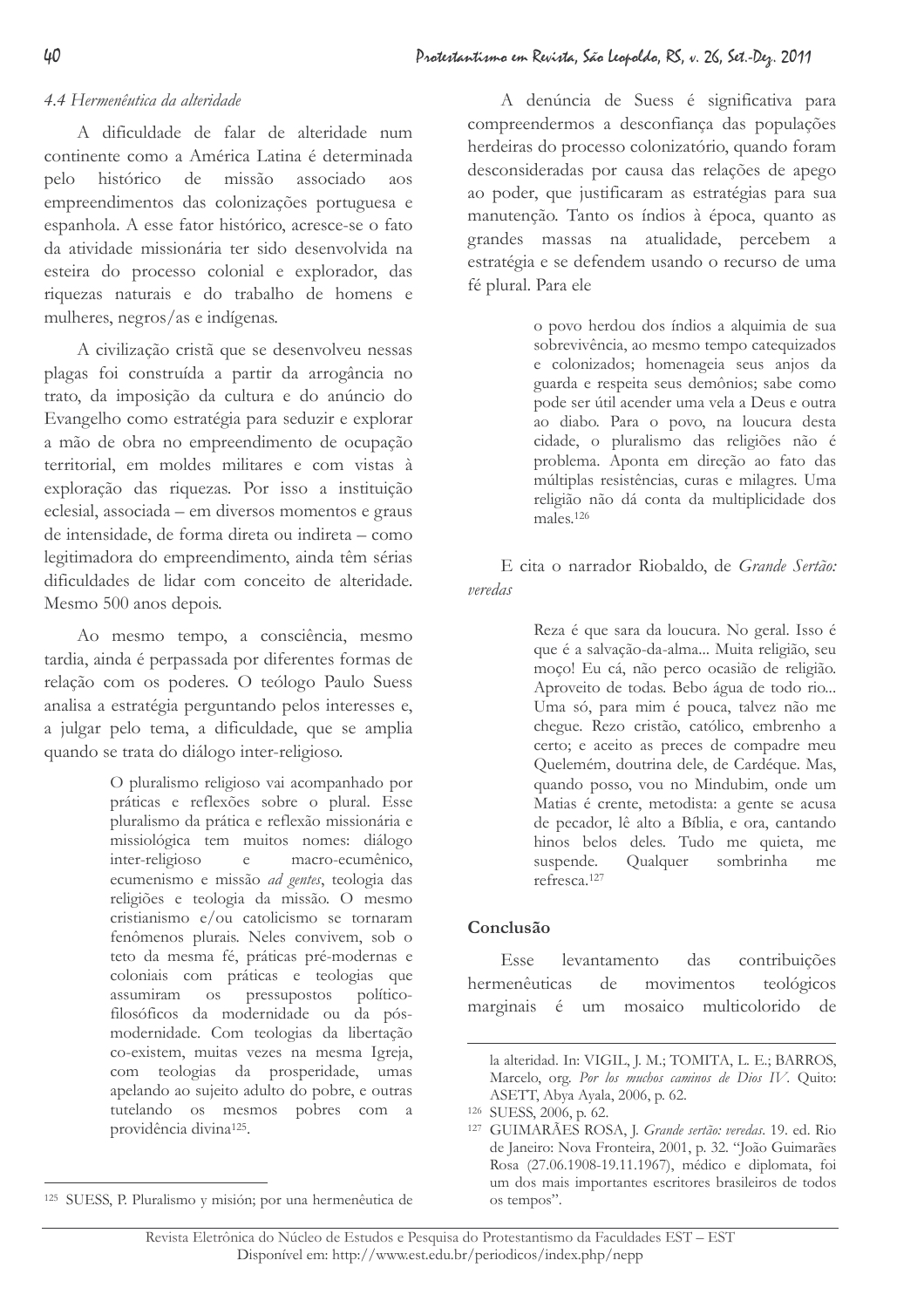teologias, culturas, influências das origens e as resultantes dos sofrimentos pelas quais passaram os povos latino-americanos na elaboração de suas experiências de fé em diálogo.

A experiência de transição de paradigmas implica em discussão sobre as novas bases de experiência religiosa e suas formas de expressão, no mais das vezes convivendo com expressões institucionais dos antigos paradigmas. Quando os elaboramos tomando por base um pluralismo assimétrico, diminuímos a margem de erro na interpretação da fé do outro, ao mesmo tempo que admitimos os limites e as expectativas em relação à abrangência da nossa fé. Se assumimos o compromisso de diálogos religiosos respeitosos e convictos, laboramos em parâmetros reais. Podemos assumir que diálogos se tornam cada vez mais sérios à medida da sua necessidade.

De uma perspectiva teológica ancorada na interpretação bíblica e secundada pela Tradição, lançamo-nos à leitura da Teologia da Libertação, da Teologia Feminista e da Teologia Negra, como teologias marginais – no sentido de não oficiais – à busca das suas experiências e dos subsídios a serem considerados numa teologia do diálogo inter-religioso.

Da Teologia da Libertação (TL) buscamos o significado prático da Opção Preferencial pelos Pobres, nas diferentes formas como foram assumidos nas igrejas latino-americanas, especialmente na Igreja Católica Romana através das Comunidades Eclesiais de Base e dos seus Encontros ininterruptos Intereclesiais.  $A \simeq$ comunidades de fé que orientam sua prática pelos postulados da TL nos têm ensinado que os pobres não têm poder expressivo, mas são reais, pensam, sentem e oferecem experiências 'perigosas' para os teólogos. Sua prática teológica é rica, popular, influente. bem firmada intelectual  $\epsilon$ academicamente.

Da Teologia Feminista (TF) aprendemos a desmascarar a retórica partidária masculina. Ela se expressa através das correntes ética e estética, que coincidem na promoção da plena dignidade da mulher diante do patriarcado como sistema político-cultural-social de dominações-submissões.

A TF se assenta na memória subversiva, capaz de lembrar o sofrimento e ativar a esperança. É elaborada por mulheres que mantêm os olhos nas mulheres mais pobres, consideradas modelos de fé, movidas pela esperança que só entende o mistério quem se dispõe a compreender as dores do mundo.

A TF tem a responsabilidade de refletir sobre os desafios trazidos pela modernidade, observa Lipovetsky. Lembra como era estimulante pensar nas mudanças radicais da condição feminina há algum tempo e conclui como algumas funções têm se invertido hoje. Diante disso discute se

> é a continuidade relativa das relações sexuais o que aparece como o fenômeno mais enigmático, mais rico em consequências teóricas, mais capaz de nos fazer entender a nova economia da identidade feminina nas sociedades da igualdade. Pensar na 'invariação' do feminino se tem convertido, paradoxalmente, na questão-chave que confere todo seu sentido ao novo lugar das mulheres no seio das sociedades que se regem pela mobilidade permanente e a orientação em direção ao futuro<sup>128</sup>.

Após constatar que, em diversos lugares e atribuições do feminino, correm perigo, conclui que

> no conflito que opõe dinâmica igualitária e lógica social da alteridade dos sexos, a primeira não prevalece sobre a outra, mas ambas triunfam em uníssono. Modernidade democrática: não intercambialidade das relações sexuais mas reconstituição dos desvios diferenciais mais sustenidos, menos redibitórios, não diretivos, que já não constituem obstáculo algum ao princípio da livre disposição de si.

> A época da mulher sujeito conjuga descontinuidade continuidade,  $\rm e$ determinismo e impredictibilidade, igualdade e diferença; a terceira mulher tem conseguido reconciliar a mulher radicalmente nova e a

<sup>&</sup>lt;sup>128</sup> LIPOVETSKY, G. La tercera mujer. PORTUGAL, A. M.; TORRES, C., ed. El siglo de las mujeres/ Ediciones de las mujeres, (28): 30, 1999.